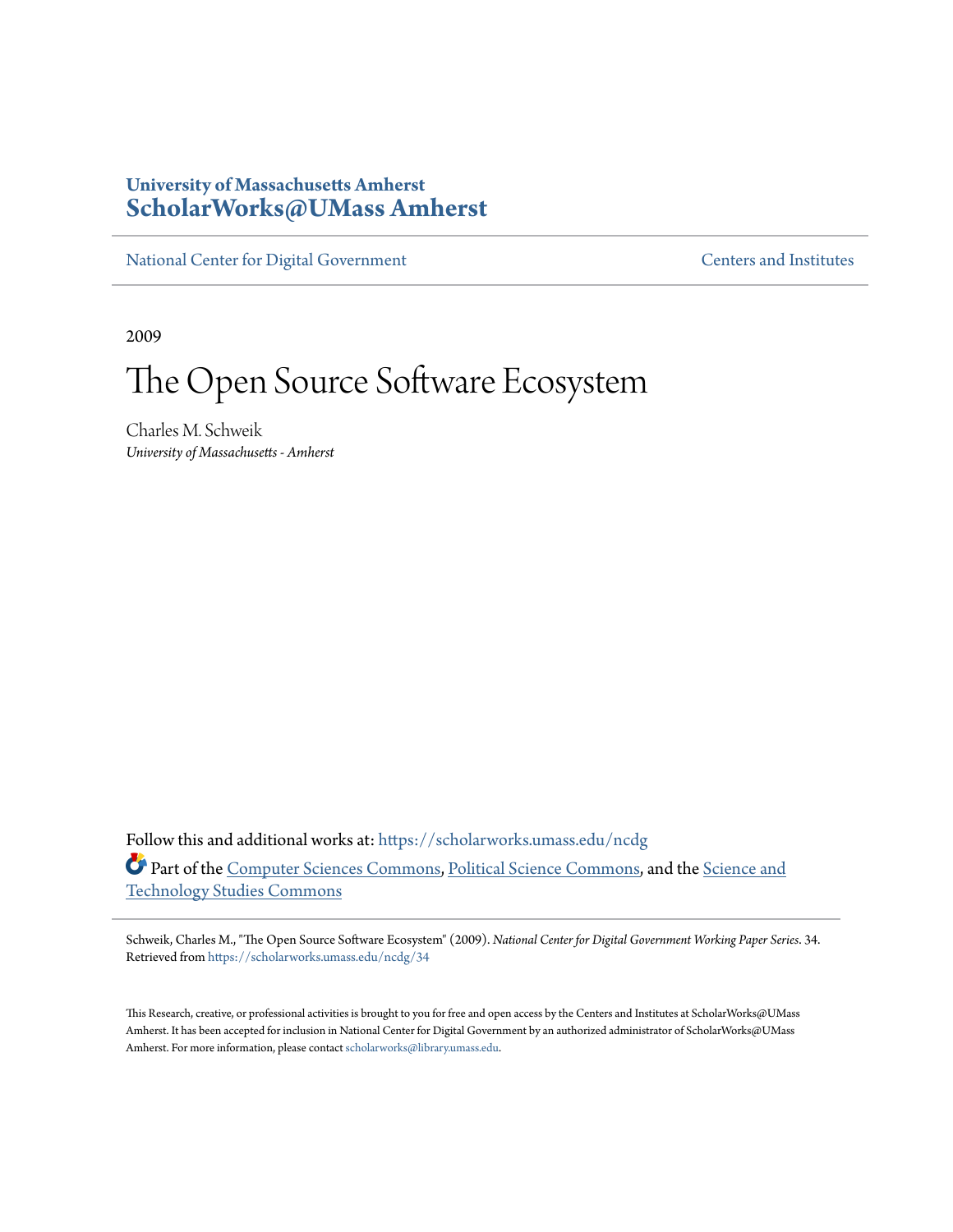

# **The Open Source Software "Ecosystem"**

# **Charles M. Schweik**

National Center for Digital Government Center for Public Policy and Administration Department of Natural Resources Conservation University of Massachusetts, Amherst

NCDG Working Paper No. 09-002

Submitted November 27, 2009

The National Center for Digital Government is supported by the National Science Foundation under Grant No. 0131923. Any opinions, findings, conclusions, or recommendations expressed in this material are those of the author and do not necessarily reflect the views of the National Science Foundation.

Support for "The Open Source Software Ecosystem" was provided by a grant from the U.S. National Science Foundation (NSFIIS 0447623). Any opinions, findings, conclusions, or recommendations expressed in this material are the authors and do not necessarily reflect the views of this agency.

Comments/reactions are welcome and appreciated. Please send them to cschweik@pubpol.umass.edu. If you use or would like to cite this material, please email cschweik@pubpol.umass.edu for permission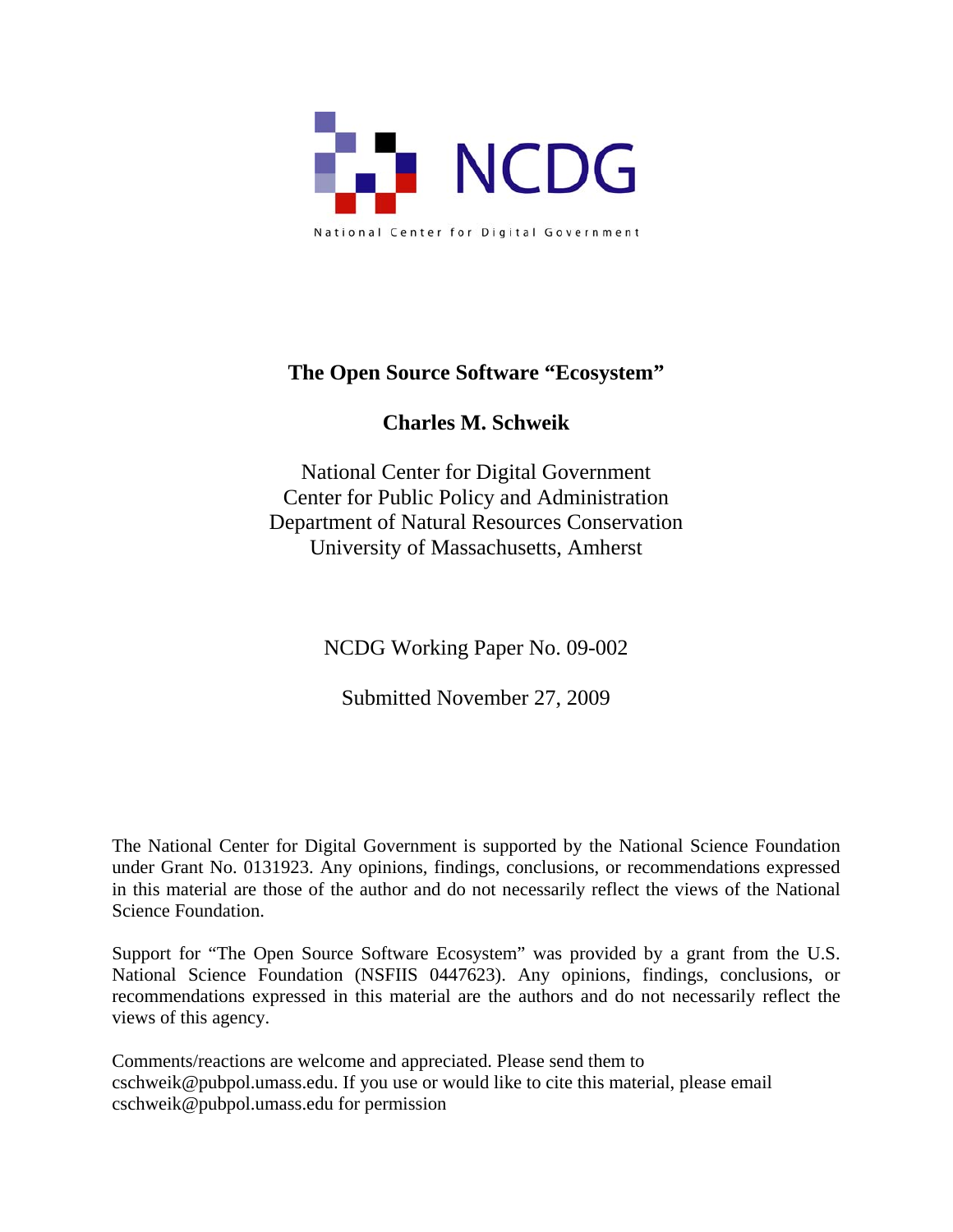# **THE OPEN SOURCE SOFTWARE "ECOSYSTEM"**

 Open source research in the late 1990s and early 2000's described open source development projects as all-volunteer endeavors without the existence of monetary incentives (Chakravarty, Haruvy and Wu, 2007), and relatively recent empirical studies (Ghosh, 2005; Wolf  $({243})$ ) confirm that a sizable percentage of open source developers are indeed volunteers.<sup>[1](#page-2-0)</sup> Open source development projects involving more than one developer were seen to follow a "hacker ethic" (Himanen, 2000; von Hippel and von Krogh, 2003) where individuals freely give away and exchange software they had written so that it could be modified and built upon, with an expectation of reciprocation. An early puzzle, of particular interest to economists, was why people would voluntarily contribute their ideas and time to these projects (Lerner and Tirole {{243}}. We'll focus on these fine-scale behavioral questions in Chapter 3, and will explain that there are clear reasons – such as distance learning, signaling, enjoyment, and "user-driven innovation" based on a need (von Hippel, 2005) – that motivate these volunteers to participate.

 Other recent empirical studies of open source (e.g., {{253 David, Waterman and Arora, 2003; 243 Lakhani and Wolf, 2005; 242 Ghosh, 2005}} identify both volunteer and paid developers as participants. As Maxwell (2006: 141) notes: "In an increasing number of cases... the production of open source software is a job, not a volunteer activity." And a report by Ghosh (2006) states that open source "has rapidly shifted from a model driven purely by the developer community and university support to one where a main driver is industry" (p. 17). These firms have developed business models around open source, and either somehow support these projects

 $\overline{a}$ 

<span id="page-2-0"></span><sup>1</sup> Ghosh's (2005) survey of FOSS developers found that about 17% were paid employees. Lakani and Wolf's {{243}} survey of 684 FOSS developers found that 40% of their respondents fell into the paid developer category.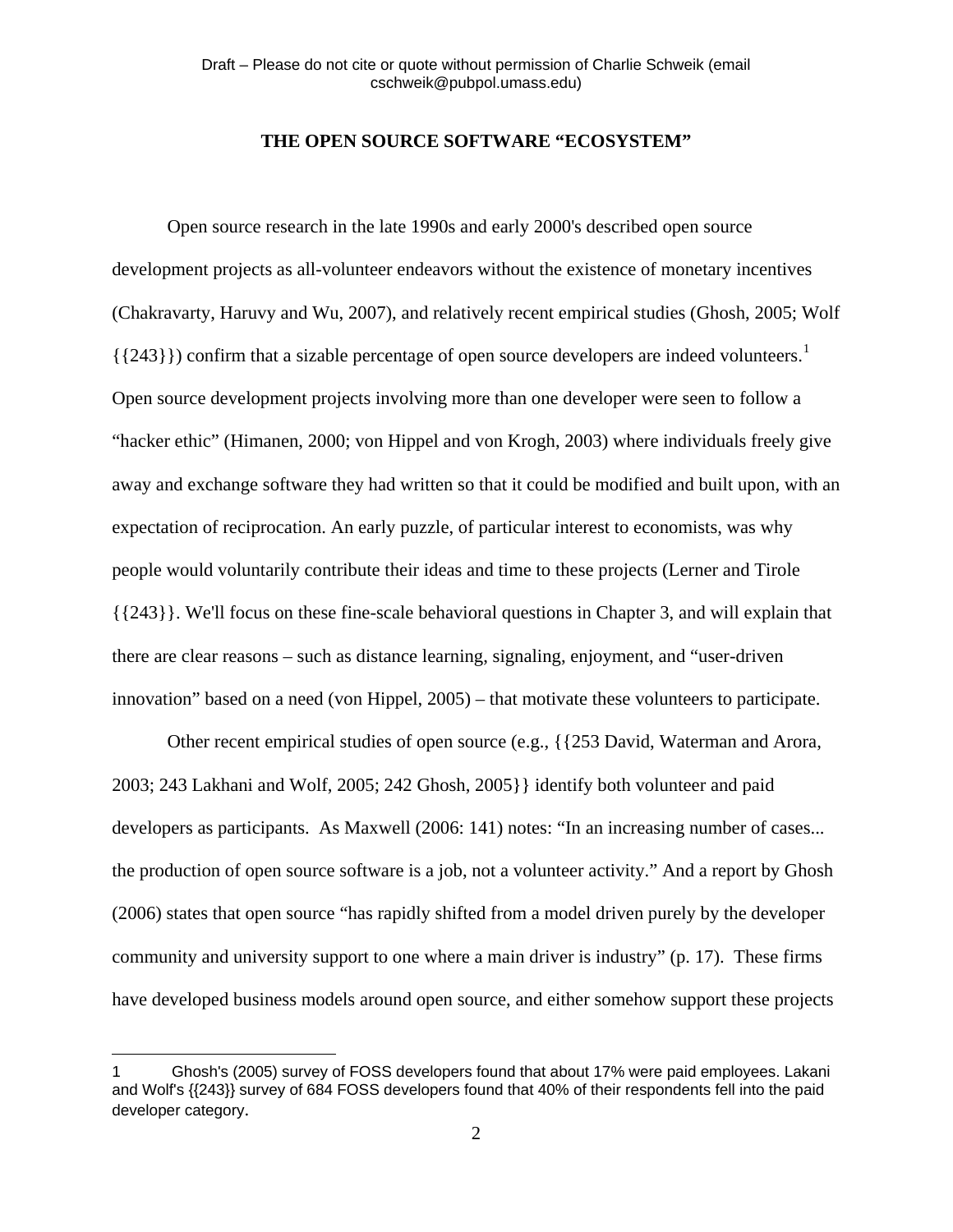(financially) or pay their own employees to participate (Riehle, 2007). And, as we will describe below, government and nonprofit organizations are also now involved. In short, the open source development environment is now a more complicated "ecosystem" (Capek et al., 2005). In the literature that exists on open source as of this writing, there are many studies that focus on various components of this ecosystem, but nothing that we could find provides a fullycomprehensive view.

In this chapter, we have two objectives. The first objective is to introduce the idea of open source projects as a special kind of commons: a "common property regime." To do this, for readers unfamiliar, we review the general "Theory of Goods" literature as well as Yochai Benkler's (2006) concept of open source as "commons-based peer production." We then note that there is variation what the term "commons" means, and we are trying to be more precise about the kind of commons open source projects are. As we hope to make clear, our introduction of "open source projects as common property" is not made to insert new jargon into the open source research dialog, but because common property as a concept provides an important foundation for other points made in this book – specifically issues about the "institutional design" of open source projects (described fully in Chapter 5).

The second objective of this chapter is to provide a broad-scale overview of the open source ecosystem. By this we mean what general organizational types – firms, governments, nonprofits, universities and scientific research organizations – are interested in using, developing, and/or promoting open source technologies and the motivations driving this interest. Through a literature review, we provide such a mapping.

#### **The Theory of Goods**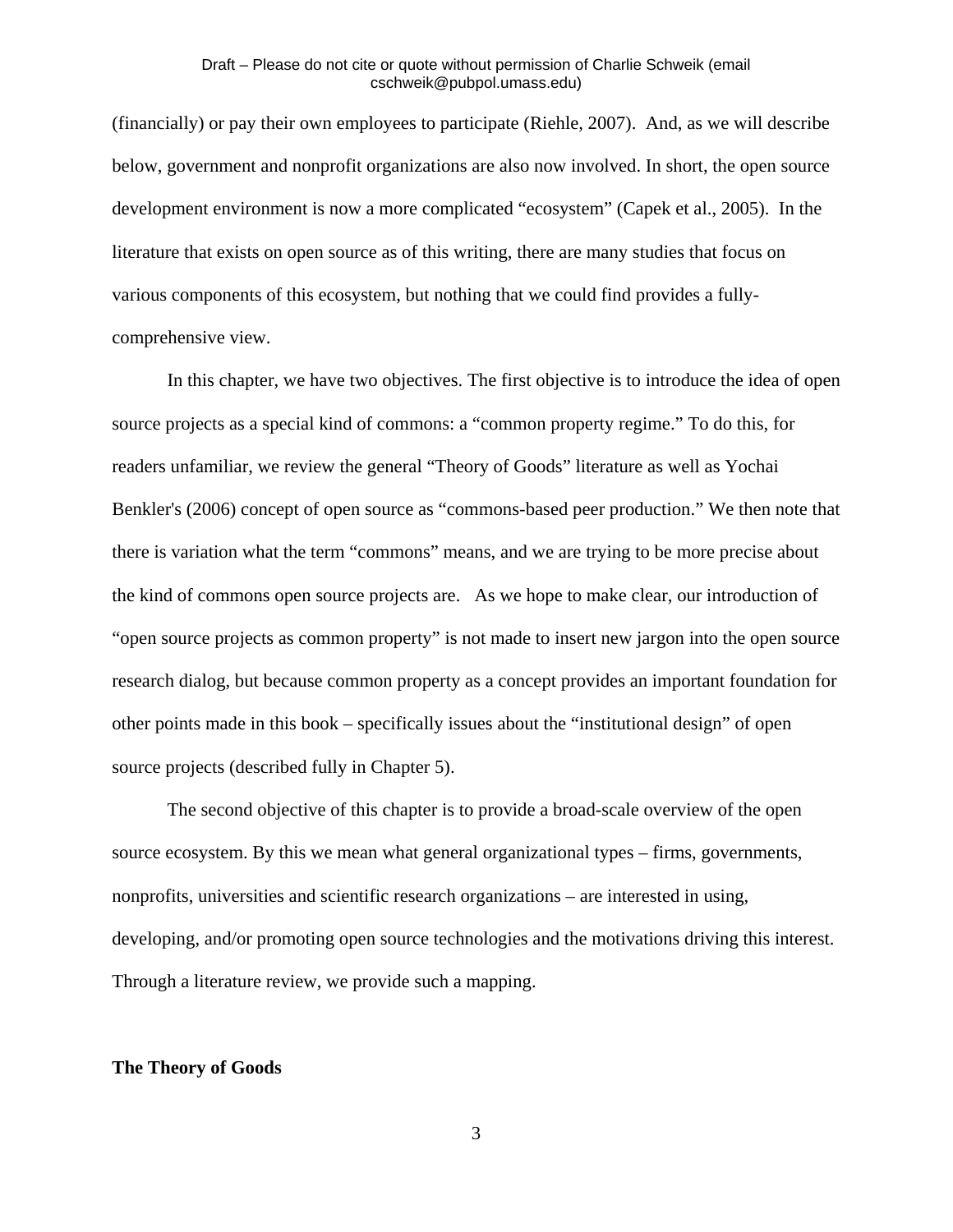The Theory of Goods provides a useful point of departure. Social scientists recognize four categories of goods: private, public, club and common pool resources (Samuelson, 1954; Ostrom and Ostrom, 1977; Ostrom, Gardner and Walker, 1994). Two characteristics define these categories: subtractability and excludability (Figure 2.1). A good is subtractable if one's use of a singular unit of the good takes away from others' ability to use that good. A good is excludable if it is relatively easy to keep others from using the good.

# \*\*\* Figure 2.1 about here \*\*\*

*Private goods* are ones that are both subtractable and excludable. We often associate private goods with the concept of private property that underpin free market exchange (Benkler, 2003). Think of almost any product you purchase in a store (e.g., food items, electronics, etc.) and it probably falls under this category. *Public goods* are the opposite; they are neither subtractable nor excludable. Typical examples are the Earth's supply of air, or national defense. One's personal use of these goods does not keep others from using them as well, and, in fact, it is difficult to exclude people from using them. *Club goods* are similar to public goods in that they are not viewed as subtractable resources (although some can get overcrowded, such as having to wait for some currently unavailable workout equipment in a workout club), but they differ in that people can be excluded from using them. Examples are athletic clubs and toll roads. Finally, *common-pool resources* are goods that are subtractable but exclusion is difficult. They are often found in natural resource settings (fisheries, forests, water resources) where the resource is limited and can be extracted and where it is difficult to keep people from accessing the resource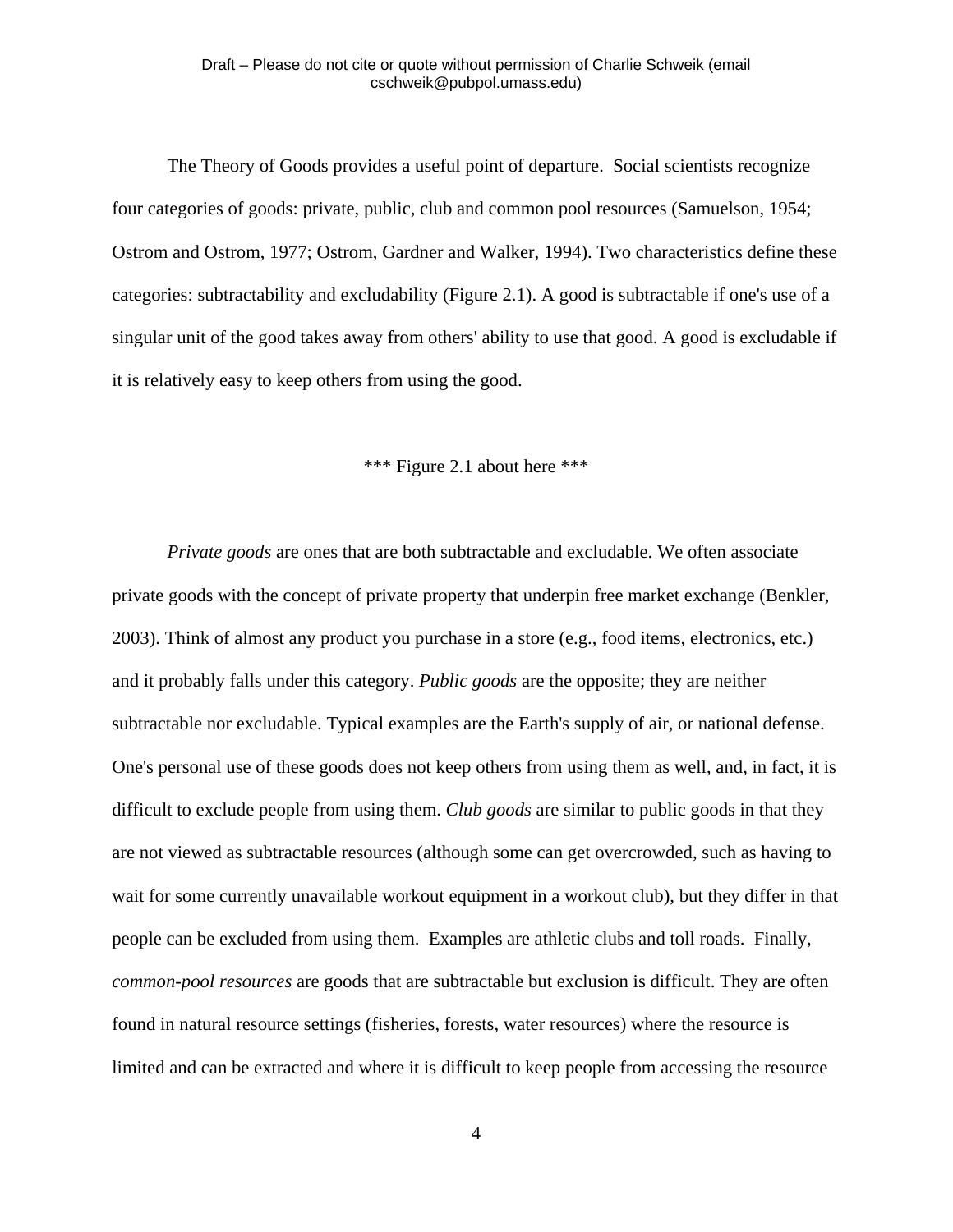(Ostrom, Gardner and Walker, 1994). Here we are explicitly using the phrase *common pool resource* rather than *common property resource*, which is sometimes incorrectly (or erroneously) used to mean the same thing. Common pool resources characterize the situation we just described (subtractable, difficult to exclude). Common property conveys some form of collective ownership (Rose, 2000).

#### **Open Source Software as a Complex Good**

 Some goods fall into one and only one of these categories. The laptop computer being used to write this passage is a simple example of what is usually treated as a private good. But other goods are sometimes referred to as complex goods, where they have properties that could place them in multiple categories in Figure 2.1. Forests are an example of a complex good. They are subtractable resources that sometimes are treated as a private good (e.g., a paper company that owns forested land, or a non-industrial forest parcel). But even in these private good situations, forests provide ecosystem services that we all benefit from, such as  $CO<sup>2</sup>$  consumption, erosion control, animal habitat, and it is these perspectives which place them into the public good category as well.

 Computer software is another example of a complex good, and, for our purposes in this book, it is important to consider the two general forms of software: binary and source code. When a software user gets a program to install, what he or she typically uses is the "binary" or "run-time" code. This is a digital storage format that computers can easily read and interpret, because the program logic is stored in sequences of 1's and 0's. This is not, however, what the programmers who develop open source software read and edit. For readers unfamiliar with this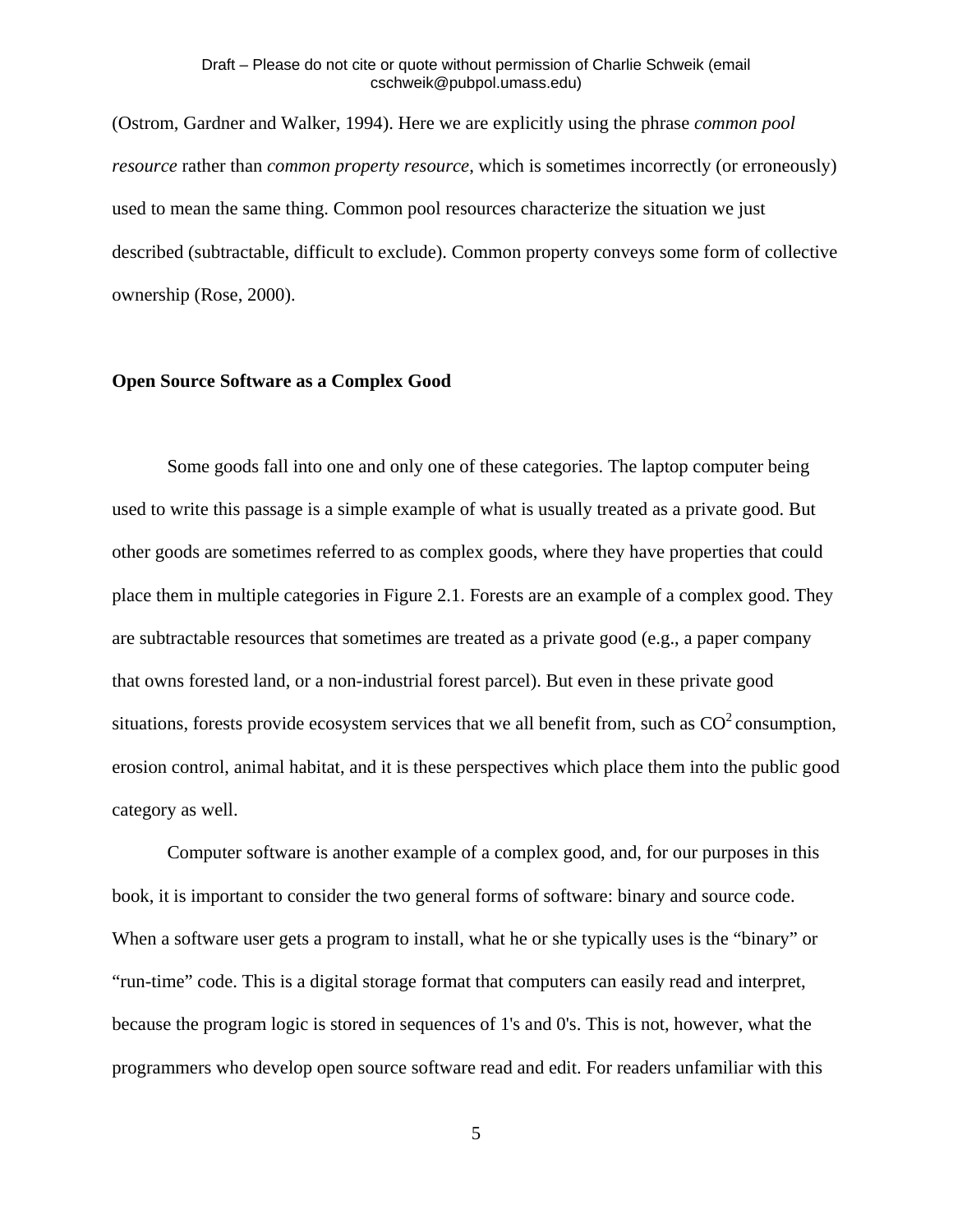topic, that human-readable software is called "source code" and is also maintained by the software developers. So in short, at any point in time, there are two versions of the software being managed by the developer(s): (1) the source code and (2) the binary or run-time programs that we use in our computers. The developer (individual or organization) has to make a decision about the policy – the type of good – that will be assigned to the binary version and the source code version. In both cases, they could be assigned to a number of cells in Figure 2.1., making both the binary and source code complex goods. Let us consider in more depth the binary or run-time software first.

 Once the developer has created the binary or run-time version of a new software, he or she could treat the binary software as a private good and sell it. Given the non-subtractability characteristic of digital data, the developer needs to develop a proprietary license (and accompanying installation software) with a system to restrict the number of allowable installations, and then sell the binary version of the software physically on CD or DVD and in shrinkwrap boxes (creating a subtractable good situation). Or, the developer(s) could go to the second option, where they treat their binary software as a club good, and use the Internet as the distribution medium, providing access and installation authority to the binary software only to members who have paid to join the club. Lastly, the developer(s) could decide to treat their binary software as a public good, making it freely (as in cost) accessible and downloadable over the Internet -- as has been done in open source settings.<sup>[2](#page-6-0)</sup> In all three of these cases, only the *use* of the software is provided, since the software as a good is distributed in binary or run-time

<span id="page-6-0"></span><sup>2</sup> At this juncture we should note that binary software could be considered a complex good because of "positive network effect" properties that occur in instances where digital data need to be shared with others (Liebowitz and Margolis, 1998). In these situations, the value or utility of the software increases as the user community grows. For example, users of binary versions of Microsoft Word or Adobe's Acrobat Writer software have benefited when others have also utilized these tools or comparable products that can read their output storage formats (Word's ".doc" and Adobe's ".pdf"). In fact, these formats have now become defacto document storage standards because of these network effects (we'll return to this issue in the section on Open Standards later in this chapter).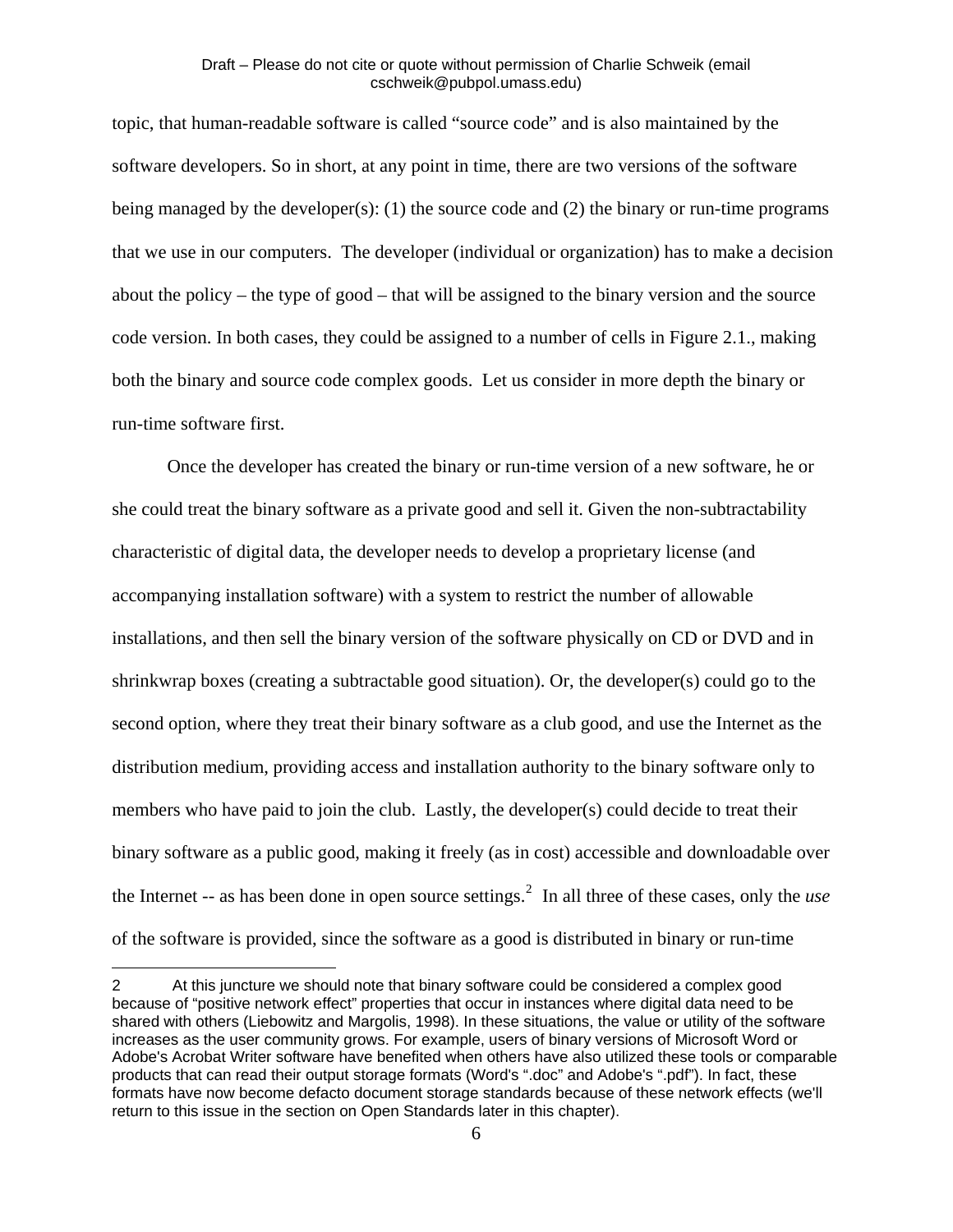format.

1

 But the developer also has the source code, which is where the binary version came from and is readable not by computers but by human programmers. The developers not only need to decide their "policy" for distributing binary software, but they also need to decide their policy for their source code. And like the binary software case, software source code can also fall into several cells of Table 2.1, making it a complex good as well. Like the binary case, the developers could treat the software source code as a private good, where the development and decision to release new versions of the software are controlled exclusively by one individual or organization, such as a firm, and no one from outside the firm can contribute to the future development of the product. "Traditional" closed source proprietary software fall under this model, where they keep the human readable source – their innovation – under lock and key. But even in the world of open source, there are cases of private goods. Riehle (2007) calls these "Commercial Open Source" and uses the database product MySQL and the company Sun Microsystems as one such example. Employees of the firm decide what goes into new releases of the software source code (we'll return to this in the Business Models section below).

Second, there are examples of software source code that fall into the club good category.<sup>[3](#page-7-0)</sup> In these situations, development contributions for new releases are restricted to a subset of developers who have somehow become members of the club which has access to the source. To become a member, you might contribute programmers from your organization to work on the project or you might support the project financially. Through commitments for joint provision

<span id="page-7-0"></span><sup>3</sup> What makes this slightly challenging from a literature review perspective, is that agreed upon terminology has yet to be established. Wheeler (2007) refers to open source clubs as "Community Source." But in our view, this is problematic, because the term "community" is often used to describe the all-volunteer mode of open source development (see for example, Lakhani and Wolf, 2005; O'Mahony, 2003; 2005). And others, such as Matusow (2005), use the term "community" to also capture collaborative efforts between industry and volunteers."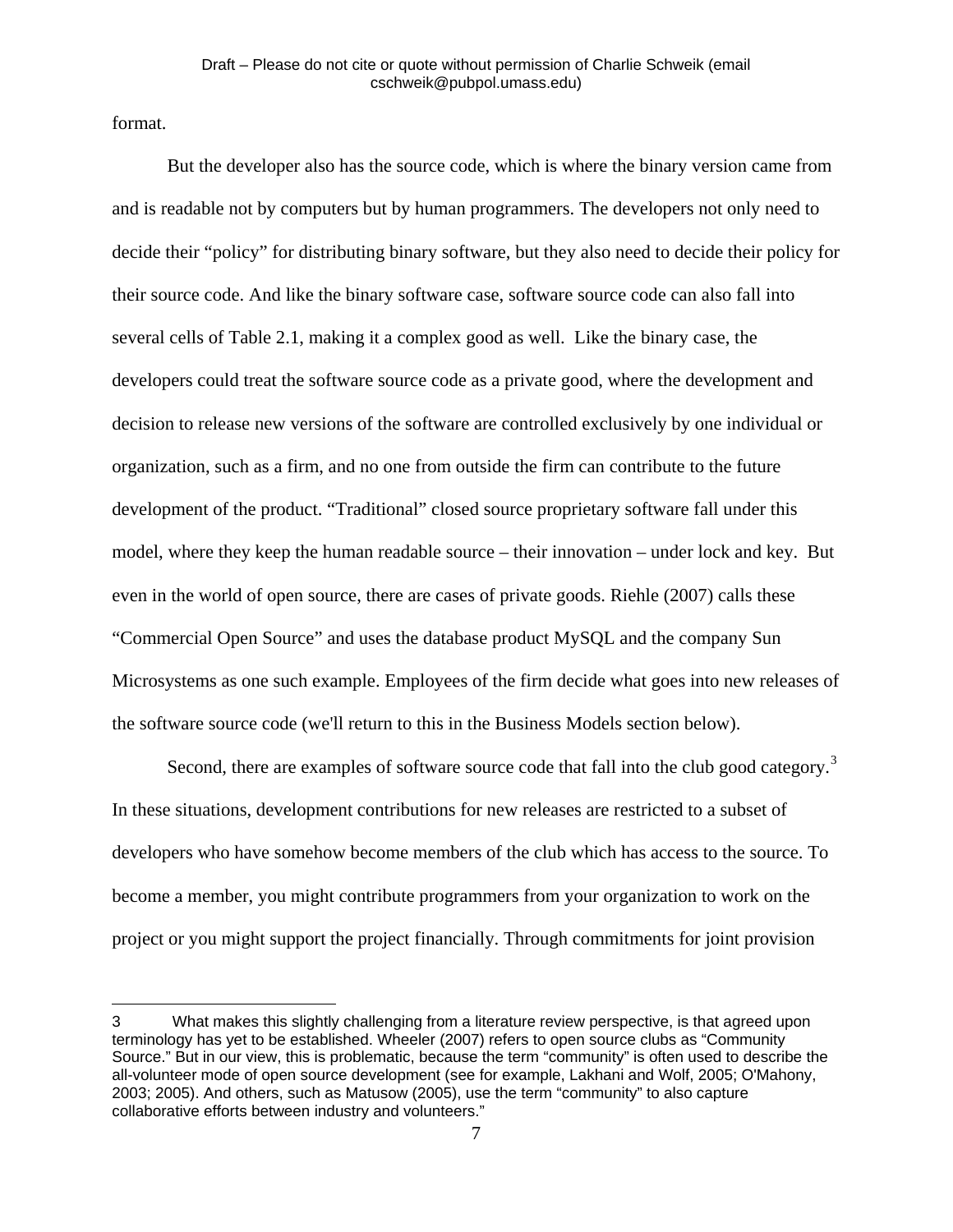and production, members of the club enjoy key benefits (Cornes and Sandler, 1996), including the use of shared resources and full access to the source code. The Sakai project is one of the more famous open source clubs, which, at least initially, was a collaboration between a number of universities who were contributing programmers or finances to the development of a webbased course management system. In the Sakai case, the source code is a public good (it is freely available), and membership is optional. But the members in the club participate in the governance of the associated nonprofit foundation, and help determine priorities for the project (Sakai, 2008). There are other open source clubs that go further and treat access to the code as a club good. The "shared source" concept described by Matusow (2005) is one such example, where Microsoft is providing access to the source code of some of their products to some customers and business partners.

 Finally, software source code as a good can be treated as either a public good or a common pool resource as well. As a public good, it can be served and distributed over the Internet and be accessible to anyone. Most open source software falls in this category. Or, the source code can be distributed on some subtractable resource only, such as a CD or a DVD, hence making it fall in the "common pool" category in Table 2.1. Both of these are sometimes referred to as "commons" situations (Bollier, 2002; 2008; Goldman and Gabriel, 2005; Benkler, 2005; 2006; see Figure 2.1 dotted box). However, before we discuss open source production as a "commons," we should clarify the meaning of the term.

# **Open Source as "Commons-Based Peer-Production" and "Common Property"**

The term "commons" has been used to describe a wide spectrum of goods (natural or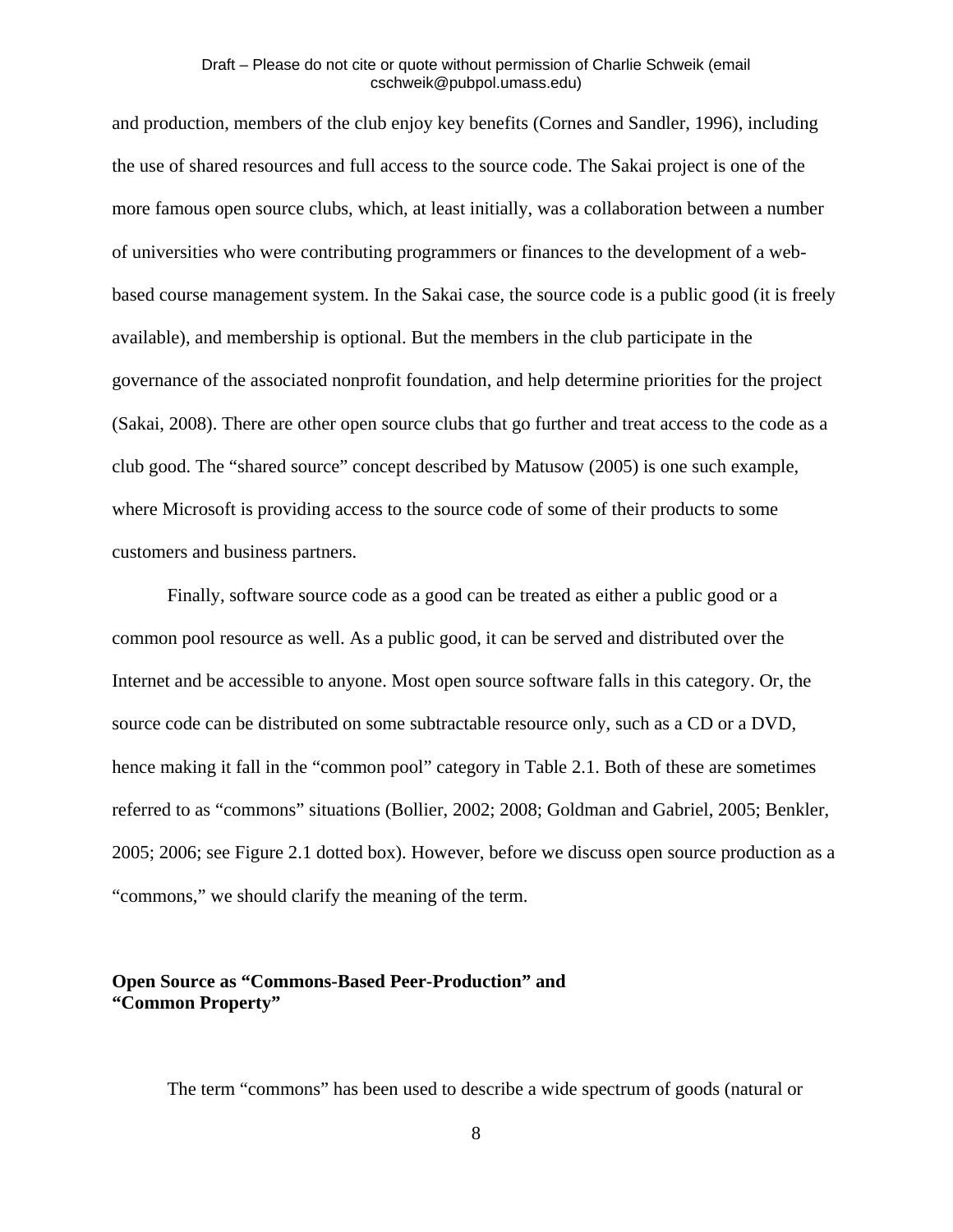human-made) that groups of people use, need or rely upon. By definition, commons involve collective action, where two or more people work collaboratively toward a certain outcome (Sandler, 1992: 1). Over the last twenty or more years, there has been a significant body of interdisciplinary literature on the commons produced (see Hess, 2007 for a comprehensive bibliographic database). Much of the focus has been on natural resource commons (forests, irrigation systems, fisheries, the Earth's atmosphere, etc.), but more recently a deep concern has emerged over information and knowledge as a commons (see for example, Boyle, 2003; Kranich, 2004; Hess and Ostrom, 2007). While the term "commons" is widely used with a variety of meanings (Hess and Ostrom, 2003), it is usually associated with the provision of public goods (Olson, 1965; von Hippel and von Krogh, 2003). Moreover, commons usually have established sets of institutional arrangements governing the rights to access, use and management of the good (Dietz et al., 2000: 18; Benkler, 2003: 6; 2006: 60). (We'll return to these ideas in Chapter 4).

 Yochai Benkler (2003, 2005, 2006) has worked carefully to describe commons in information production situations (see, in particular, 2006: 61-62). In his seminal work, *The Wealth of Networks*, he coins the phrase "commons-based peer-production" (2006: 63), to describe special circumstances where no centralization exists, no hierarchical assignments occur, [4](#page-9-0) and individuals self-select what to work on. In the best of circumstances, large numbers of individuals are involved who are scouring their environment in search of the right project and project component to work on (Benkler, 2005: 178). Benkler refers to open source as the "quintessential instance" of commons-based peer-production. As such, he describes open source this way:

 $\overline{a}$ 

<span id="page-9-0"></span><sup>4</sup> This is an interesting and important contradiction to what is known in more traditional commons settings, where governance and institutional design is critical. See for example, Ostrom, 1990; or Dietz, Ostrom and Stern, 2003. We will return to this issue in Chapter 4).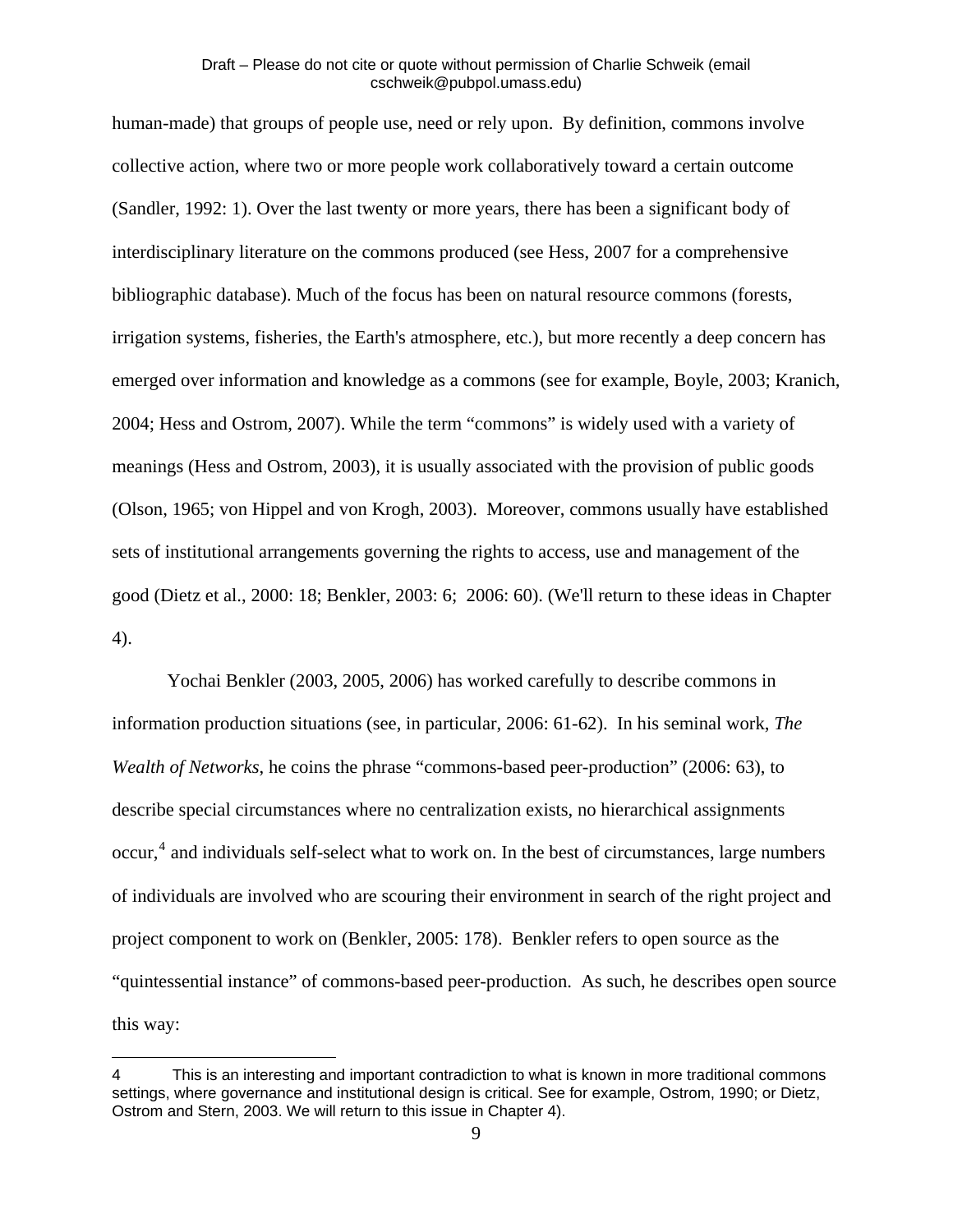"...open source, is an approach to software development that is based on shared effort on a nonproprietary model. It depends on many individuals contributing to a common project, with a variety of motivations, and sharing their respective contributions without any single person or entity asserting rights to exclude either from the contributed components or from the resulting whole. In order to avoid having the joint product appropriated by any single party, participants retain copyrights in their contribution, but license them to anyone – participant or stranger – on a model that combines a universal license to use the materials with licensing constraints that make it difficult, if not impossible, for any single contributor or third party to appropriate the project." (2006: 63).

 As we see it, one can look at Benkler's concept of open source peer-production commons from two perspectives: (1) the broad-scale, perspective of all open source projects being worked on across the globe, and (2) the fine-scale perspective of any particular individual project. From the broad, global perspective, the Internet is filled with a large (perhaps massive) number of potential programmers who might be interested in working on any particular open source project. Assuming they want to devote the time (Chapter 3 discusses these issues), they might self-select and either start or join in on a project that suits their fancy. From this broad perspective there is no centralized or hierarchical direction driving the choice of project to participate on (except maybe in the case where firms or organizations are paying employees to contribute to particular projects that are needed to serve the organizational mission).

 However, focusing attention to individual fine-scale, individual open source projects, it is important to point out that any individual open source project is a special type of "peer production commons" – what we would refer to as "peer-production common property" (Schweik, 2005). Some readers may feel this adds unnecessary jargon or semantics to the open source research conversation. However, people who study environmental commons (such as the lead author of this book) know that there is significant variation in the term "commons." For example, in perhaps the seminal "commons" article, "The Tragedy of the Commons," Garrett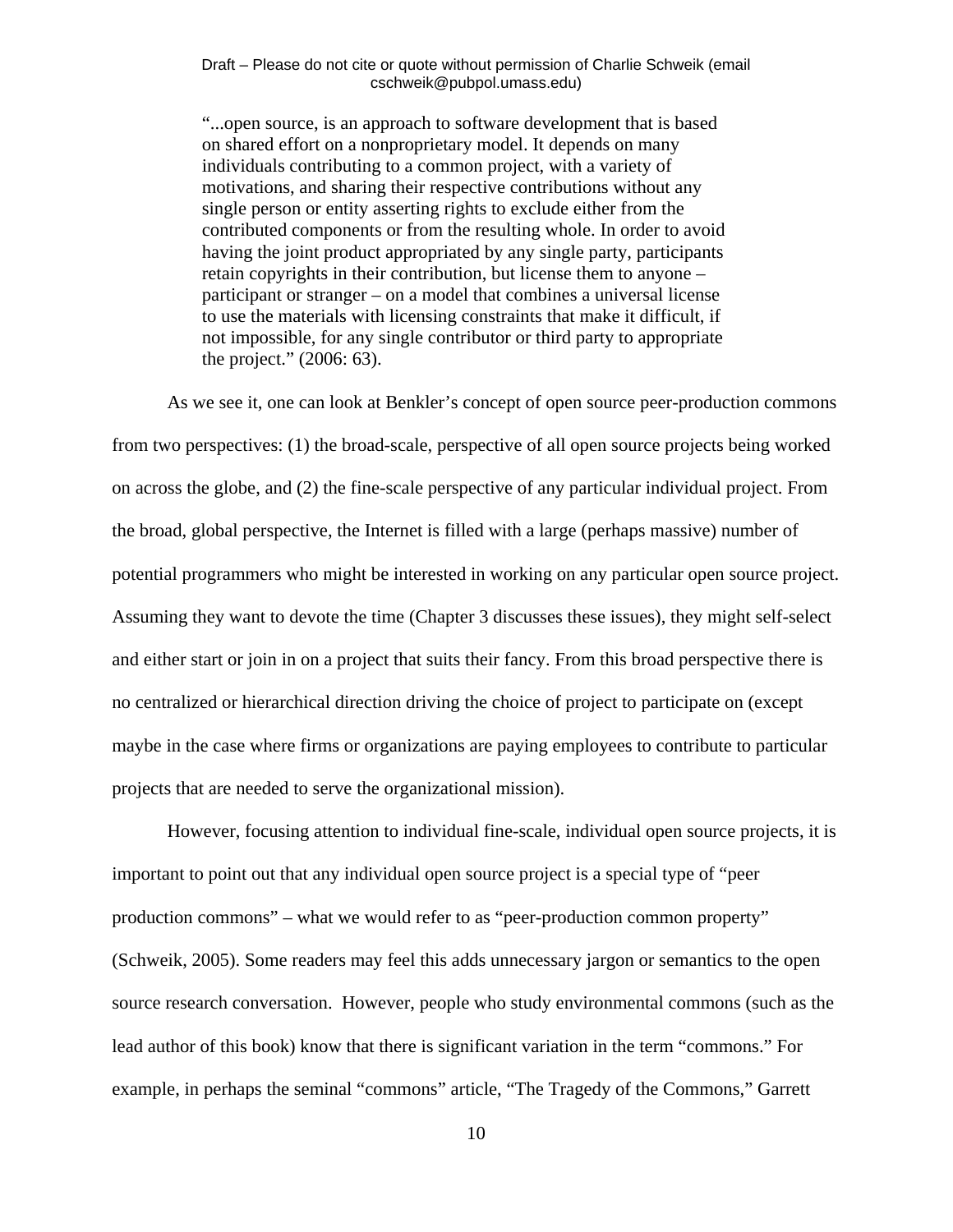Hardin (1965) was referring to a situation where the commons, a pasture, was "open access." Common property situations are still commons but ones where property rights exist and the resource is shared. The emphasis on property suggests that there are deeper questions about social relations as well as the management and governance structure (Ostrom, 1990; McKean and Ostrom, 1995).

 There are several reasons why we think the more precise articulation of open source as "peer-production common property" is important. The first reason relates to the issue or question of authority in these projects (O'Neil, 2008). Empirical studies of open source projects have identified, at the very least, some loose forms of coordination in open source projects. One oft-cited description of this coordination is called the "onion model" (Nakakoji, et al., 2002; Mikkonen, Vadén, and Vainio, 2007). At the center of the onion is a "project leader" or maintainer who makes some of the decisions about the development of the software. This leader can be the person who initiated the project, or someone who has taken over this role for someone else. Assisting this project leader is a group of "core developers" who sometimes have more authority than other project developers in terms of write access to code libraries, tend to be responsible for some sub-section or set of modules related to the project, and participate more closely with the leader in project coordination issues (256, Jorgensen, 2005; Holck and Jorgensen, 2005; Riehle, 2007). These core developers tend to be "promoted" into these positions of authority based on merit (e.g., their earlier contributions to the project, and the expertise they have demonstrated through repeated interactions on the project), leading open source projects to be referred to as "meritocracies" (Deek and McHugh, 2008; Apache, 2008b; O'Neil, 2008). Beyond this there may be other active developers, who make code contributions at varying levels. Further outside are "peripheral developers," developers who work solely on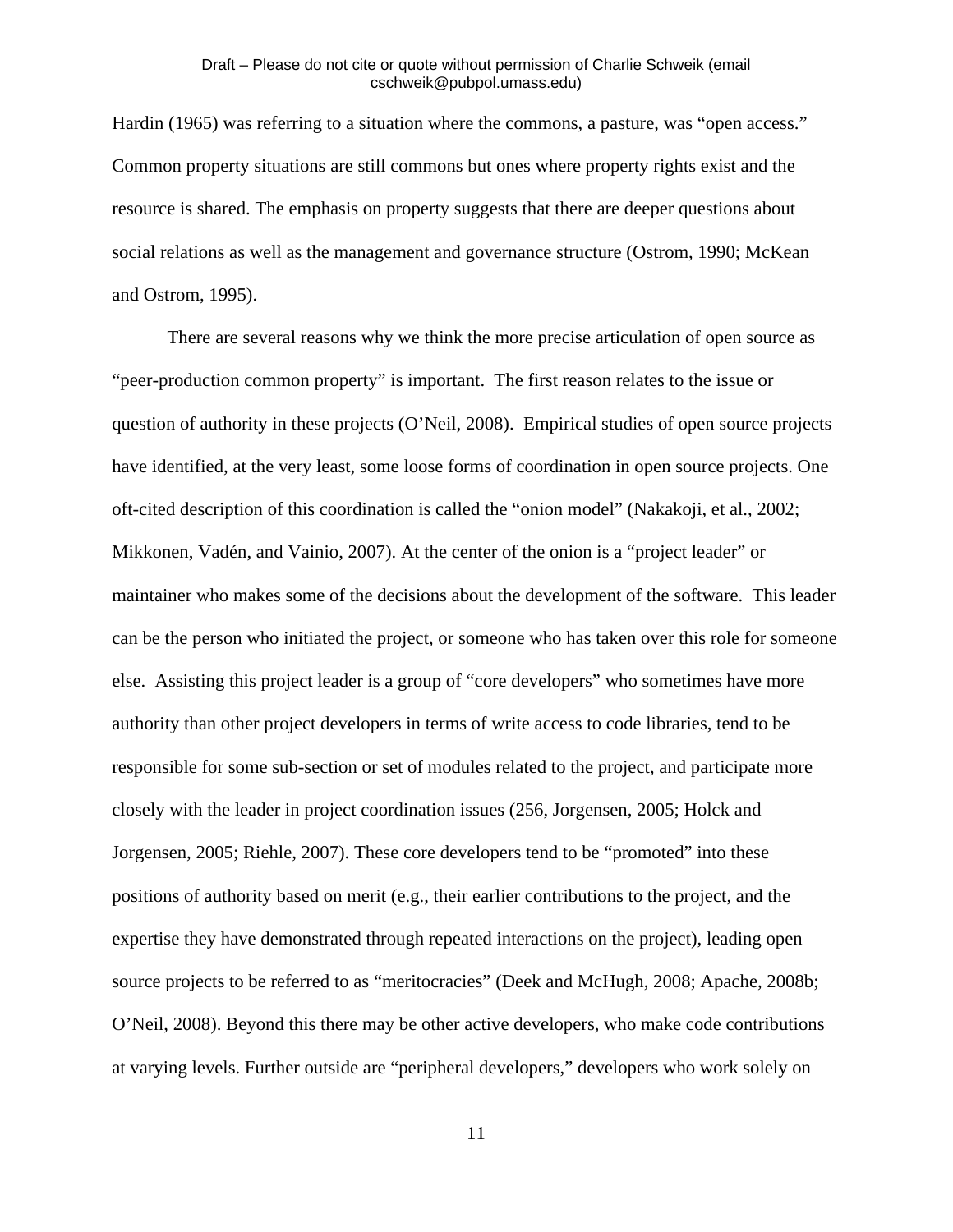fixing bugs, and code readers, who may not fix code but help to diagnose problems. Finally, there are active users who report bugs and possibly contribute to testing and project documentation, and passive users who simply use the software. The essential point is this: open source projects tend to have at least some loose form of organizational structure, where certain participants (the leader(s) or core developers) have more rights and authority over the code than others (O'Neil, 2008). And there have been studies of open source (such as the one just cited – Nakakoji, *et al*. 2002; or O'Mahony 2007 or O'Mahony and Ferraro, 2007) that suggest there is variation in the governance and management of these projects and asymmetry between project developer rights.

 The second reason for the more precise labeling of open source projects as "peerproduction common property" has to do with the licensing and embedded property rights. Contrary to what some might believe, open source projects do, in fact, involve property rights (copyright) and ownership issues (McGowan, 2001), and this relates back to the previous discussion about project leaders and committers. Raymond (cited by McGowan) defines owner(s) of an open source project as ones who have "exclusive right, recognized by the community at large, to redistribute modified versions" (McGowan, 2001: 24]. According to Raymond, a developer becomes the owner of a project by either:

- Being the person or group who initially started the project;
- Being someone who has been granted authority from the original owner to take the leadership role in future maintenance and development efforts;
- Being a person who takes over a project that is widely recognized as abandoned and has made a legitimate effort to locate the original author(s) to get permission to take over ownership.

McGowan (2001) adds another option:

- "Forking" the project into a second, competing project.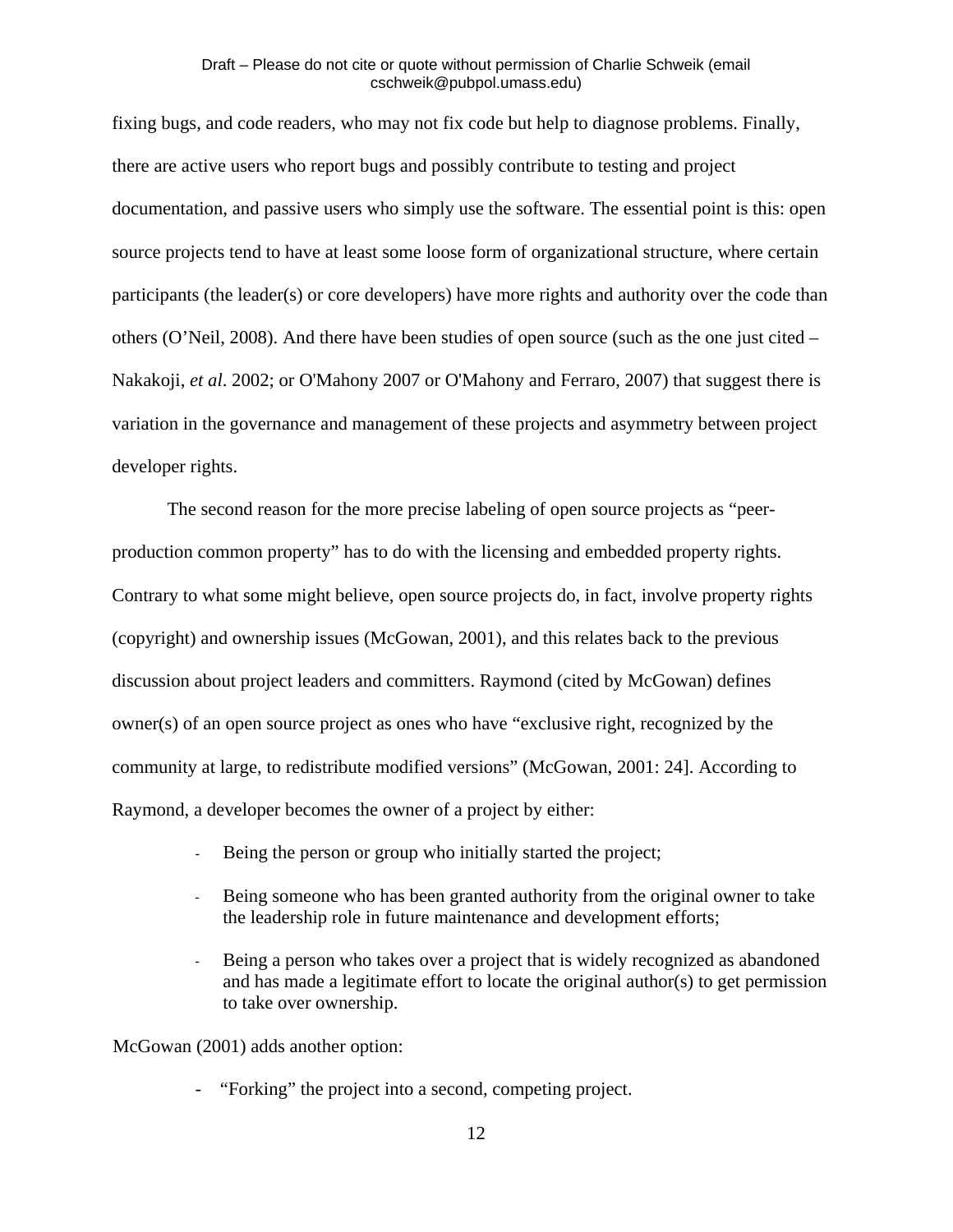This last option, "forking," as many readers will understand, is a kind of mutiny. The threat of it helps to keep a project owner or leader's power in check (O'Neil, 2008). Forking tends to occur in situations where a project is deemed to be moving technically or functionally in the wrong direction by some of the participants and where there are irreconcilable differences of opinions between developers (Narduzzo and Rossi, 2005). Forking is viable action because of the permission specified in the license that allows for "new derivatives" to be created. The result is a new, competing open source project built upon the same foundational source code (McGowan, 2001). The Joomala content management system (CMS) is an example of a forked project, beginning from the source code of another CMS called Mambo (NOSI, 2007). But even in forked projects, someone new takes on the leadership/ownership authorities in the newly established project.

 The third reason for labeling open source projects as common property regimes relates again to leadership and governance issues, and the more complex ecosystem of open source that is moving partially away from the all-volunteer situation to a more complicated landscape of projects that are comprised of volunteers, or paid professionals, or both. As we will describe in more detail in the next section, organizations – especially firms, but certainly some government agencies and nonprofits as well – are now contributing resources (employees or financing) to supporting open source projects. With these contributions, interesting questions arise related to project governance that are, in some instances, very new and still in flux (see for example, Sakai, 2008 as an example of this emerging type of governance).<sup>[5](#page-13-0)</sup> Related to the onion model discussed above, Riehle (2007) emphasized the potential importance for firms in having employees in a position of committer – a person in an open source project who has write access to the project

<span id="page-13-0"></span><sup>5</sup> See also Shah (2006). He provides a related discussion on empirical differences between some open source commons settings and commercial open source settings (what he calls "gated source").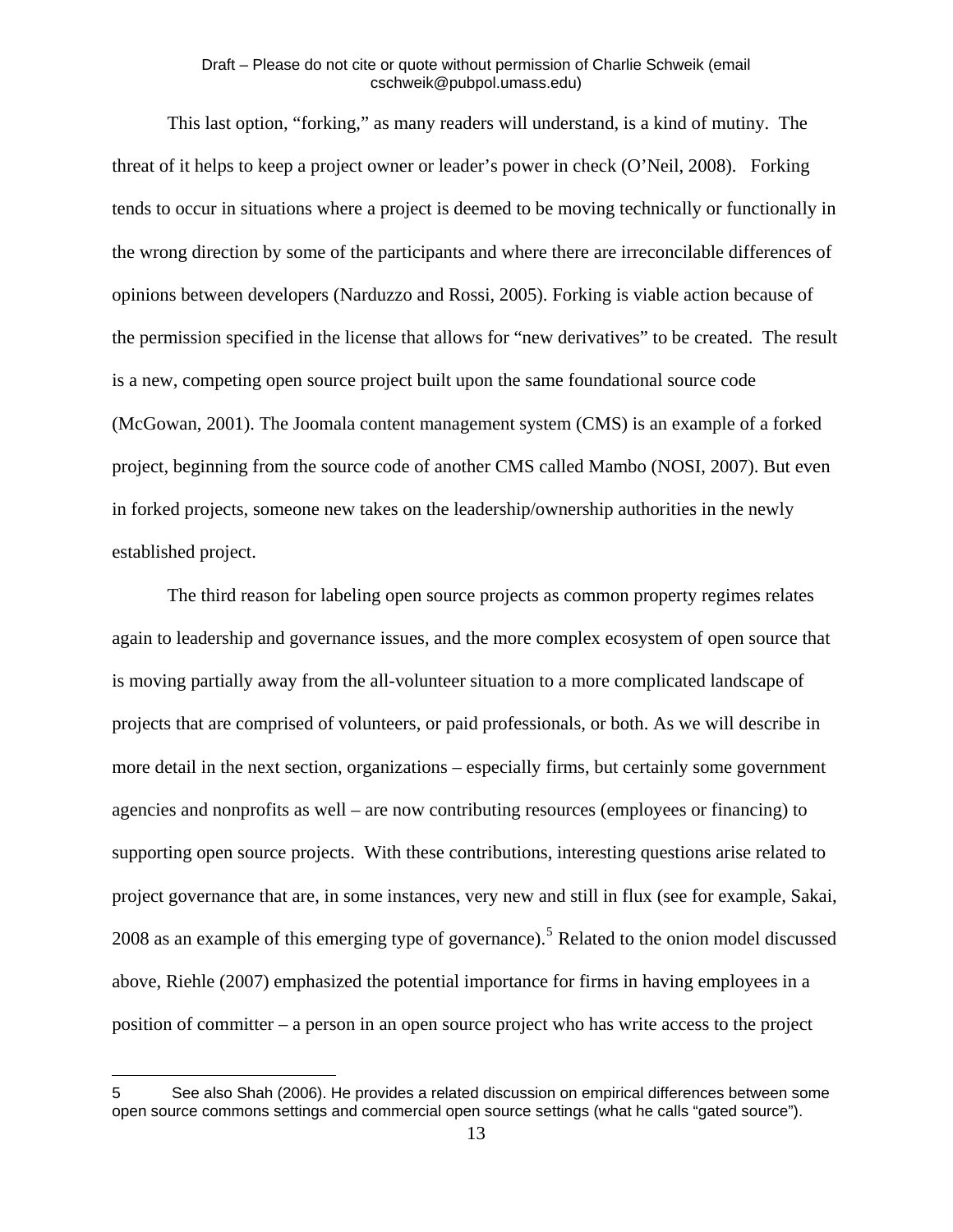code libraries -- on a key open source project in part because they can better align the company strategy to the project and vise versa.

In short, we argue that these three reasons  $- (1)$  the existence of some authority (the onion model); (2) the embedded property rights contained within the license, with some recognized ownership; and (3) the asymmetries that exist between owners/leaders, committers and other participants – all suggest that open source projects are a special type of commons – "peerproduction common property."

 To some readers this discussion may seem technical and, perhaps, trivial. Why should we care whether we call open source projects "peer-production commons" or the more precise "peer-production common-property"? In our view, either will work, but the awareness of common property *focuses critical attention on the evolution and emergence of governance structures and institutional design* related to open source project management (O'Mahony and Ferraro, 2007). As Weber (2004: 189) notes: "The open source process is an ongoing experiment. It is testing an imperfect mix of leadership, informal coordination mechanisms, implicit and explicit norms, along with some formal governance structures that are evolving and doing so at a rate that has been sufficient to hold surprisingly complex systems together." With the emergence of business, government and nonprofit interest in open source as a collaborative model, discussed in the next section in depth, we expect open source institutional designs to only get more complex (see for example Sakai, 2008 as an example of this point). Let us now turn to a discussion of why these types of organizations are getting involved, which, we expect, is resulting in a more complex institutional environment for open source collaboration.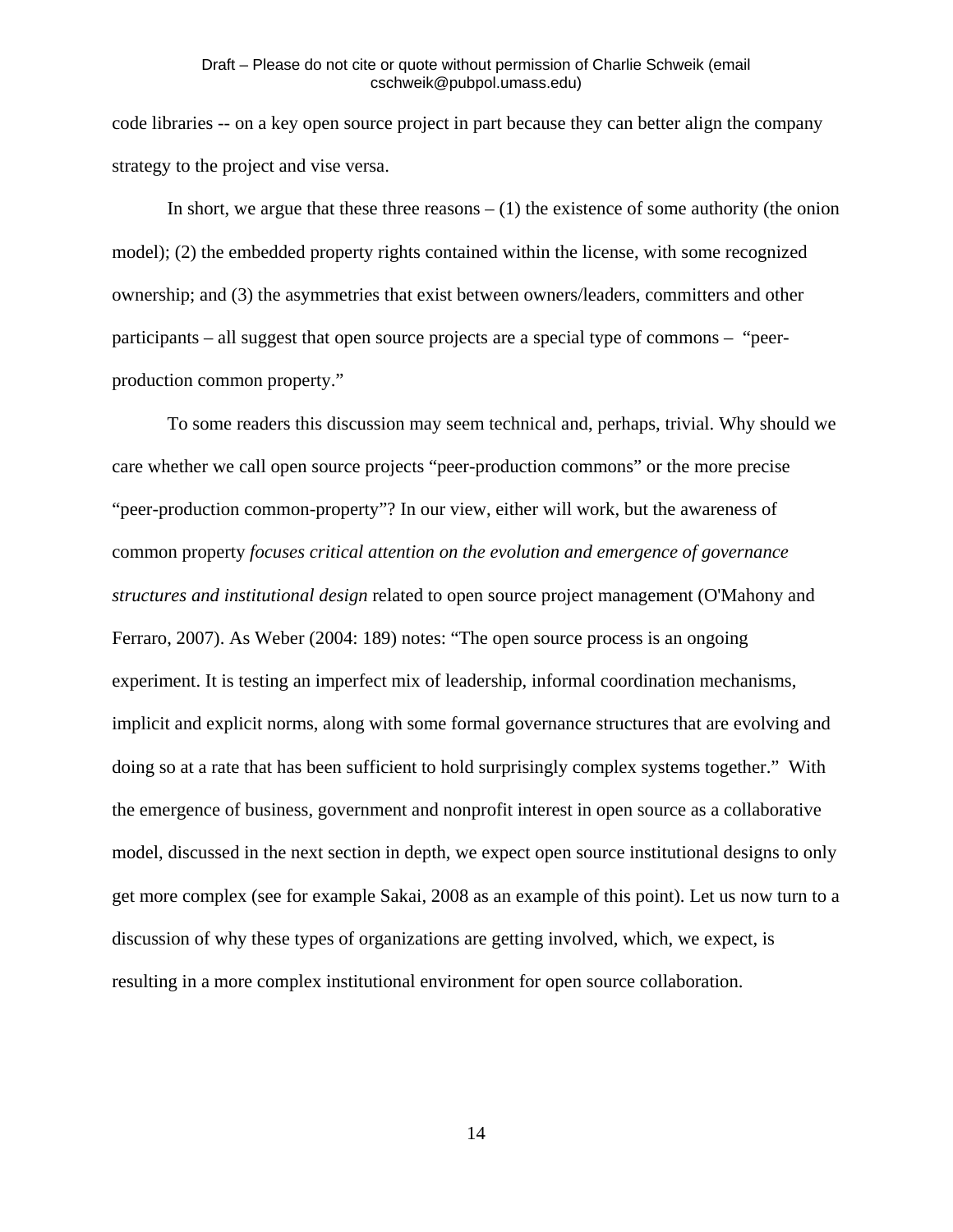# **Organization Types and their Motivations for Utilizing, Developing or Promoting Open Source Technologies**

Over the last five years or so, it has been clear that private firms, governments and nonprofits are becoming more entrenched and therefore complicating what for a time was considered an all-volunteer open source ecosystem. For example, in the FOSS-US survey the authors report: "Only 8.0% of respondents who worked on projects over 10 years ago had some form of external support. The number rose to 15.0% between 6-10 years ago, 35.4% between 3-5 years ago, and within the past 2 years, 53.9% of respondents have had external support" (David, Waterman and Arora, 2003: 23). As we stated in the previous section, this is important in that it is likely to be creating institutional complexity within and across open source projects.

We'll discuss the institutional issues in further depth in Chapter 5. Before we do that, in an effort to fully describe the open source ecosystem, it is important for us to consider why its composition is moving at least partially away from an "all volunteer" situation, to one where organizations from these sectors are interested and potentially diverting their own resources (employees or financing) to open source projects. In this section we'll briefly review four general categories of open source interest groups – businesses, governments, nonprofit organizations and academic and scientific researchers – and try to explain why they act as consumers, producers and/or champions of open source software products.

# **Business Motivations**

 There are two main motivations for businesses to utilize, promote and/or produce open source technologies: (1) to save money in the costs of "non-differentiating" information technologies (IT), (2) to differentiate and grow their business, and, in at least one major case, (3)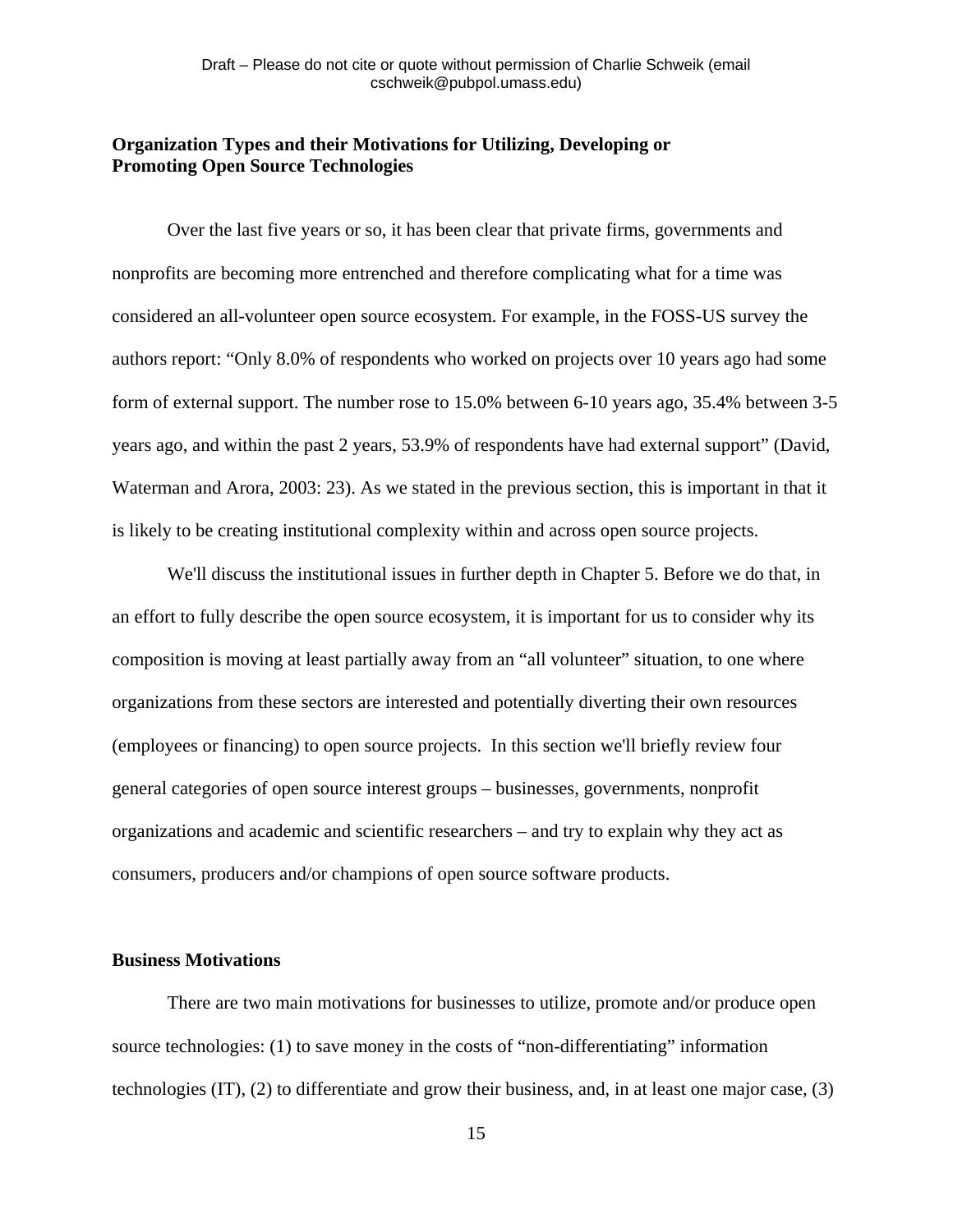to support open source projects, higher education, and, in the process, build a positive reputation and contribute to the public good.

#### Business Motivation #1: Non-differentiating cost savings in IT

One obvious way businesses have become involved in open source is as users of the technology to support their missions. Perens (2005) uses the term "enabling technology" to describe technology that supports the functions of doing business, and is an embedded cost required to help the organization do business. He argues further that there are two types of enabling technologies: differentiating and non-differentiating. When a company creates a technological innovation that makes their business look more desirable than that of competitor's, this is differentiating technology. Amazon.com's use of "other book" recommendations, and Google's underlying PageRank algorithm are examples of this kind of technology. These kinds of innovations are naturally something the business would want to keep secret, or closed-source.

 But Perens (2005) estimates that as much as 90% of the software used in any business is non-differentiating, meaning it is needed to run their business but every business needs it. Many of these technologies are infrastructure-related (operating systems, web servers, databases, etc.) and provide the foundation for developing business-differentiating technologies. To make a business more desirable to customers, Perens argues, firms should be spending more on differentiating software and less on software that does not differentiate their business. Open source helps this by distributing cost and risk across multiple collaborating firms. "The companies that join open source collaborations are seeking to use the software in a nondifferentiating cost-center role. *It's not important to these companies that Open Source does not in itself produce a profit*" (Perens, 2005; his emphasis).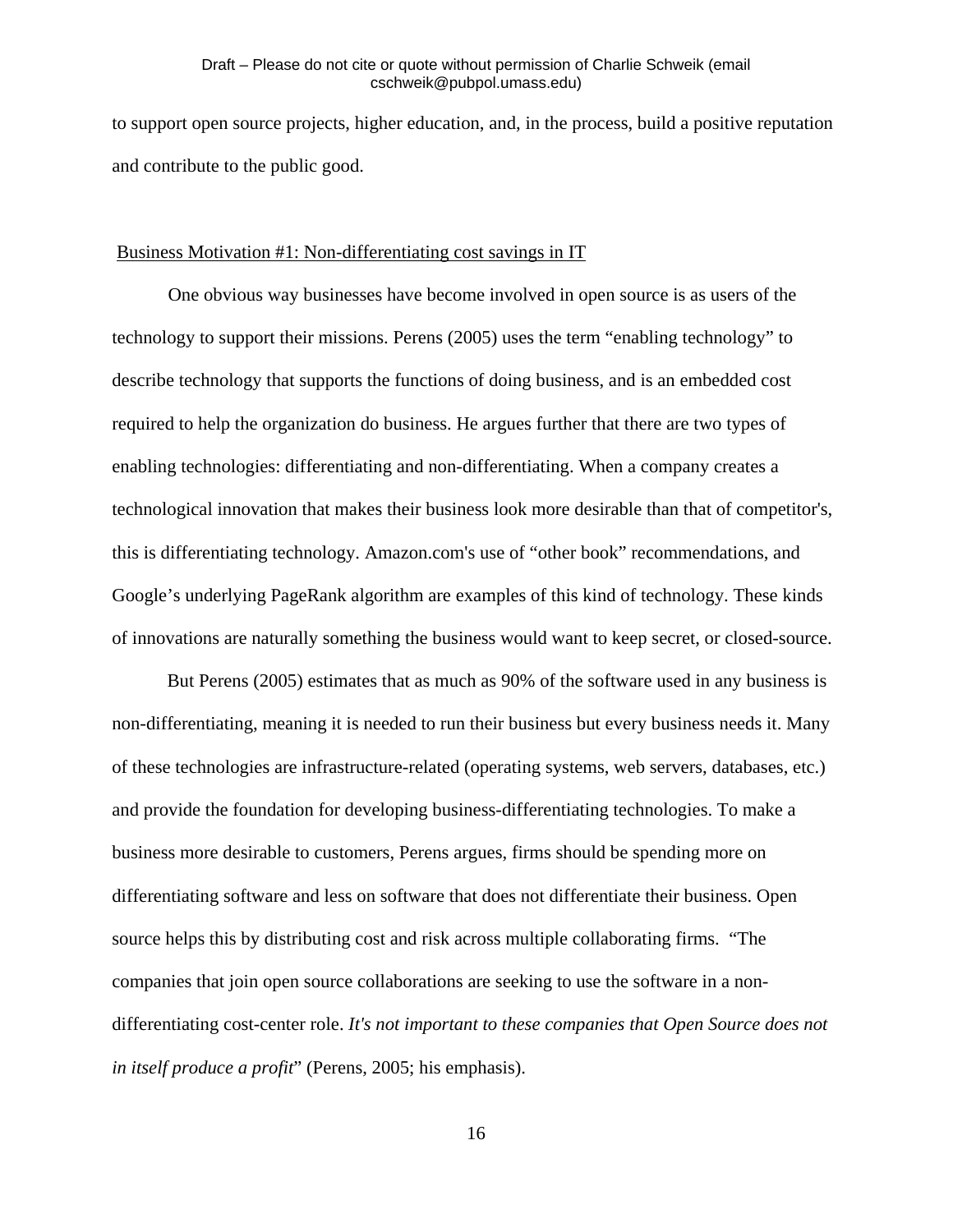Following this logic, firms employ information technology professionals to deploy and manage non-differentiating open source business-enabling technologies (such as the infrastructure technologies described above), and, in this context, may be (perhaps even unwittingly) encouraging paid employees to participate in open source projects. For example, a programmer employed by a firm may develop a new function needed for their business to an open source package, and then contribute it back to the project as required by the associated license. A recent study by the research firm Gartner supports these contentions and predicts that more than 90% of businesses will be employing some sort of open source technology, sometimes in embedded or stealth forms, by the year 2012 (Judge, 2008).

#### Business Motivation #2: To differentiate and grow the business

 In addition to the motivation to use open source technologies to support their "cost centers," businesses are now using open source as a business strategy, or in other words, to differentiate and grow their business. Recent studies by Krishamurthy (2005), Riehle (2007) and Deek and McHugh (2008: 272-279) describe various business models that are associated with open source technologies. Each of these articles had their own unique insights and perspectives. In this section, we briefly summarize six different open source-based business strategies based on these cumulative readings.

*1. System Integrators*. A system integrator is a firm contracted to provide a client with an "end-to-end" integrated product to solve some customer problem or need. These businesses sell a complete product "stack" containing hardware, software and support services. On the software end, it could be entirely open source, or a combination of proprietary and open source packages. Riehle (2007) notes that system integrators have the potential to gain the most (compared to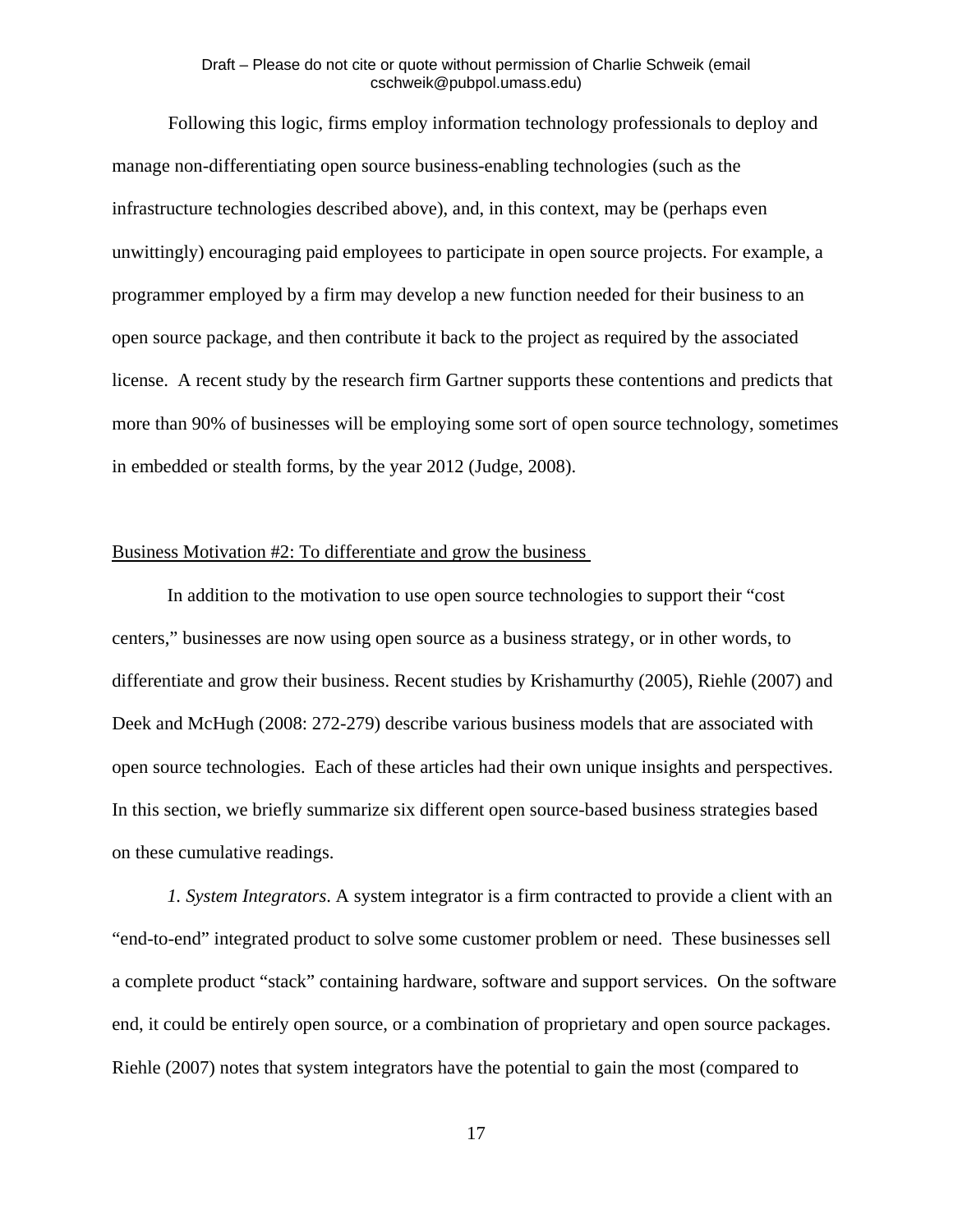other business models) from the use of open source software for two reasons: (1) they increase their profits through direct cost savings by using software that they don't have to pay for; and (2) they can potentially reach a larger number of customers through "improved pricing flexibility" (p. 26). The internal cost savings allows the firm to potentially reduce the price of integrated services to the client, thereby increasing the number of customers who might be willing to contract for these services.

*2. Open Source Service Providers.* There are two types within this business category: first-level support and implementation-service providers and second-level support, training and development services (Riehle, 2007:29). In some respects, the first-level service providers are similar to the system integrator model above in that they help a client get an open source product installed and operational. But first-level service providers differ from the system integrator model in that they typically focus on open source products only and typically do not offer hardware products. Second-level open source service providers either train clients on open source technologies so they can implement the technologies themselves, or act as a problemsolver on technical issues that are beyond the abilities of the technical staff in the client's organization.

Deek and McHugh (2008: 274) offer an example of a firm – GBDirect in the U.K. (GBDirect, 2008) – that provides both first- and second-tier services. Another example is Limeservice.com, a company that provides a hosting site for online surveys based on the open source software "Limesurvey" which is what we used for our survey research in Part IV of this book. According to its website, the lead developer of the survey software is the owner of the service firm, and some of the profits from the online survey service helps to support further development of the Limesurvey software (Limesurvey.com, 2009). This is an example of a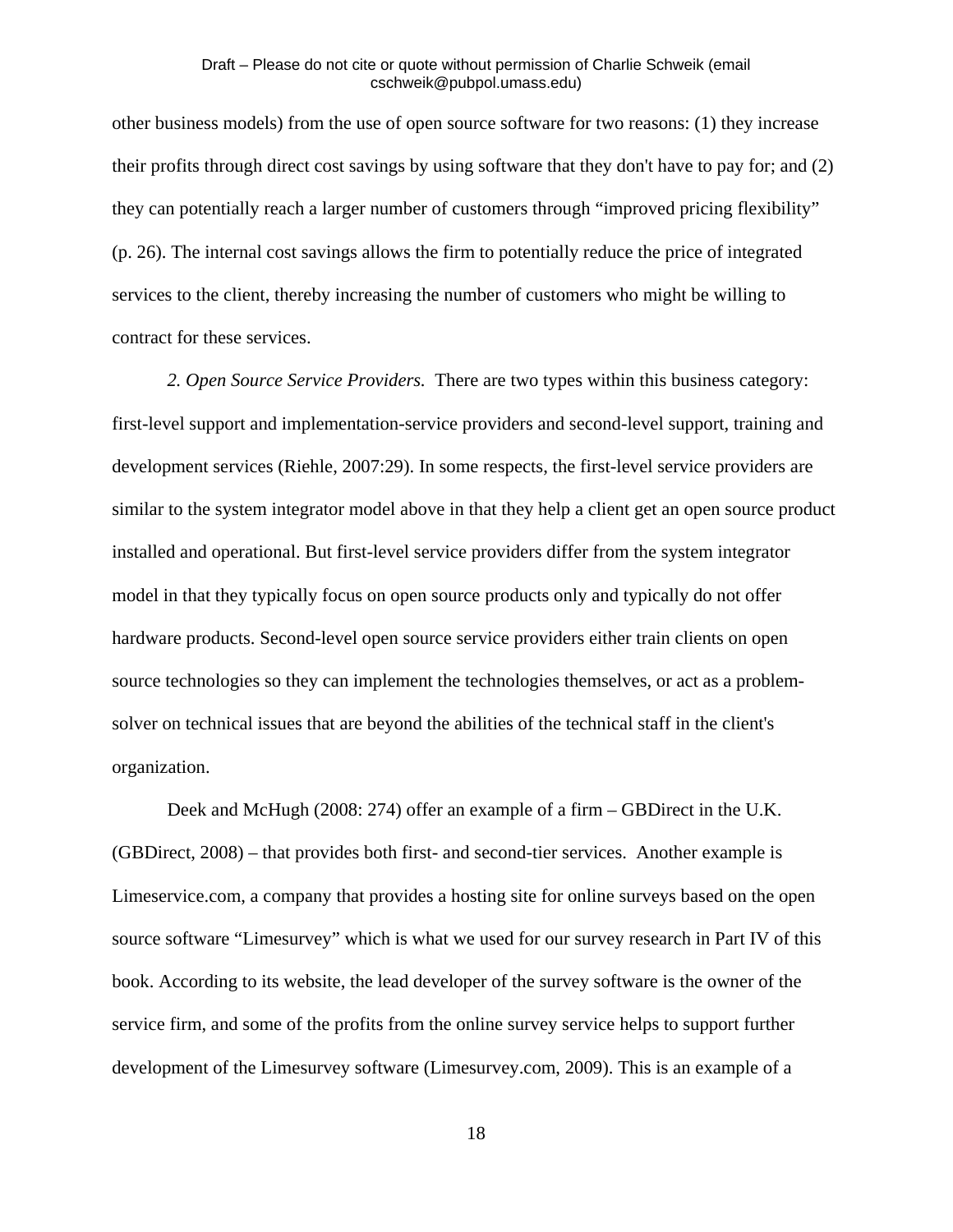combination service provider business model with the "Software Development" model (described below). Riehle (2007) notes that one of the keys to a service-provider business model is the ability to recruit and retain high quality people, and this relates to discussions we will have in the next chapter related to open source developer motivations and the idea of "signaling skills."

*3. Distributors.* This was one of the first business models in the "early" days when firms began entering the open source ecosystem. Distributors compile and sell packaged distributions of open source software as well as support and training services around these distributions. The most widely recognized "field" of distribution is in the area of Linux (the operating system). There are a number of different Linux distribution companies – Red Hat (Fedora Linux), Novell (SUSE Linux), Canonical Ltd. (Ubuntu Linux), Mandriva (Mandriva Linux) and others. There are many components that could go into a distribution, such as the latest stable version of Linux, along with various complementary products such as the most recent web server (e.g., Apache), driver software for input and output, desktop environments (such as KDE or GNOME), and other associated open source packages. A benefit for many end users of a Linux Distribution is that they do not need to become a highly technical expert in Linux to install and set up the system, and some distribution companies offer multi-year contracts where the end user will receive the latest security patches, as well as enhanced administration tools (Deek and McHugh, 2008).

*4. Hybrid Proprietary/Open Model – Horizontal Development*. Horizontal business models describe the situation where a business is not directly dependent on an open source product, but rather benefits from its existence and wants to support it. The "hybrid proprietary/open" component of this label is meant to convey that horizontal approaches can be used in an "all open source" or "pure open source" strategy (open model) or as a strategy where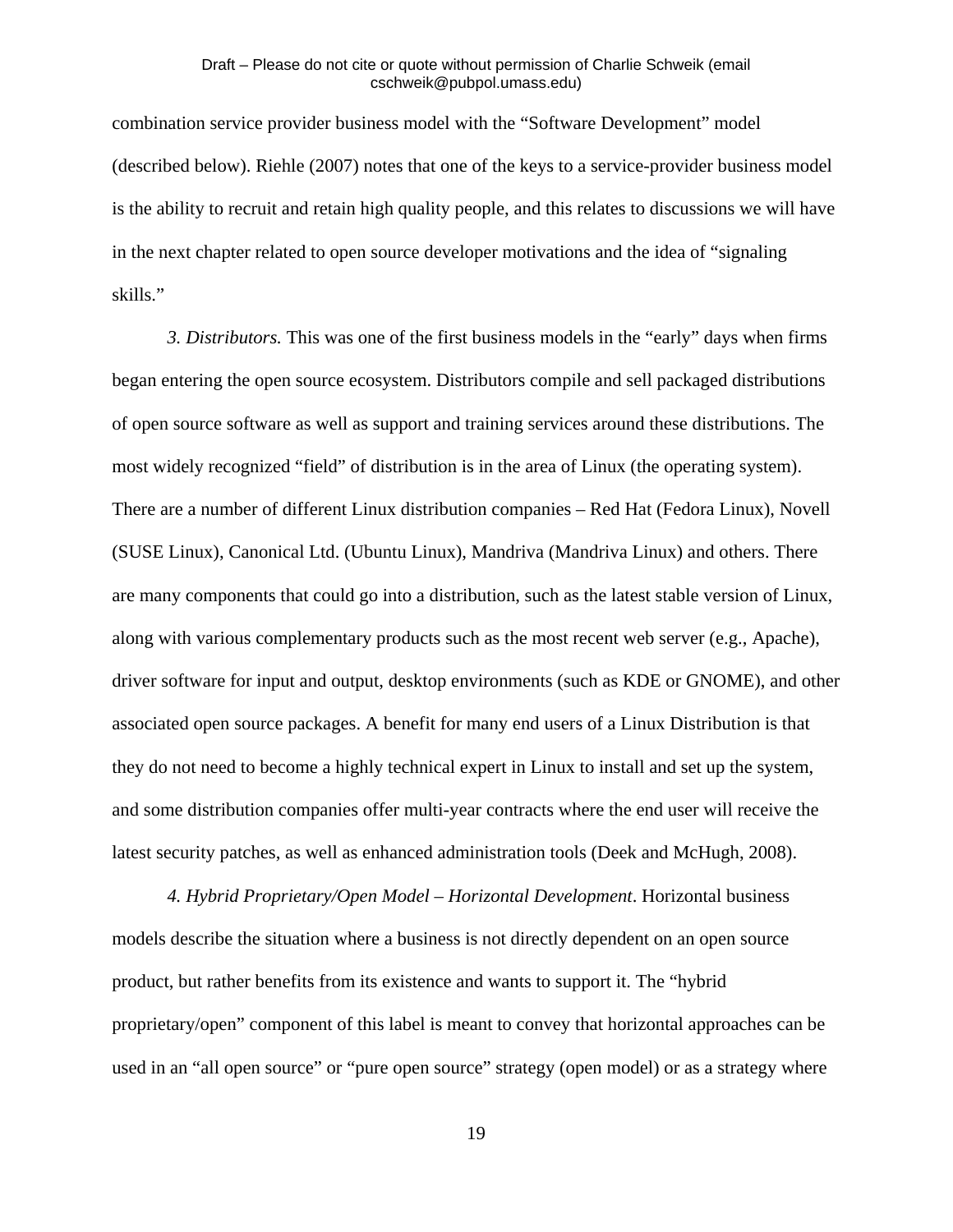both proprietary software and open source are utilized together. Deek and McHugh (2008: 277) note that open source provides low cost software to run on their equipment, which potentially improves the sale of their equipment. In the software industry, some firms may wish to support an open source project (either with programming resources or financially), as part of a strategy to "take on" a competitor. IBM is perhaps the most well-known company taking this strategy (as well as the Systems Integrator strategy). They devote resources to projects that are seen as "functionally connected" to some of their own important products (Capek et al., 2005). IBM's support of Linux provides an example of this strategy in competing with Microsoft over operating system dominance. "To the extent that Linux erodes Windows market share, IBM is strengthened because its products run on Linux, while Microsoft is simultaneously weakened..." (Deek and McHugh, 2008: 279).

*5. Hybrid Proprietary/Open Model – Vertical Development.* Vertical development is meant to convey the process of combining various open source software packages in new ways toward new products or services and selling this new product. Deek and McHugh (2008: 276) use the companies Yahoo and Google as examples of this strategy. These companies have created proprietary products and services that are built upon an open source infrastructure. Google, for example, uses the Linux core operating system (rather than a distribution) to drive its internal servers, and other open source products such as the open source programming language Python and the database package MySQL. But in neither instance – Google or Yahoo – is their internal code shared. Rather they sell these innovations to other customers. According to the author of the PhP programming language, Rasmus Lerdorf, this vertical business model provides the most lucrative opportunities for the future (Deek and McHugh, 2008: 276).

*6. Software Development Firms.* We've already mentioned one software development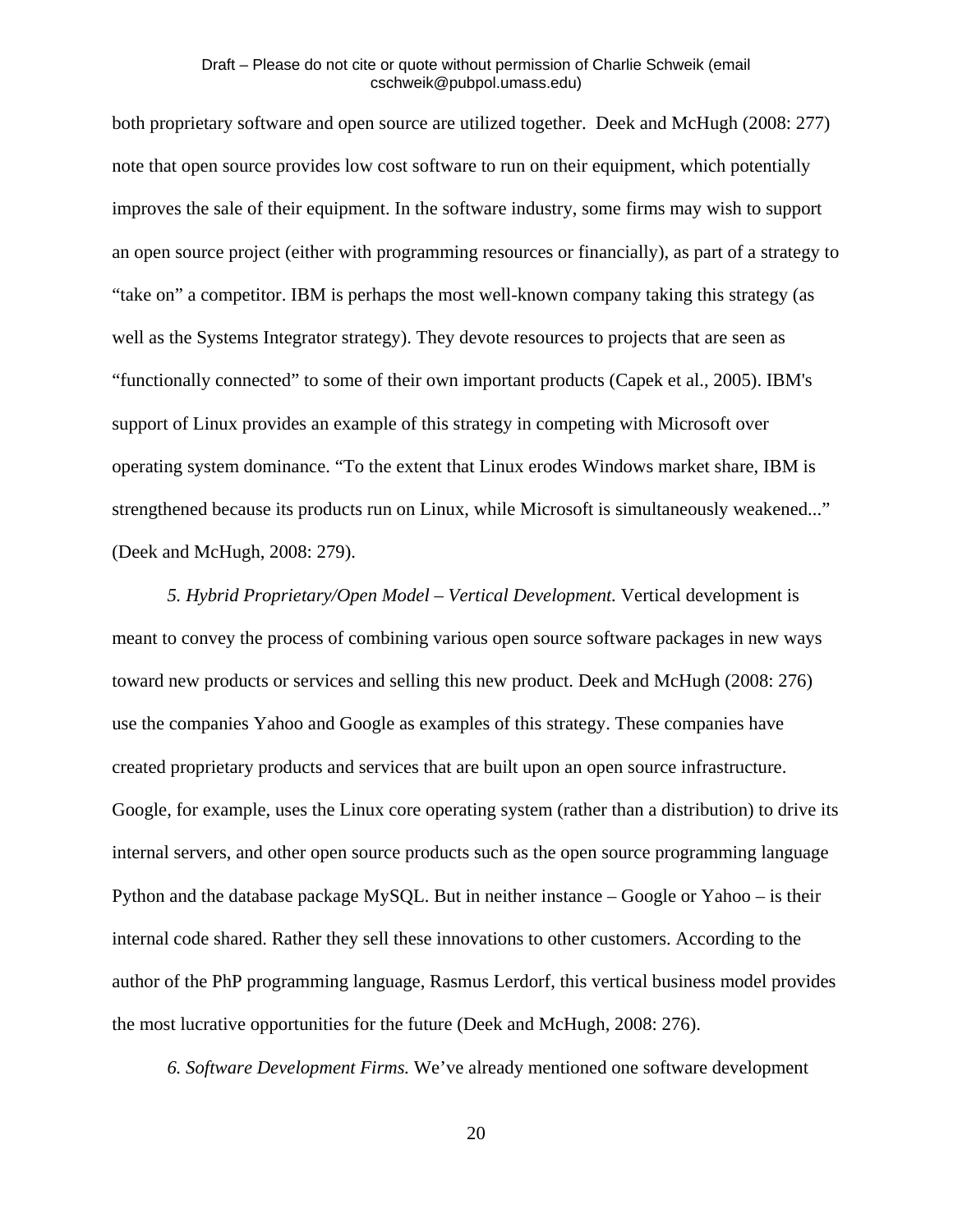model (Limesurvey, above) where the development of code is supported by providing services for using that code. In that case the firm relies on service income to continue supporting further software development. However, this category is meant to capture a "software producer" who either: (1) combines the source code from an already existing product with some other code they produced themselves to create a new software product; (2) takes an open source product and "bundles" it with other existing but stand-alone modules to create some new suite of packages for use by an end user (Krishamurthy, 2005: 283); (3) decides to re-license proprietary code under an open source license instead; or (4) decides to "dual license" their software.

Related to the first two options above  $- (1)$  combining code, or (2) bundling  $-$ Krishamurthy (2005) notes that there are two types of software development business models in this subcategory, and they are distinguished by the general type of open source license used (we'll talk about licensing more in Chapter 5) – the GPL model and the non-GPL model. For readers unfamiliar with these, the General Public License, or  $GPL^6$  $GPL^6$ , is the "granddaddy" of all open source licenses, and the brainchild of the famous (in the open source world) programmer Richard Stallman. As we noted in Chapter 1, it was Stallman's innovation in creating the GPL license that really started the open source "movement."

 By licensing a piece of software under the GPL, the developer ensures that the software is kept permanently open and free (as in freedom), meaning that it can be used without restriction, the source code is accessible, it can be modified, and can be redistributed with modifications falling under the same GPL conditions. This last requirement – modifications and the reissue of GPL licensing – is often referred to as the "copyleft" innovation. It mandates reciprocity (Rosen, 2005), whereby the recipient of GPL-licensed code is required, upon redistribution of any new

 $\overline{a}$ 

<span id="page-21-0"></span><sup>6</sup> For an excellent summary of the GPL and issues related to it, see Deek and McHugh (2008, 250-261).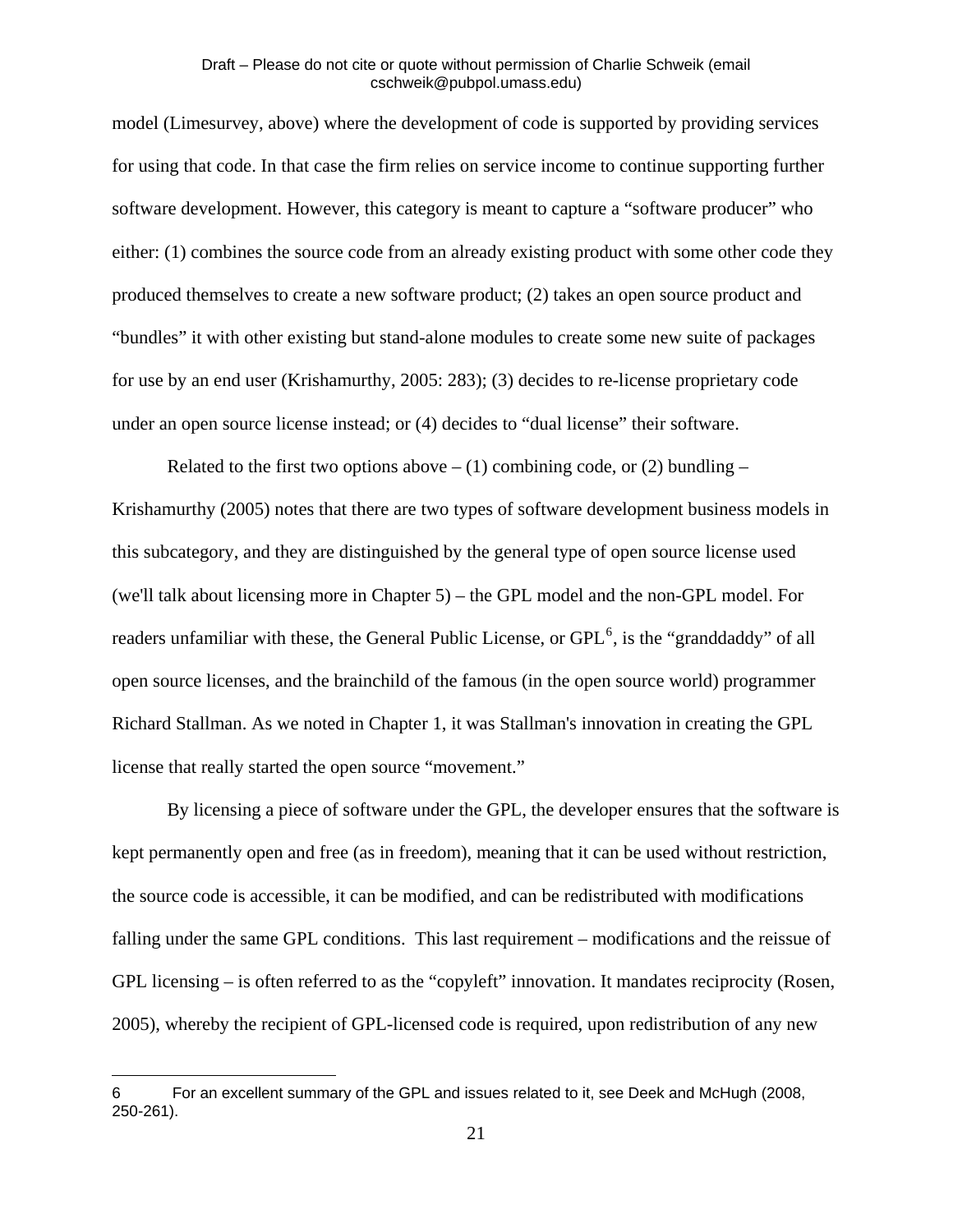derivative, to pass on the same stipulated freedoms, by licensing this new derivative under the GPL as well (Krishnamurthy, 2005; Deek and McHugh, 2008).

 Since the introduction of the GPL by Stallman, many other open source licenses have been developed (see for example, Rosen, 2005), some of which have looser requirements or are more permissive than the GPL – what we call, in later chapters, "GPL-incompatible" licenses. In these GPL-incompatible licensed circumstances, firms can derive new works from open source software but are not obliged to license new derivatives with the same license. In these instances, firms can develop new derivatives but are not obligated to expose the code logic in this new product (Krishamurthy, 2005).

 This distinction between GPL'd open source and GPL-incompatible licenses creates two different type of software development business models (Krishamurthy, 2005), and the difference is whether the source code of the derived product is open access or not. In non-GPL software-development business models, the software-development firm uses open source code to develop a new derivative which is licensed differently than its parent code, and the firm may have saved development costs by using the parent open source code as an input. In GPL software-development models, the firm is required to make the new derivative code available under the GPL as well. But in some instances, this may create tighter bonds between the development firm and customers, through code openness (Krishamurthy, 2005). The client may get the source for free (as in cost), but may pay the developer to create the new derivative, and create new service opportunities for the developer.

 The third software-development option for businesses, in addition to combining or "bundling" software, is what West and O'Mahony (2005) call a sponsored "spinout." In these instances, a proprietary software-development firm decides to open up its code and release it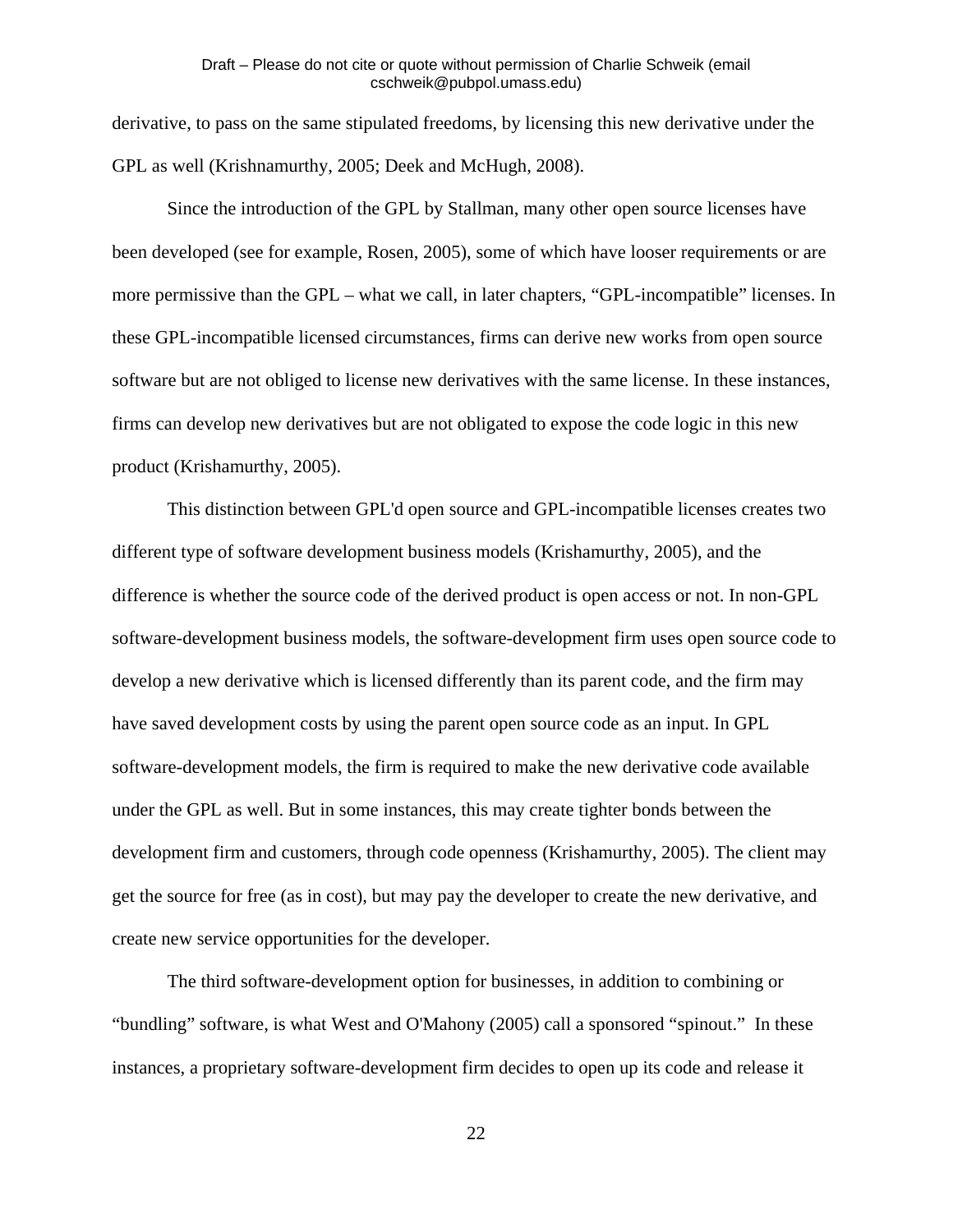under an open source license, inviting the external community to join in on the project in an effort to increase adoption of the software, or to gain development assistance. This could be undertaken by a firm, government agency or a nonprofit which has developed code, but as far as we can tell, appears to have occurred more often in private sector settings. Examples of this are Netscape forming the Mozilla project, and IBM releasing its Java compiler to form the Jikes project (West and O'Mahony, 2005: 3) or its Eclipse project (O'Mahony, 2007).

 Dual licensing is the fourth option for software development firms. Under the dual licensing business model, the firm offers two versions of their software: an open source licensed version and a commercially licensed version. Deek and McHugh (2008) explain that there are two general dual licensing strategies: (1) "enhanced functionality," exemplified by the company Sendmail, Inc.; and (2) the "same functionality" approach, exemplified by the firm MySQL AB.

 Sendmail Inc. provides two versions of their "Sendmail" software which transfers email from one host server to another. The open source version provides, essentially, "base" functionality. The commercial version provides enhanced functionality, such as an improved installation component, as well as other improved security components including virus checking. Obviously, Sendmail makes money selling its commercial product while at the same time managing the continued development of the open source version.

 The firm Sun Microsystems now owns, develops and supports the popular MySQL relational database software. But Sun purchased this from a former company, MySQL AB, recently. According to Deek and McHugh, prior to this purchase, the staff at MySQL AB did all of the development on the MySQL product in-house. That is, they accepted enhancements or patches to their open source version from outside firm participants, but anything that is contributed is usually re-implemented by some of the company's 300+ full-time employees into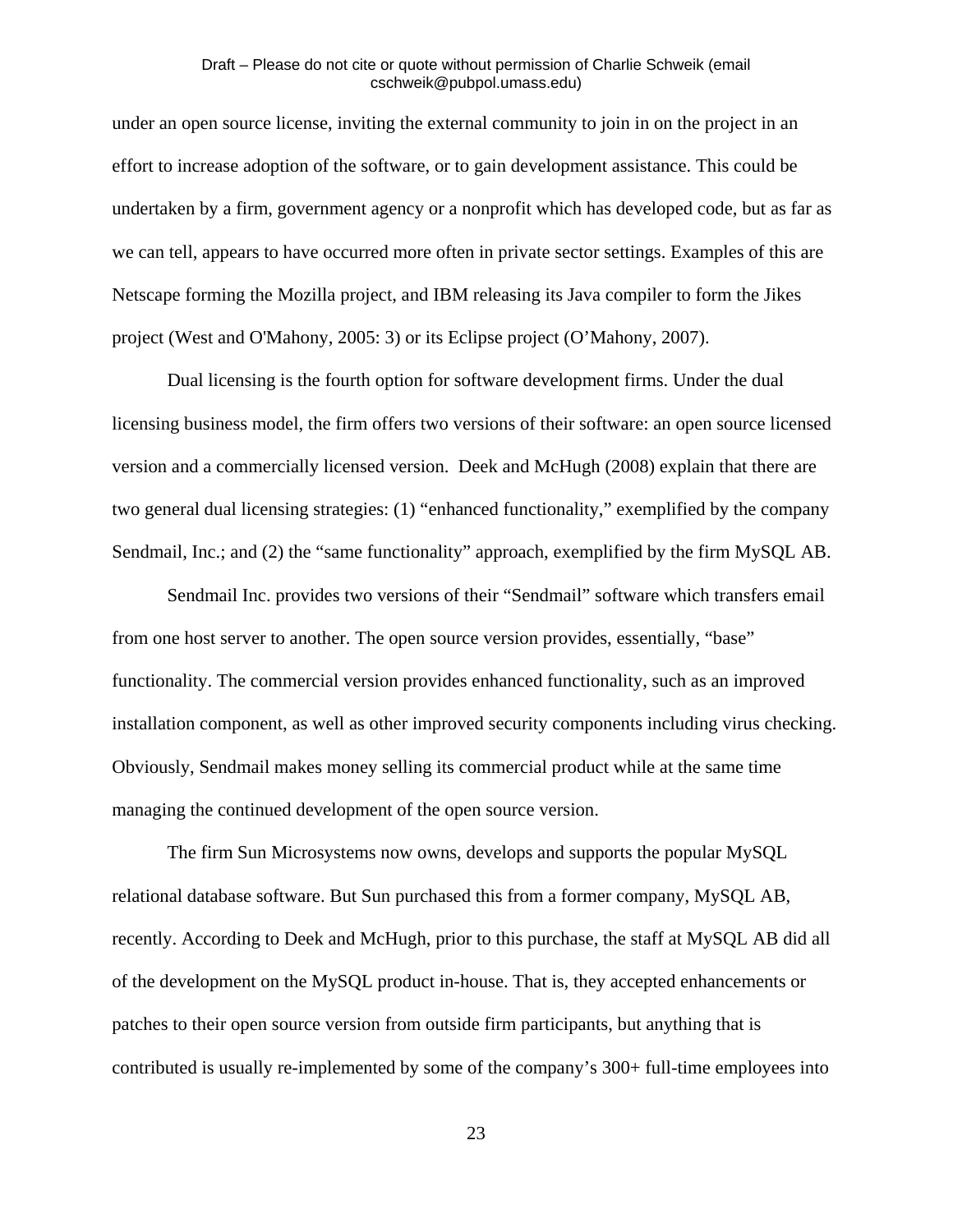the MySQL product (Hyatt, 2006; referenced in Deek and McHugh, 2008: 65). The company makes a profit by giving permission, through the commercial license, to other companies or commercial software developers so that they can integrate the MySQL database application into their own proprietary products and sell the resulting product as a closed-source, proprietary package. Fogel (2007: 156) argues that this model works best in instances where a firm provides "code libraries," rather than standalone applications.

# Business Motivation #3: To support open source projects, higher education, and, in the process, build a positive reputation and contribute to the public good

One relatively high profile "outreach" effort by a firm to support open source is Google's "Summer of Code" program. Beginning in 2005 and growing ever since, according to Google, this program is established to (1) inspire young developers to participate in open source development; (2) provide college students in computer science and related fields with paid opportunities in the summer to do work related to their academic interests; (3) to expose these students to the open source, distributed development approach; (4) get more software written; and (5) to help open source projects identify talented new developers (Google, 2009s). Since 2005, the program advertises that it has linked over 2500 student developers with open source projects, most of which do not compete directly with Google's business interests (Google, 2009b). Little appears to be written on this program that describes why Google sponsors this program and provides stipends for three months of code, other than the material on the program website. But clearly, this effort does achieve the objectives listed above, and through this outreach helps to build or maintain a positive reputation of Google with the open source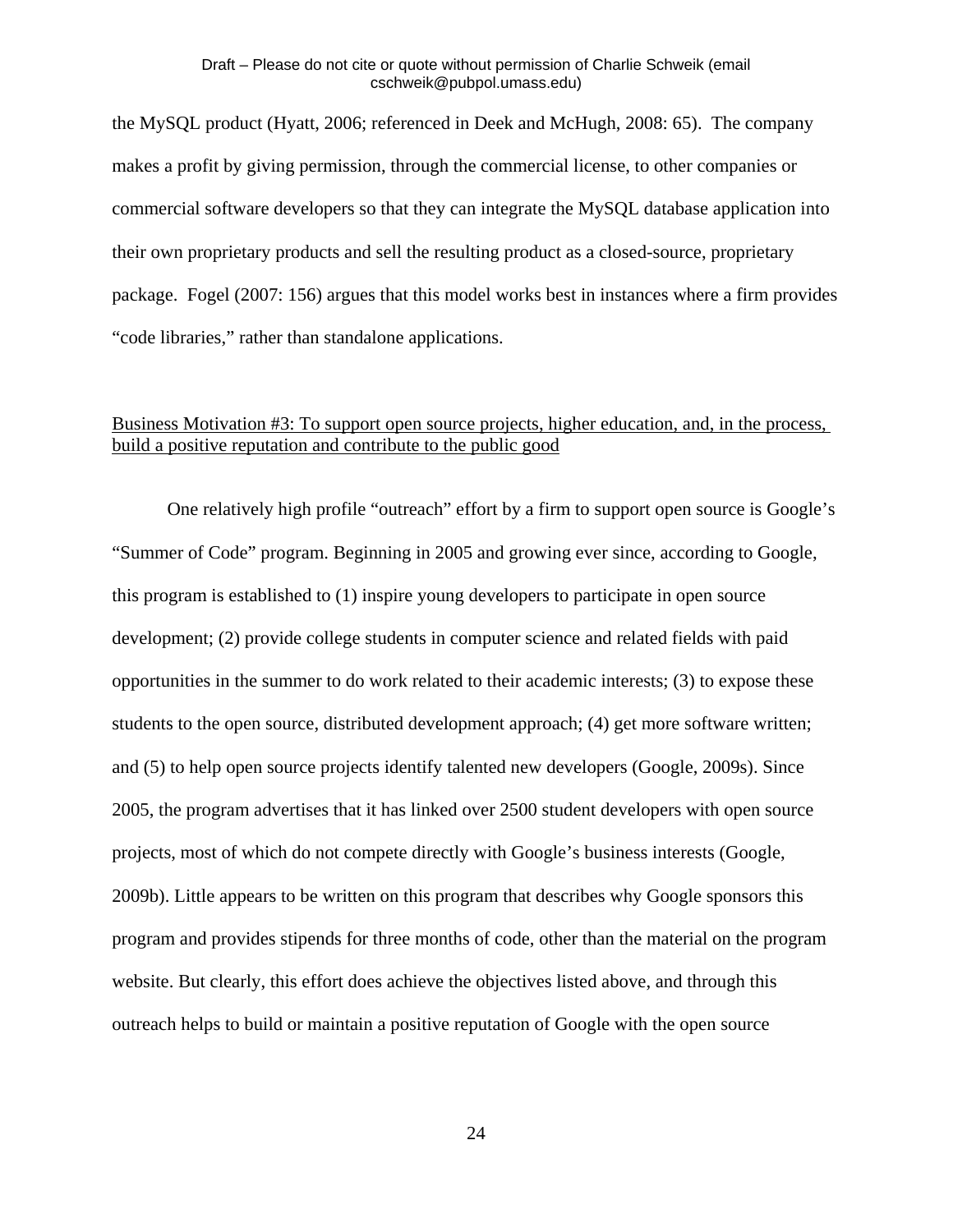development community.<sup>[7](#page-25-0)</sup> Other firms have attempted in their own ways to make similar positive connections with open source software developers, and in some cases, utilize this outreach as a way to promote their business interests (thus connecting to Business Motivation #2 above). The support of the Eclipse software development environment, by IBM and others is one such example.

 In sum, this section on Business Motivations emphasized three reasons for businesses to utilize, support and/or be a proponent of open source: (1) to reduce costs in internally used nondifferentiating IT, (2) to build and grow their business, and (3) to provide some public service and at the same time, perhaps build a positive reputation with the open source development community. Related to the second motivation, we described several business models that appear to be dominant. In each of these types of motivations, there is potential for firms to support open source projects – either through paid employees, direct project financing or some other kind of assistance. As we will see in Chapter 3, some of these business interests motivate programmers directly through pay or indirectly by encouraging volunteers to build and showcase skills.

# **Government Motivations**

 Governments have been showing a gradual and growing interest in open source-based solutions. It's fair to say that the strength of the interest is strongest outside the United States, but with a growing interest emerging in the U.S. as well. At least three categories of motivations drive this interest: financial, public good and independence/economic development.

<span id="page-25-0"></span> 7 I've witnessed this first hand at the FOSS4Geo conference in Capetown South Africa in 2008, where there was definitely a positive attitude toward Google and their keynote presenter, and the audience. Some open source projects represented in that audience had mentored student developers that were sponsored through this program.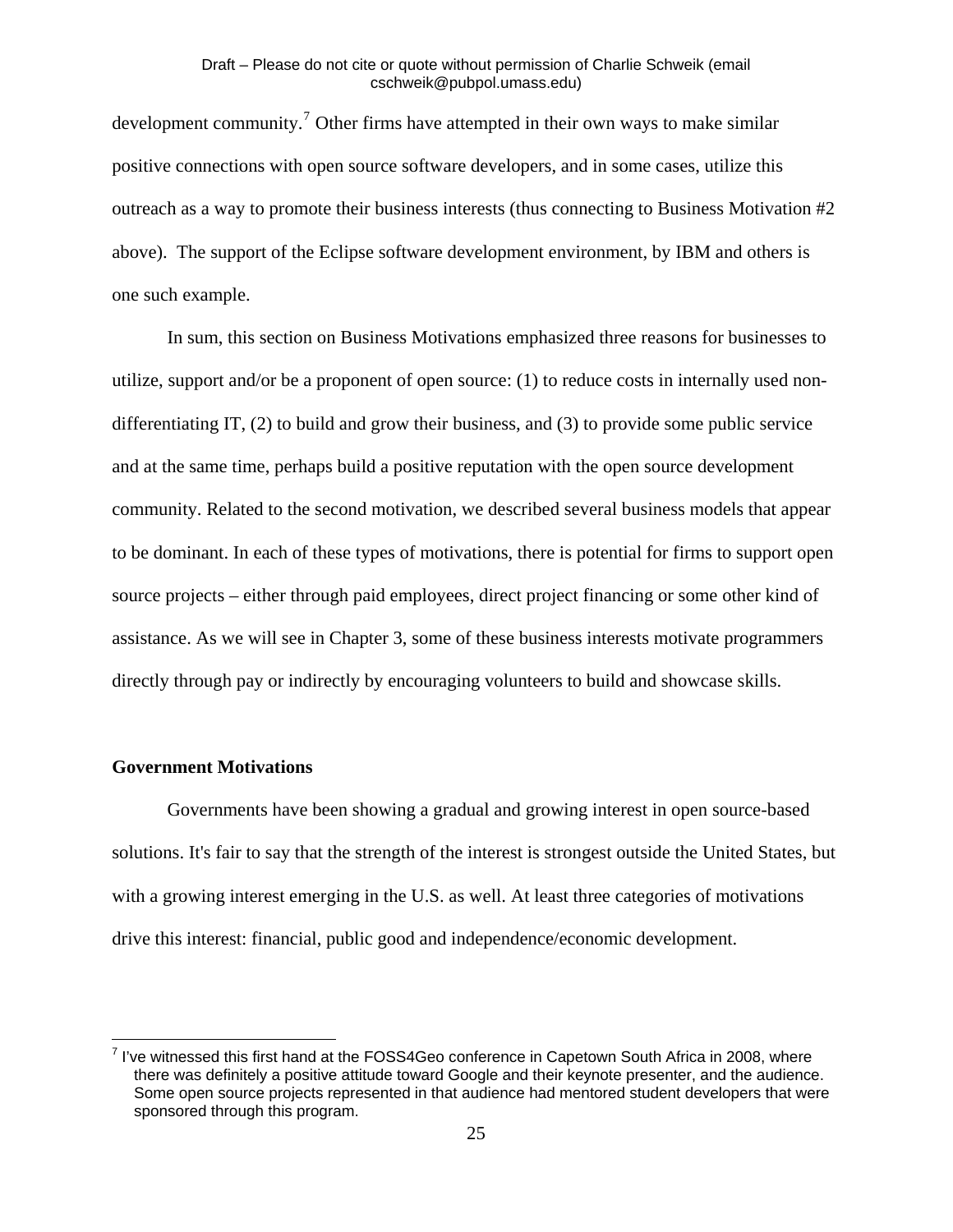## Government Motivation 1: Cost savings in IT

Like their business counterparts, governments have non-differentiating technology needs (Perens, 2005). Especially in periods of tight finances, governments look for ways to cut costs. Open source technologies with their free (as in cost) licenses, are attractive from this perspective. Of course, the "total cost of ownership" of information technology (IT) is not simply the purchase price. Training, installation, maintenance, technical support, and further upgrades add costs down the road. Moreover, in instances where an organization considers a major shift from one software product to another, there are the costs of migration, and of further training and support. Nevertheless, given that many governments – especially national and state governments – have sizable deployments of IT, just avoiding the costs of annual licensing fees can lead to significant cost savings (Muffatto, 2006). According to one recent study (by an open source advocacy organization), a general trend in the United States Federal government is a move toward data center consolidation, and in these situations, there is an opportunity to shift toward, or at least consider, open source technologies (Vandendriessche, 2007; Gross, 2007). The potential cost savings open source may provide is certainly one factor in this decision.

 Related to cost savings is the potential for cost-sharing. Open source as a collaborative paradigm potentially provides the opportunity for government agencies to collaborate and share resources (financial or staff) on IT-development projects or to share code. We referred earlier to such a model in the Sakai project (Sakai, 2008), which is a collaborative project that involves and is led by participants employed by some major public universities. Other examples of efforts in the United States to build government open source collaboration or use are the (now defunct) Government Open Code Consortium (Hamel and Schweik, 2009), the Government Open Source Conference (GOSCON.org; in its fourth year), and projects like the Plonegov effort. According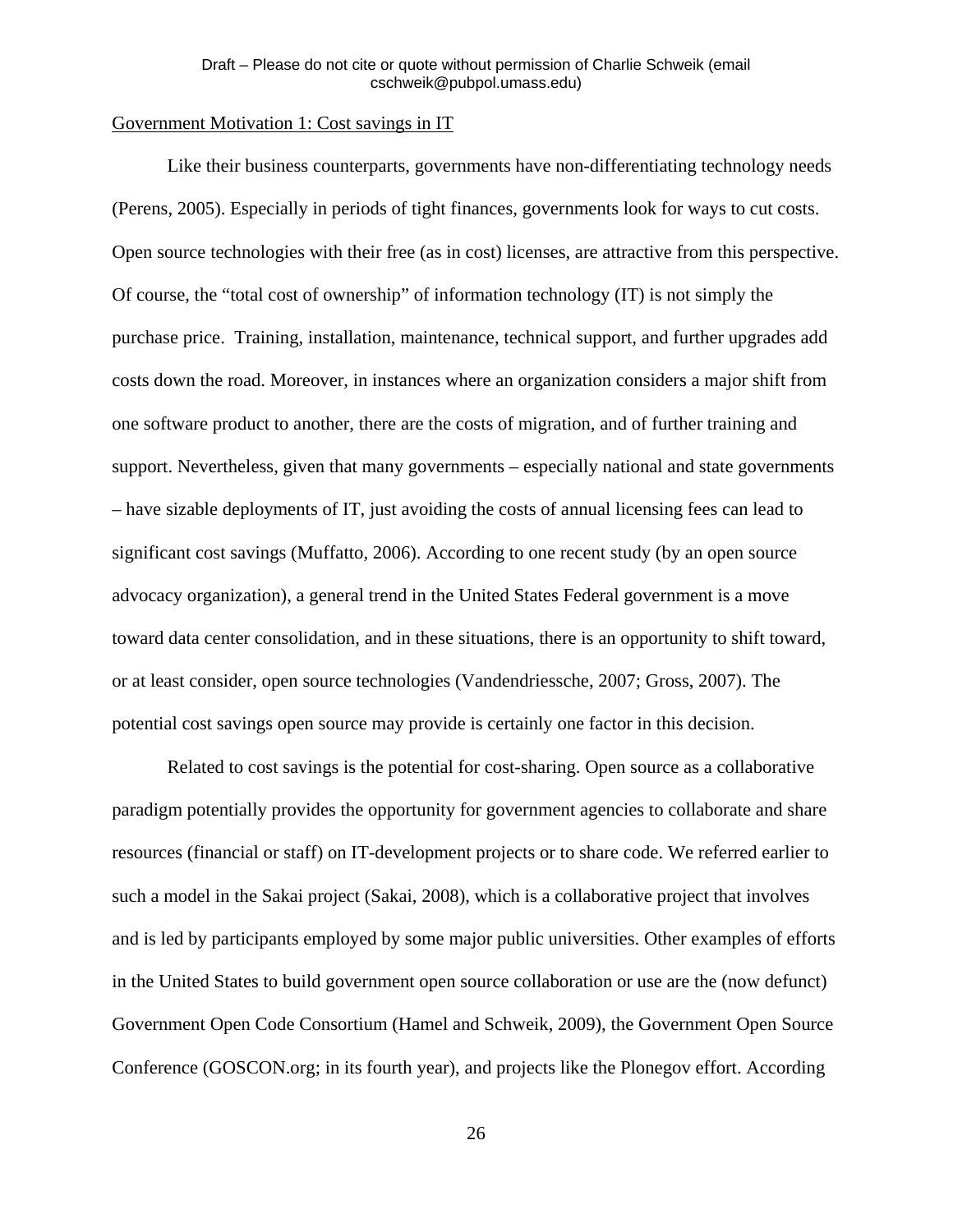to its website, Plonegov is a cooperative effort between more than 50 European, North and South America and African public organizations with an interest in developing e-government applications for local or regional governments (plonegov.org, 2008).

#### Government Motivation #2: Achieving Interoperability and Open Standards

We argue that *the* force driving public sector interest in open source, at least in the United States, is not its financial benefits but rather its public good properties. Since about 2003, the debate in the United States has moved from the question of "open source versus proprietary technologies" to the question of "interoperability and open standards." Governments, as servants to the public, have particular information-flow needs and responsibilities that are different than those of the private sector:

 First, they face situations where they need to exchange information both within and across agencies, and also across levels of government. Public safety or emergency response are good examples where this need is critical (consider, for example, the issues facing the U.S. government in response to the Hurricane Katrina crisis).

 Second, government agencies often need to exchange information with their constituents, in almost any circumstance imaginable: taxation, social services, public safety and health, license renewals – the list goes on and on. In all of these cases it is expected that the vehicle for information exchange will not place undue burdens on the citizen. For example, in the United States, when e-government platforms were being built to allow online citizen-to-government transactions, government agencies still were required to maintain parallel "manual" or "inperson" systems for people lacking Internet access (Fountain, 2001).

Third, government agencies often collect and store private information about the citizens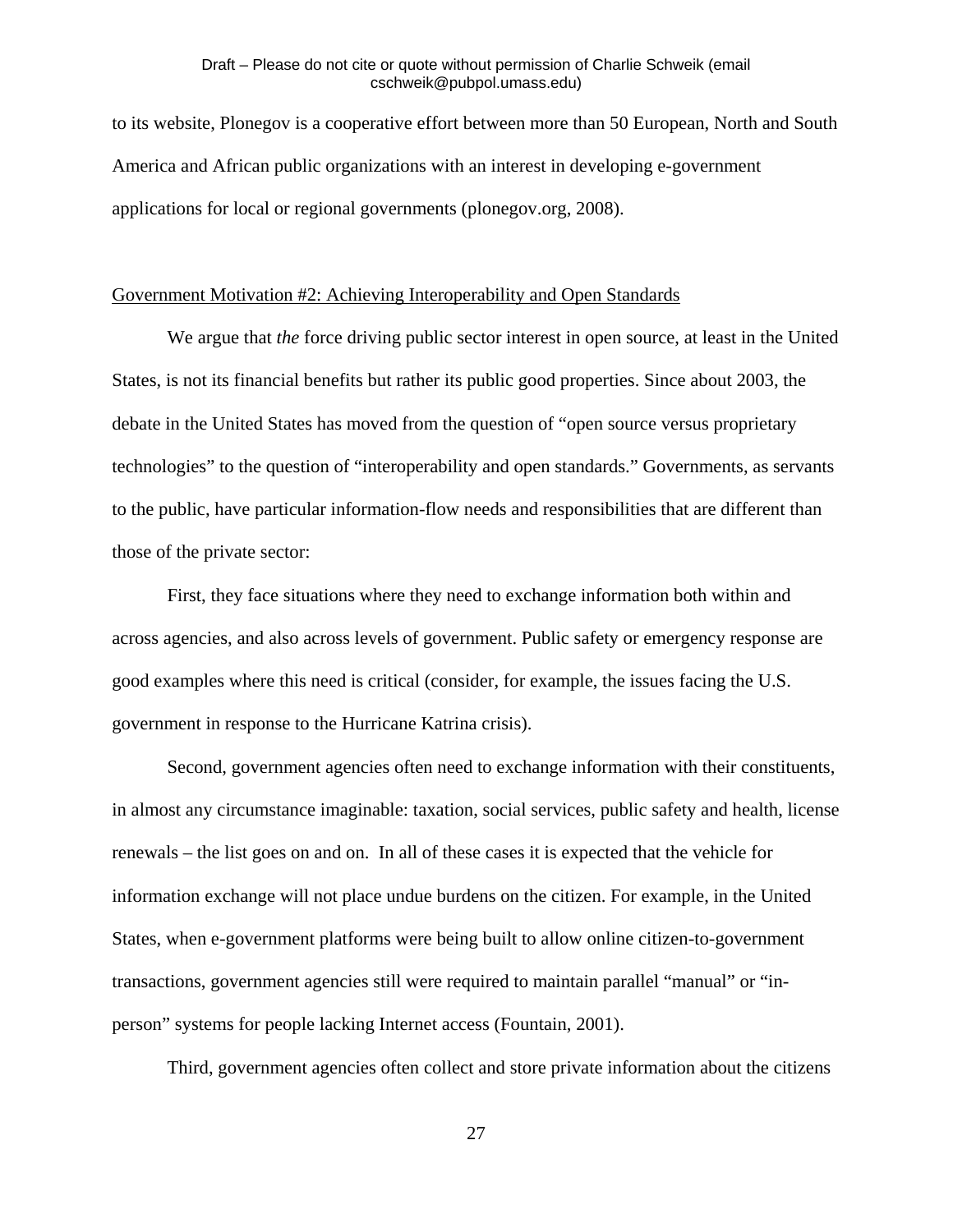they interact with (e.g., tax records), and are expected to be careful stewards of this information. Moreover, in some cases related to national security and defense, there is an expectation that government stewards will protect against leaks of sensitive information.

 Finally, fourth, as information stewards, they are expected to archive important records, and make sure that in the future these records can be recovered. In the past this was accomplished through paper archives, but records are now becoming increasingly digital. This is a significant challenge facing governments and other organizations today (Waters, 2006).<sup>[8](#page-28-0)</sup>

 It turns out that these needs of government – to be able to seamlessly communicate and share digital information, maintain its security, and provide the ability to recover archived data – were the underlying issues during much of the early debate over IT policy and open source in the United States. The ideas of "interoperable" systems built upon "open standards" are seen as the foundations for solutions to these needs (Simon, 2005). "Open standards," in computing, is a phrase used to describe a generally agreed-upon protocol or structure for the sharing or communication of data. TCP/IP, the underlying communication protocol driving Internet transmission, is one well-established open standard for networking. HTML, the foundational language of web pages, is considered an open standard for web-based publishing. Determining if a standard is truly open depends on the answers to several questions, including how open and fair the process was in creating the standard, whether the standard is publicly disclosed, whether the standard contains any proprietary technology and how the standard will be maintained (Maxwell, 2006). Open source technologies often comply with established open standards, or can be made to do so because their code is accessible. Having software grounded upon open data standards increases the likelihood that interoperability can be achieved, both between current software

 $\overline{a}$ 

<span id="page-28-0"></span><sup>8</sup> Any person who has used computers for some time can relate to this problem. For example, I would be hard pressed to be able to find a computer with the software that could read my father's old WordStar documents stored on 5 and 1/4 inch floppy disks.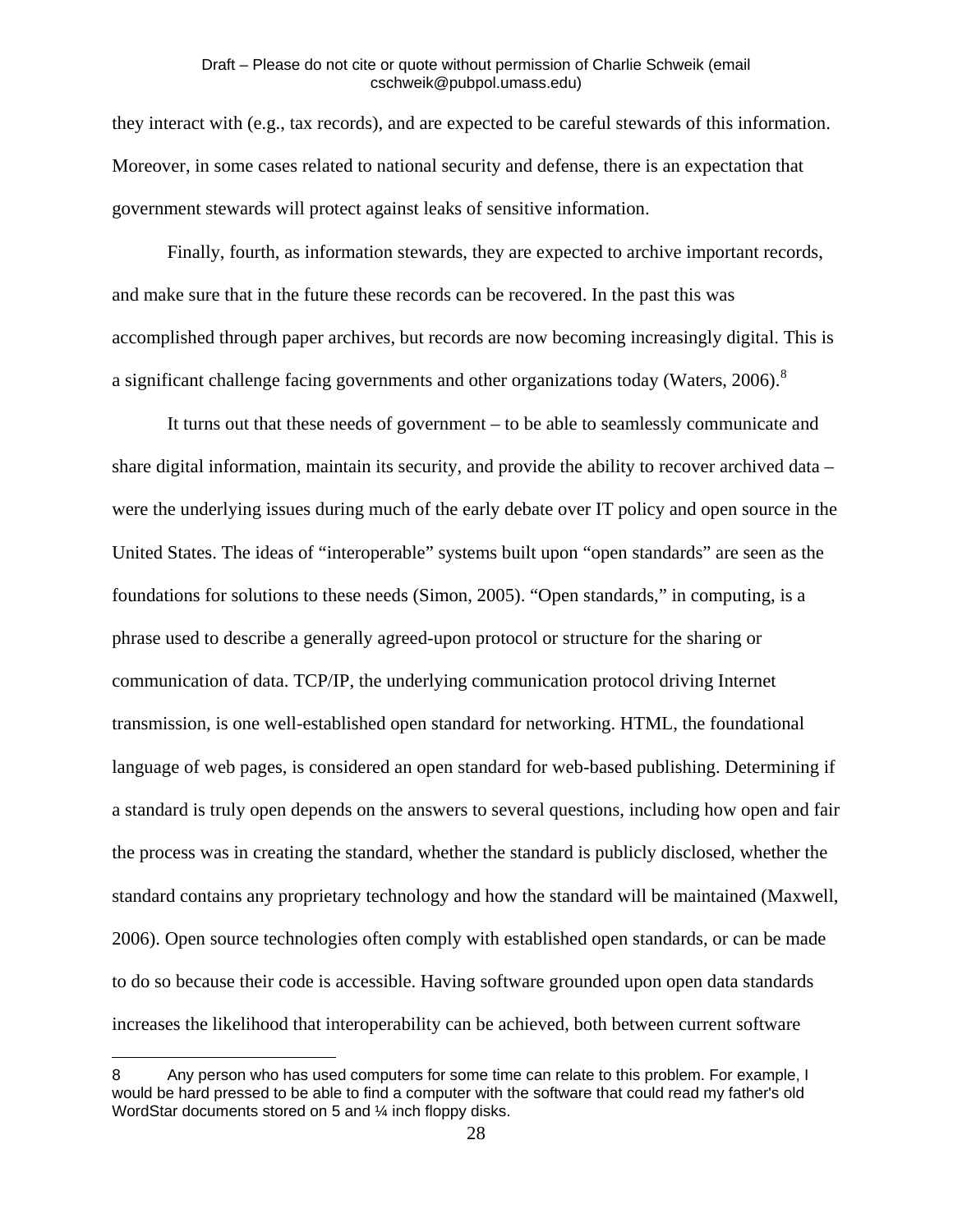technologies and across time (the digital archive issue).

 A high profile case that eventually brought clarity to the issues of open source as a "procurement" policy and the question of open standards and interoperability was the controversy with the Commonwealth of Massachusetts and Open Document Format (Shah, Kesan and Kennis, 2007). This began in 2003 when the Massachusetts' Department of Administration and Finance initiated a state IT procurement policy giving preference to opensource software and products that adhere to open standards such as the Extensible Markup Language or  $XML<sup>9</sup>$  $XML<sup>9</sup>$  $XML<sup>9</sup>$  and Secure Sockets Layer (SSL)<sup>[10](#page-29-1)</sup> (Commonwealth of Massachusetts, 2004). Their goal was to ensure that all new IT initiatives and (retroactively, legacy systems) conform to open standards with the goal of interoperability – allowing various applications to exchange data more readily (Becker, 2003), and to ensure that past and present state information could be shared with constituents following open data standards. This policy immediately generated significant controversy and some protest, especially regarding their efforts to mandate the XML-based Open Document Format (ODF) as a document storage standard (LaMonika, 2005). ODF is a storage format utilized by the desktop word processor "Open Office Writer," and, at the time, was not available as an output format in Microsoft Office's Word application. The initiative later encountered resistance from disability advocates, because applications which store in ODF were not at the time compatible with assistive technologies for the disabled (Sliwa, 2006). At the same time, the effort by Massachusetts (and others) helped encourage Microsoft to develop an ODF compatible "plug-in" to their "Word" wordprocessor. This new technological fix enabled Massachusetts to move toward a "vendor-neutral" policy without losing its main

 $\overline{a}$ 

<span id="page-29-0"></span><sup>9</sup> XML is a computer "language" for marking or "tagging" text to give it semantic meaning. See for example, Sánchez-Fernández and Delgado-Kloosh (2002).

<span id="page-29-1"></span><sup>10</sup> SSL is a protocol or standard used to secure Internet data transmissions (see for example, Thomas, 2000.)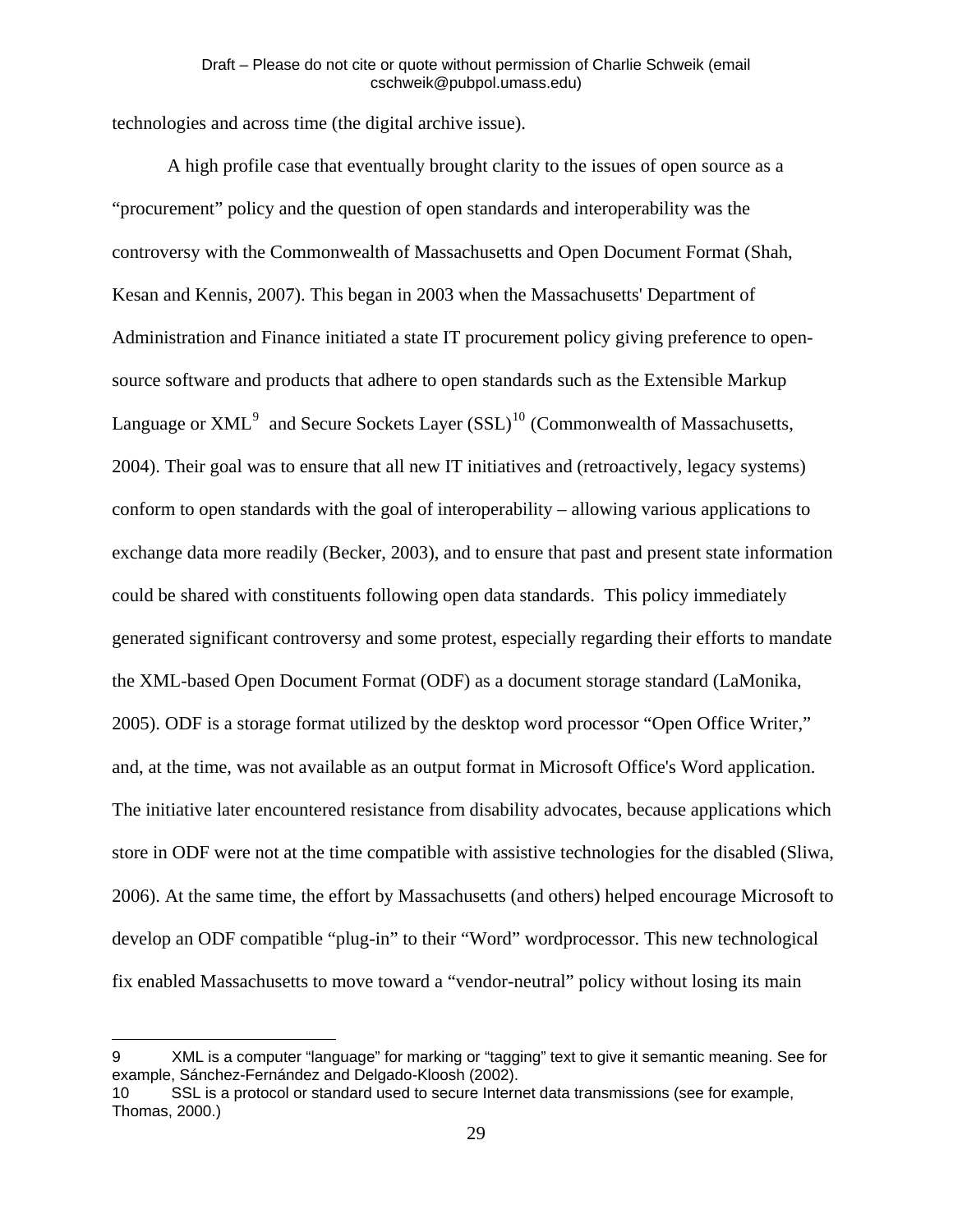policy objective, and without the problems of lack of disability access. It allowed the continued use of Microsoft Office Word with the ODF-compliant plug-in rather than a complete overhaul of government office desktops to the Open Office Writer (LaMonika, 2006). This Commonwealth of Massachusetts experience shows that the real public-good issue has to do with questions about interoperability of software and not necessarily open source.

 This example also hints at another potential benefit of open standards – the avoidance of "vendor lock-in." Circumstances where technologies use is built around proprietary communication and/or data formats means that the government agency is making a commitment to that vendor alone, and potentially far into the future (Simon, 2005). The adoption of technologies that conform to established open standards helps organizations avoid this situation.

 We mentioned earlier that government agencies are expected to provide information security, and this has led some in government to take a look at open source technologies. However, this is an area of some confusion, with some interested parties arguing that open source technologies are less secure than proprietary software because their code is open, and others arguing the opposite. One recent study by the "Federal Open Source Alliance" (an open source government advocacy and education group supported by HP, RedHat and Intel) that surveyed 218 U.S. Federal civilian, Department of Defense, and Intelligence agency information technology decision-makers and found that there is a significant "perception gap" between agencies that use or don't use open source technologies. Decision-makers disagreed over the benefits and challenges that these technologies provide, and the question of security was the biggest area of disagreement. Thirty percent with open source systems deployed cited security as the top benefit for using open source, while forty percent of the respondents who have not implemented open source saw security as the top challenge (Vandendriessche, 2007; Gross,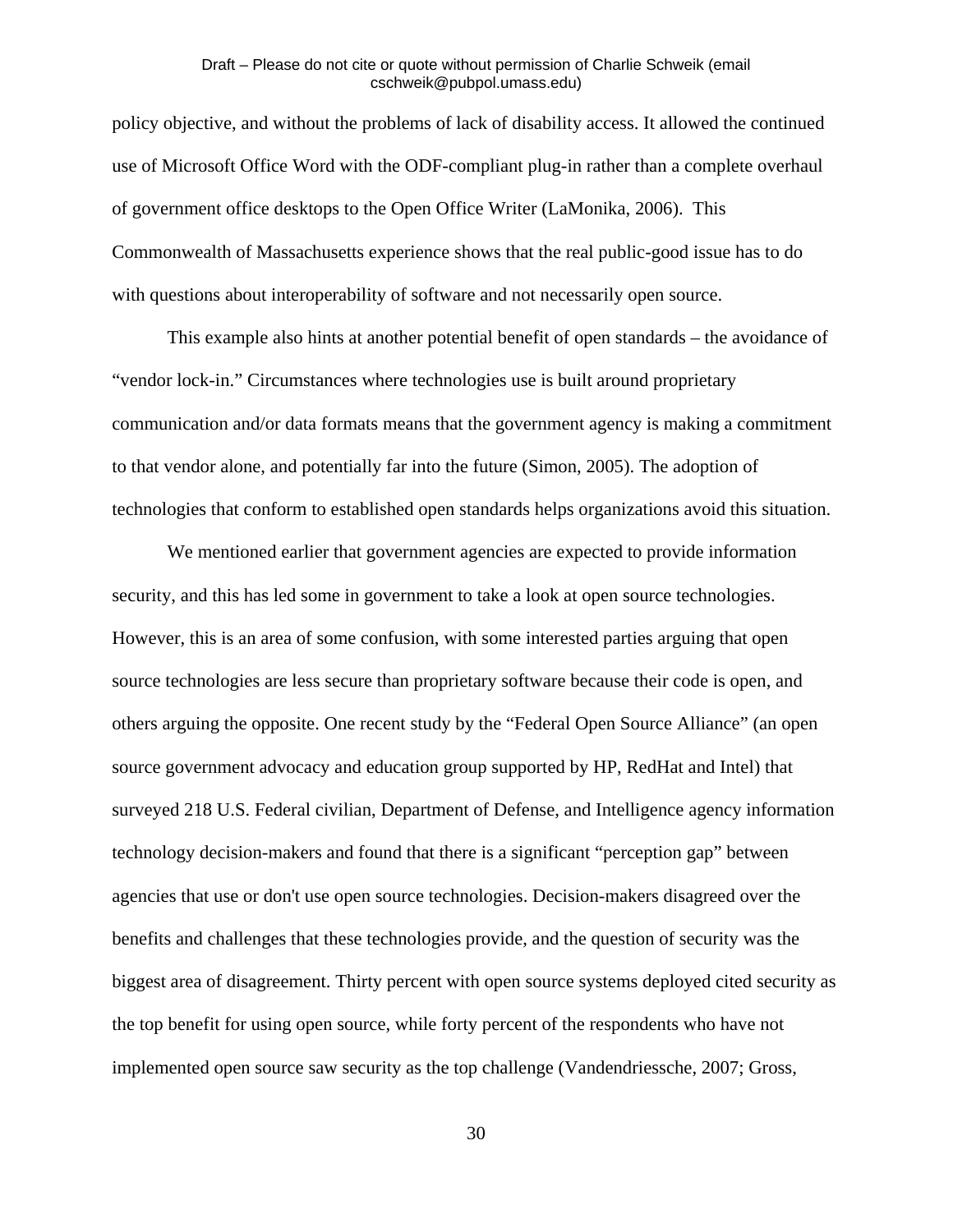2007). Boulanger (2005) provides a helpful summary of some of these issues, and part of the debate comes from the "double-edged sword" of openly available code. On the one hand, having the code open and readable allows criminal hackers or "crackers" to read the logic and look for vulnerabilities in that logic. On the other hand, there is empirical evidence that shows that when a security breech occurs, organizations can respond more quickly on their own (rather than waiting for a proprietary vendor) if the source code is available. Moreover, in some instances, the "having more eyes" peer-production commons situation may lead to a quicker solution to close the vulnerability issue. Boulanger's general conclusion is that neither open source nor proprietary have a particular advantage in this regard, and it really is dependent on the particular packages being compared.

#### Government Motivation #3: Independence and Economic Development

Governments mostly outside of the United States have implemented or are considering IT procurement policies that either mandate or show preferential treatment toward open sourcebased technologies (Maxwell, 2006). Such efforts began in Singapore, Germany and Brazil (Hahn, 2002), but have expanded globally over the last five years. Since 2004, researchers at the Center for Strategic and International Studies in Washington, D.C. have tracked press and other media reports related to government open source policies and have assigned them into four categories: research and development (government-based initiatives where open source is either researched or used in some manner), mandates (where open source is required), preferences (where open source is encouraged but not mandatory), and advisory (where the use of open source is permitted). Their most recent report, (Lewis, 2007) found 268 open source policy initiatives, worldwide, with 177 of them being approved. Of these approved initiatives, only six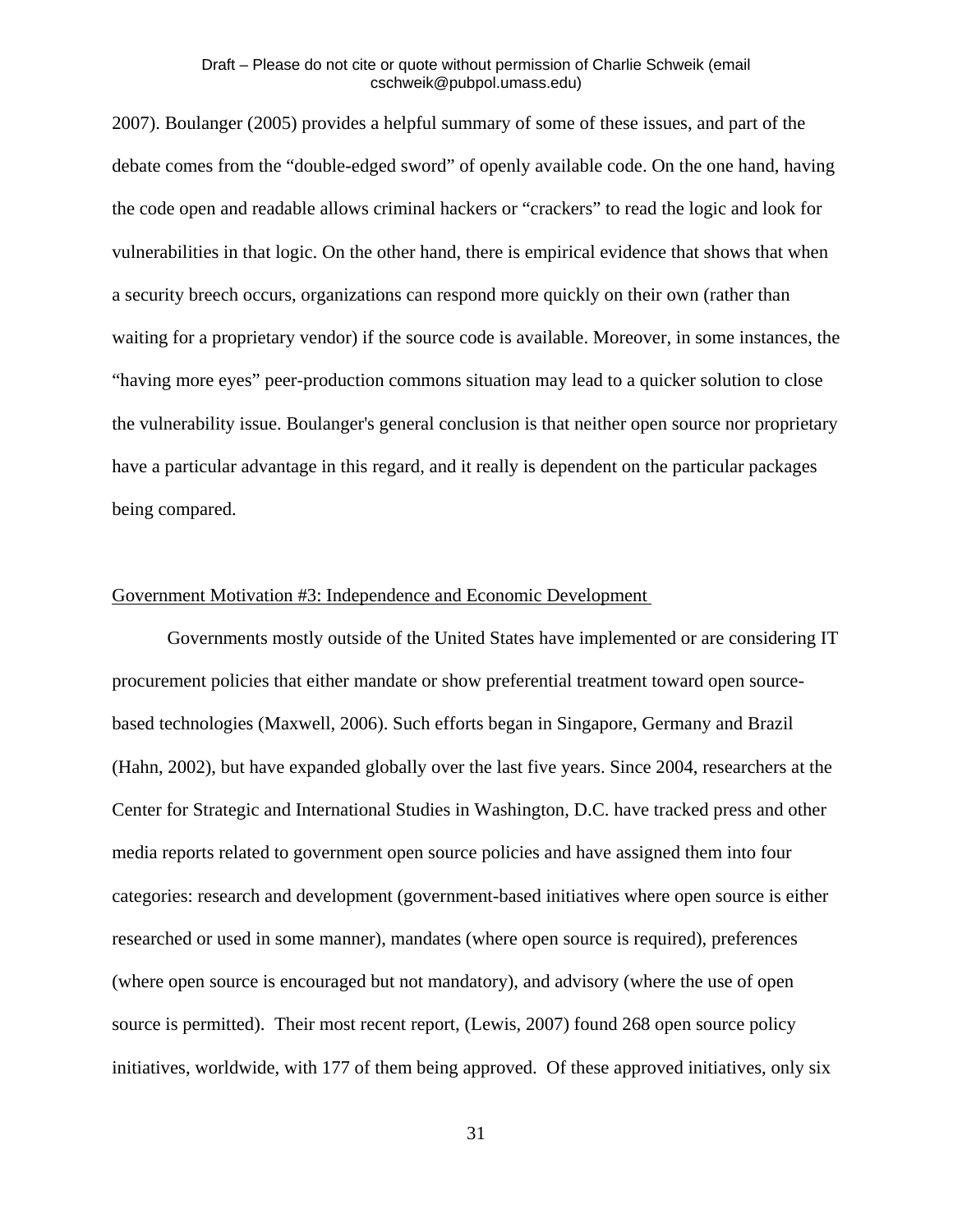(3.4%) fell in the "mandate" category, 56 (31.6%) were classified as "preferential," another 56 (31.6%) were "advisories," and the other 59 (33.4%) approved entries were research and development efforts. In addition, they found that regional or local-level governments were more likely to approve open source preferential policies, while national levels tended more often to fall into the "advisory" category. Finally, our interpretation of their summary tables show that, in Europe and Asia, policies were split fairly evenly between research and development, preferential and advisory options. However, Latin American initiatives weighed slightly more heavily toward preferential guidelines for government open source acquisition efforts (Lewis, 2007).

 Some of the motivations for these initiatives are the same as we described earlier: financial and interoperability issues (see for example, Ghosh et al. 2005: 205). Lower software costs are particularly important in less-developed countries where government income is relatively low (Maxwell, 2006), and, even in some developed countries, cost savings have been strongly promoted (see, for example, the discussion of the UK by Muffatto, 2006). However, following a similar trajectory to the United States, in their last two years of research, Lewis and colleagues are reporting a shift away from a mandate or even preferential treatment of open source to more of an emphasis on technologies (open source or proprietary) that adhere to open standards (Lewis, 2006).

 For many countries outside of the United States, there are at least two other motivations driving a potential preference toward open source technologies: (1) achieving more independence from foreign software companies (or an effort to move away from reliance on one dominant software vendor, such as Microsoft – see Aigrain, 2005: 452 or Maxwell, 2006: 170 footnote 101), and, in some circumstances, (2) an effort to build or support a domestic software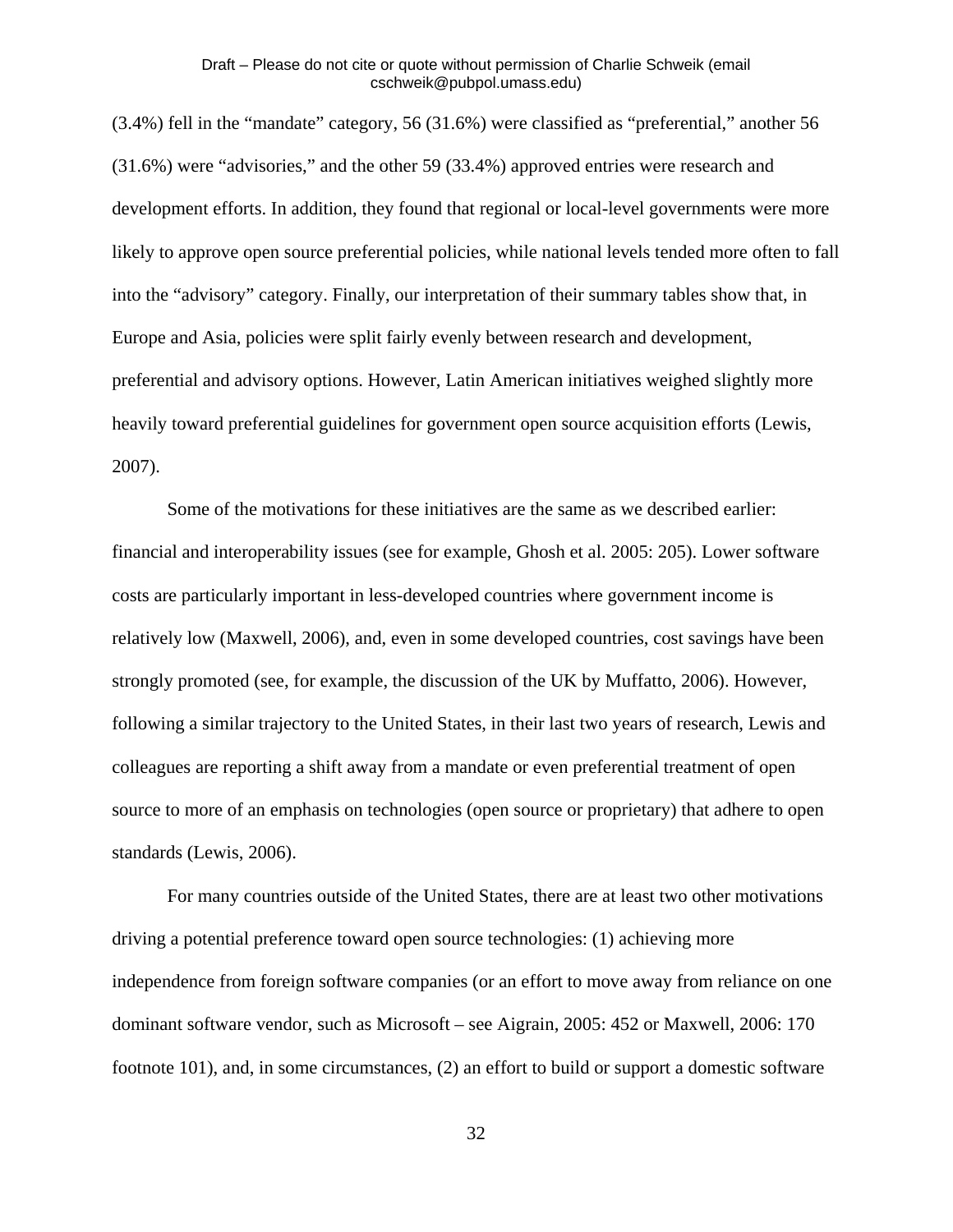development and service industry. The former is very similar to our earlier discussion about avoiding vendor lock-in, but in this case there may be some added motivation against lock-in with non-domestic firms. And the latter – support for domestically developed open source technologies and service companies – is seen by some as a way to help "level the playing field" between smaller domestic software development firms and larger, more entrenched international competition which have advantages due to "network effects" (Simon, 2005; Evans and Reddy, 2003). Supporting domestic software development appears to be a motivation for China in its efforts to promote open source. For example, several past policy initiatives in China have emphasized the conversion from proprietary operating systems to Linux-based operating systems in the government sector. The move toward Linux was seen as "China's most important chance to improve its software industry" (Lewis, 2007: 5).

 Some governments, in support of some or perhaps all of the reasons stated above, have not only used government funds to purchase open source-based technologies, but have set aside funds to support open source development efforts, or even to pay their own government employees to develop code themselves. Brazil is one prominent example, where the national government has not only made conversion to open source technologies in government offices a major effort (Muffatto, 2006; Lewis, 2007), but has also encouraged agencies to develop their open source technologies to serve their needs and to drive domestic industry. One example of this is the TerraLib project, an open source Geographic Information System developed in a partnership between the National Institute for Space Research and the Catholic University of Rio de Janeiro. In this instance, the two partners have invested more than 50 person-years of programming effort into TerrLib development, and the Brazilian government continues to support the core development team (Camara, and Fonseca, 2007). According to these authors,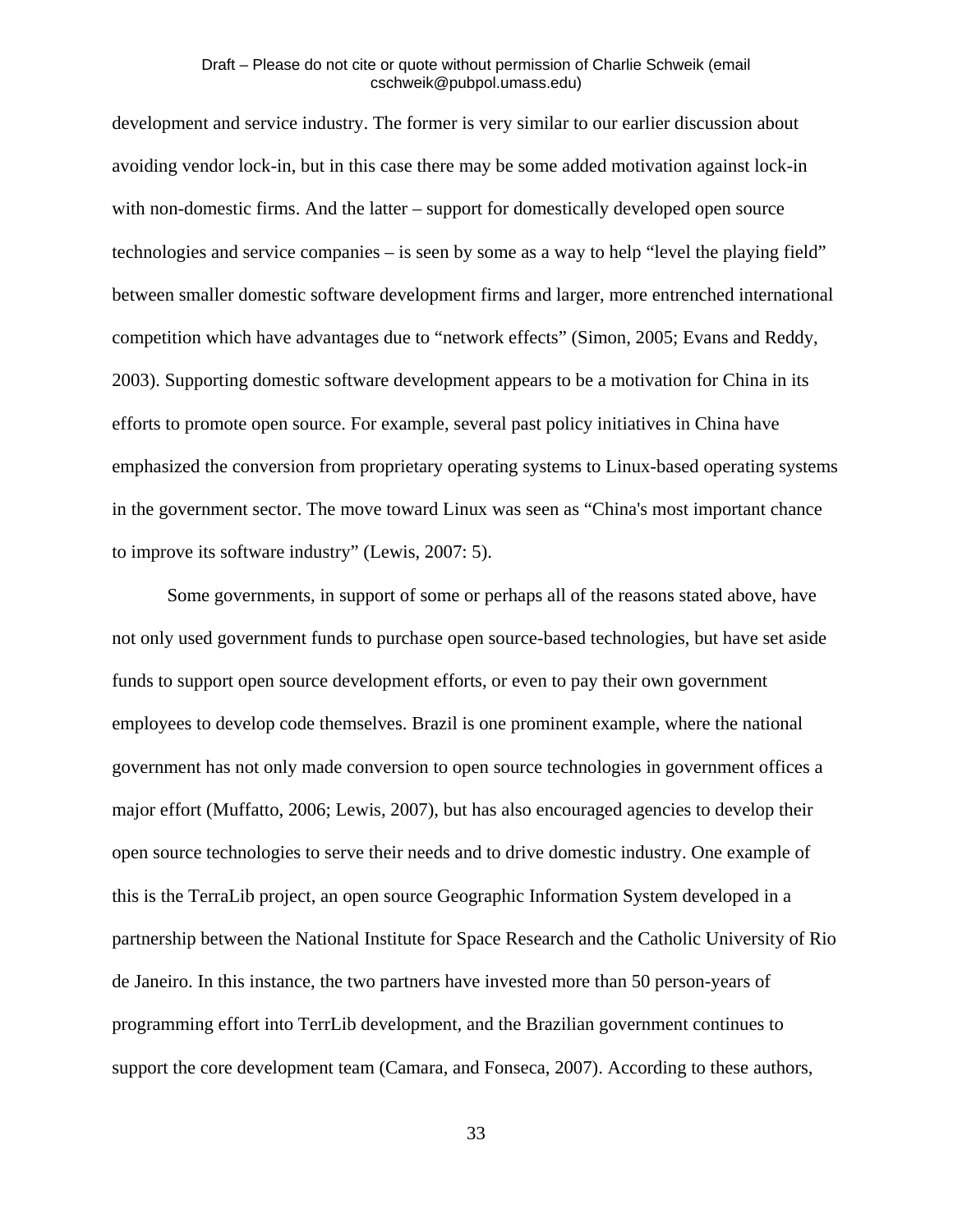the effort is helping to build a domestic GIS industry in country.

 Germany provides another example where the national government is helping to fund open source development (Muffatto, 2006). For example, their Ministry of Economics and Labor helped found the web-based BerliOS "open source center", which was built to help, as a neutral party, mediate different groups (e.g., users, developers, manufacturers) with interests in open source (http://berlios.de/about). Germany has also participated in developing open source software for government use. As early as 1999, the Ministry helped finance an open source encryption project for email systems. More recently, the German national government has helped finance efforts to develop an open source desktop package for use in public administration settings. This resulted in contributions, for example, to the KDE desktop package for the Linux operating system (Muffatto, 2006: 145).

 In summary, the discussion in this section on government motivations demonstrates that government organizations, like businesses, have legitimate reasons to use, produce and/or champion open source technologies. However, the actions by these governments to push IT policy in their countries toward preferential treatment of open source have, not surprisingly, received criticism. Hahn (2002) provides one of the first discussions with both sides of the debate represented. The reaction to the ODF policy in Massachusetts is another case in point (Shah, Kesan and Kennis, 2007). Evans and Reddy  $(2003)^{11}$  $(2003)^{11}$  $(2003)^{11}$  address many of the motivations we described above and argue that (1) there is no market failure condition in the software industry requiring government intervention; (2) there is no reason to believe that governmen t policy-makers have the expertise to help "design new and improved software industries"; (3) they are skeptical of the network-effect claims. They generally argue that the IT technicians, not policy-makers, should be deciding on products to use based on standard decision categories, su ch

 $\overline{a}$ 

<span id="page-34-0"></span><sup>11</sup> See also Schmidt and Schnitzer, 2003 who also discuss government open source policy issues.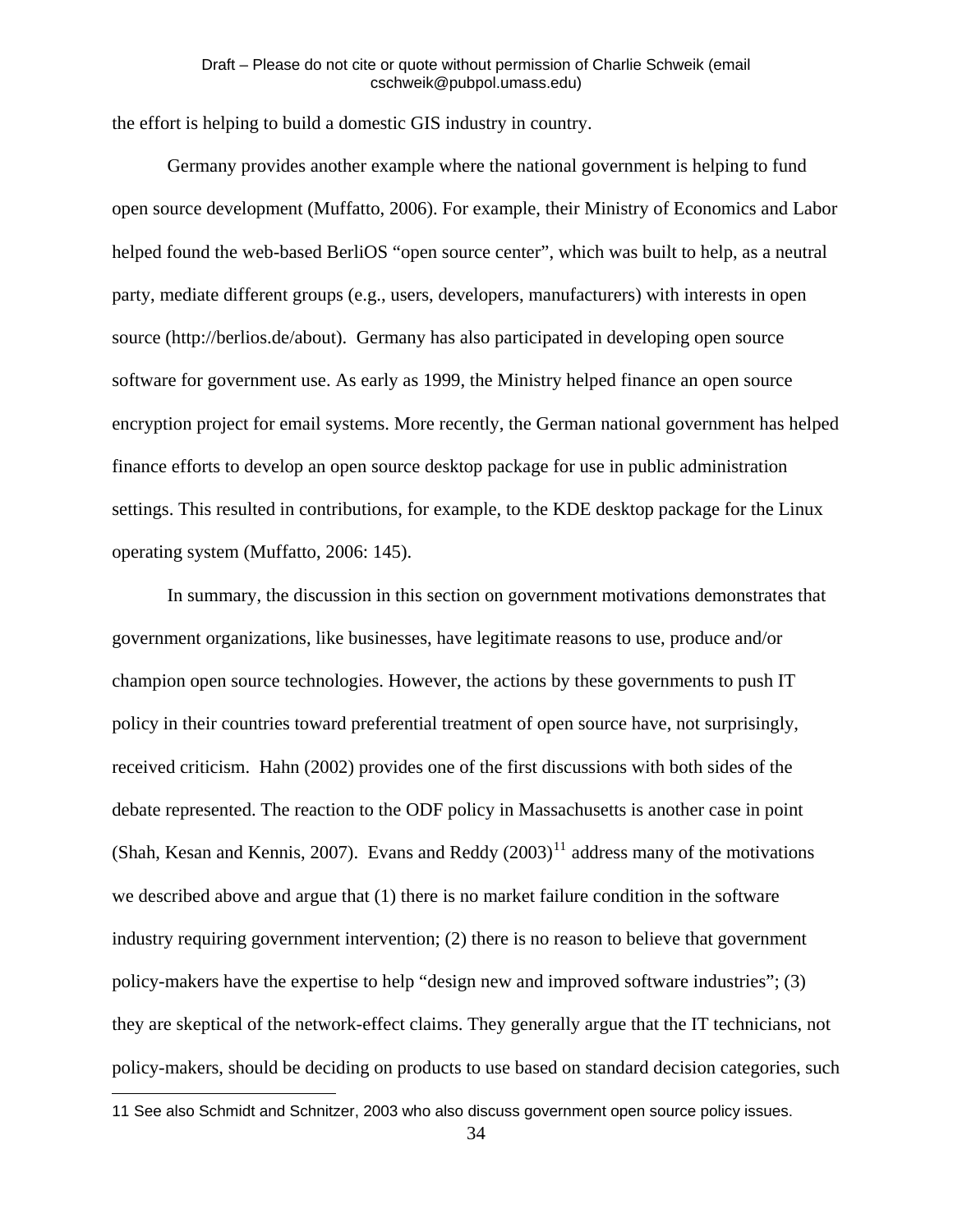as technical merit, total cost of ownership, etc. These criteria seem to be what many governmen ts are now shifting to (along with an eye and emphasis on compliance with established open standards). Ghosh (2005) provides arguments on the other side – in favor of government preferential treatment for open source. This debate will undoubtedly continue and will be entwined with the issue of interoperability and open standards and domestic software industry support.

#### **Nonprofit Motivations**

 Nonprofit organizations are the third broad organizational category which is active in the open source ecosystem, and their motivations for adopting, developing and/or promoting open source technologies is similar to some of the government motivations: (1) potential IT cost savings and, in some instances, (2) an alignment with their public good and collaborative philosophy and culture. However, with the exception of large nonprofits, international nongovernmental organizations, or specialized nonprofit technology organizations (described more below), in many cases, nonprofits may not have the technical expertise or the time and resources to participate to the same degree as businesses and governments.

#### Nonprofit Motivation #1: Cost savings in IT

A recent survey by the Nonprofit Open Source Institute (NOSI, 2008) reports that open source technologies currently in use by nonprofits are primarily web server technologies (e.g., Apache, MySQL databases, content management systems like Drupal), and desktop applications (e.g., Firefox web browser, Open Office, MySQL) running on proprietary operating systems such as Windows. Few organizations appear to be using the Linux operating system on their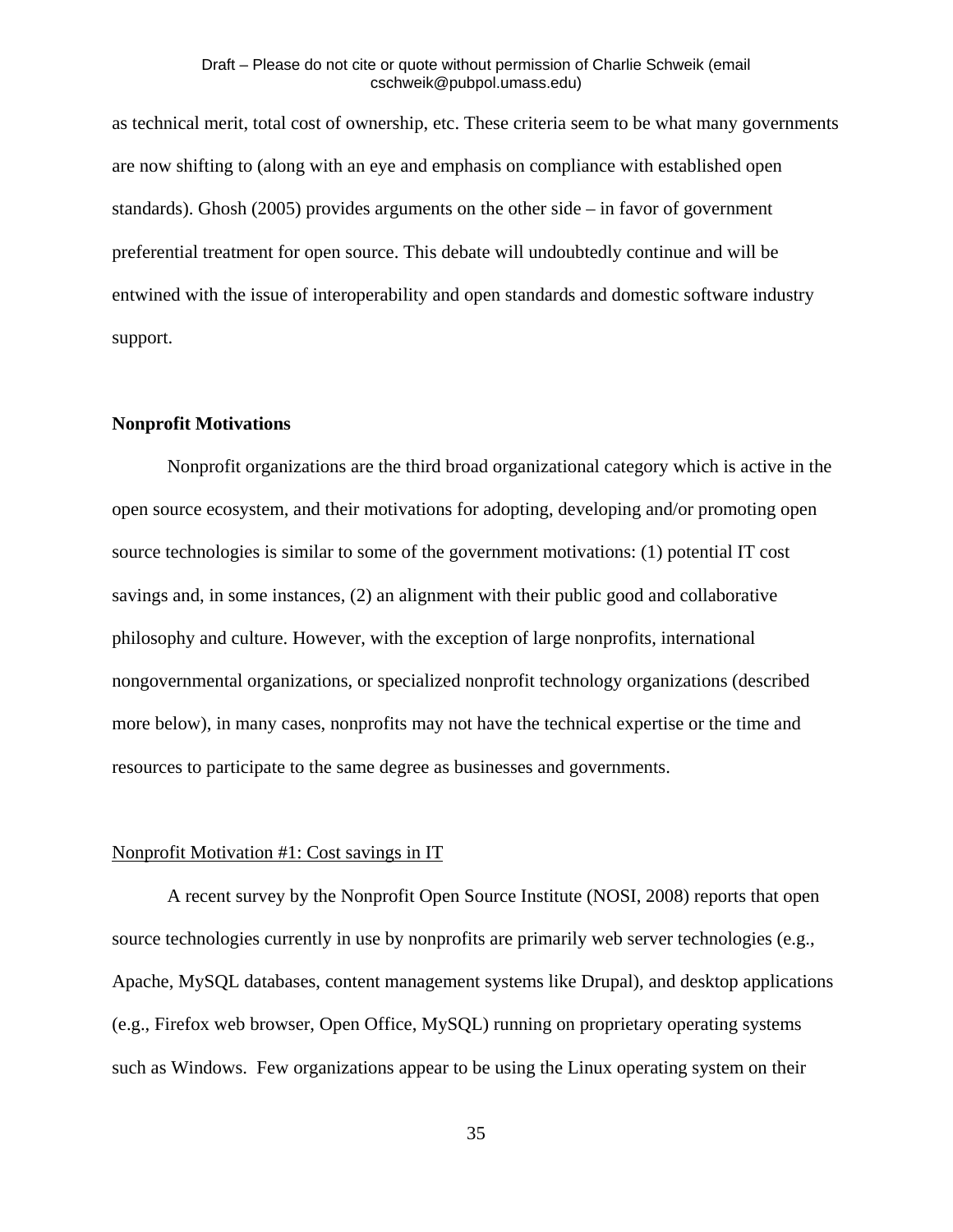desktops (NOSI, 2008). The prospect of saving money on IT and the idea of being able to freely download and install various applications (servers and desktop applications) motivate nonprofits to use open source. In addition, open source technologies provide opportunities to reuse older computers for firewalls or for low-level office computing needs (McQuillan, 2008).

 However, Peizer (2003) has warned nonprofit IT decision-makers to carefully consider the total cost of ownership question. He argued that nonprofits differ from businesses (or, in our view, governments) in that nonprofits can't as easily recover from a poor choice of technology strategy, and that the total cost of open source in many instances may be as high as or higher than comparable proprietary applications. He also notes that most nonprofits do not have the technical staff capable of taking on installation and maintenance of many open source products, which are often more technically challenging than comparable proprietary products. This appears to still be the case. The NOSI study notes that the most significant barriers toward open source adoption were organizational familiarity with proprietary tools, and a lack of in-house open source expertise (NOSI, 2008: 3).

 Nonprofits, especially the small ones, are constantly facing the challenge of managing technology with very little or no technical know-how on staff. As someone who teaches midcareer graduate students who work in the nonprofit sector, I have found it common to hear about the "accidental technologist" – the person on staff who seems to know the most about technology because they have experience with it (e.g., the accountant who knows spreadsheets) or a person who likes technology, but was never hired specifically to be in IT support. For this reason, nonprofit technology service providers such as (in no particular order) the Nonprofit Technology Network (nten.org), TechSoup.org, Npower (a network of locally-based nonprofit IT service providers, npower.org), the Association for Progressive Communications (APC.org),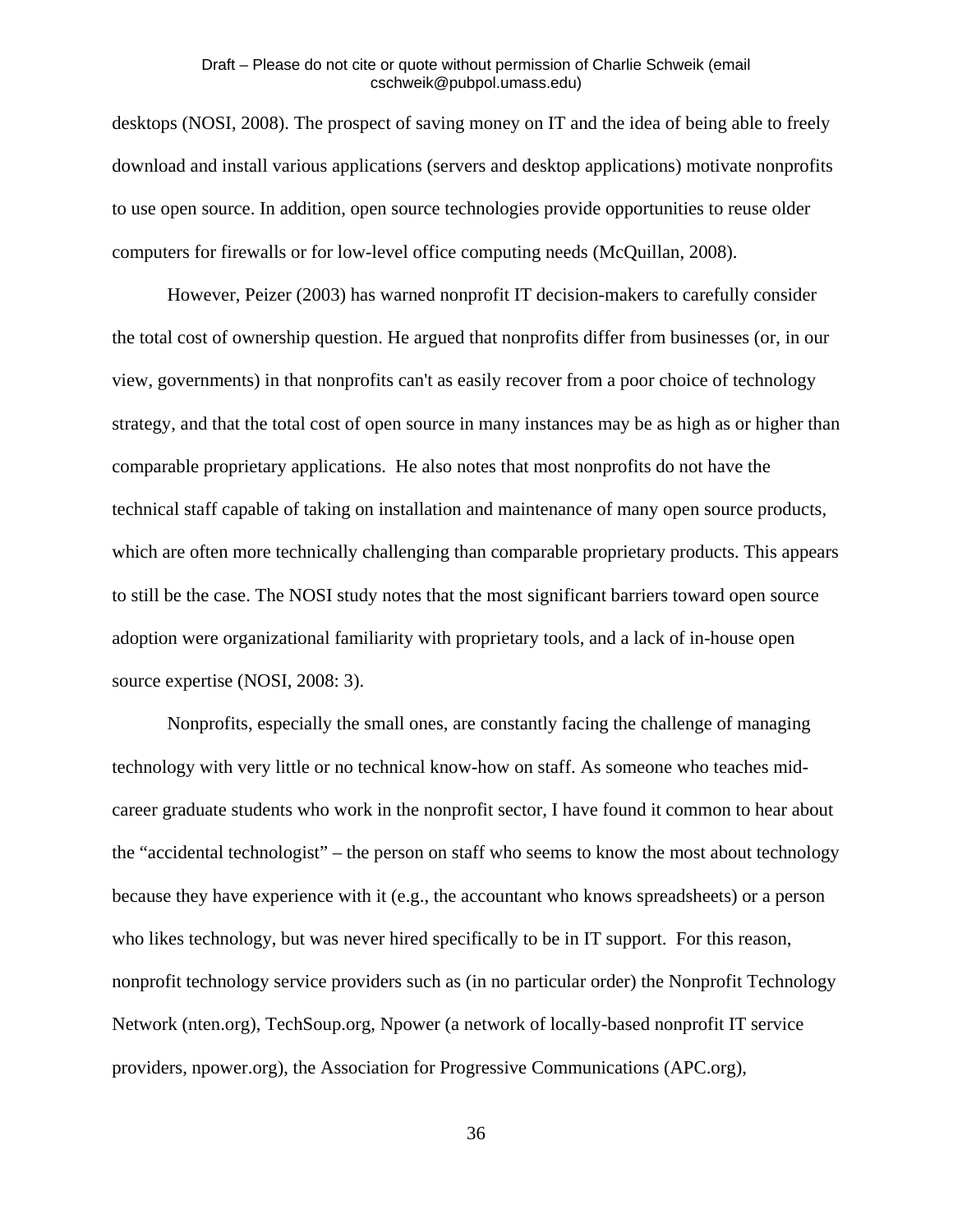Itrainonline.org, Geekcorps.org, and others, have appeared. These organizations are trying to help close the "technology know-how gap" in general and regardless of whether the focus is open source or proprietary technologies. However, some of these organizations actively promote open source. For example, at the time of this writing, the Nonprofit Technology Network had a number of upcoming web seminars on a variety of open source technologies, such as Community Resource Management, Linux-based desktop, blogging tools, etc. (NTEN, 2008). There are also nonprofits that have emerged specifically to promote the use of open source software (see for example, NOSI, 2008c).

# Nonprofit Motivation #2: Align IT with their "open and collaborative" culture

McQuillan (2008) talks about the "overlap of values" between nonprofits and open source communities around the ideals of collaboration and cooperation. The group at the Nonprofit Open Source Initiative identified three specific areas where, philosophically, nonprofits and open source connect. First, nonprofits often rely on collaboration as a foundation toward meeting their mission, so the idea of "community ownership" in software may resonate with some people involved in nonprofit work. Second, the threat that corporate intellectual property presents to "the intellectual or knowledge commons" in general, and the idea that open source is an alternative to that model, is attractive to some. Finally, the nonprofit sector is closely associated or sometimes referred to as the "voluntary sector." The idea that some of these open source applications are developed in a similar volunteer vein is in line with the approach and values of many nonprofits (NOSI, 2007). The recent NOSI survey of nonprofits and open source reported nearly 70 percent of their respondents agreeing that open source was "philosophically or politically in line" with their mission (NOSI, 2008: 3).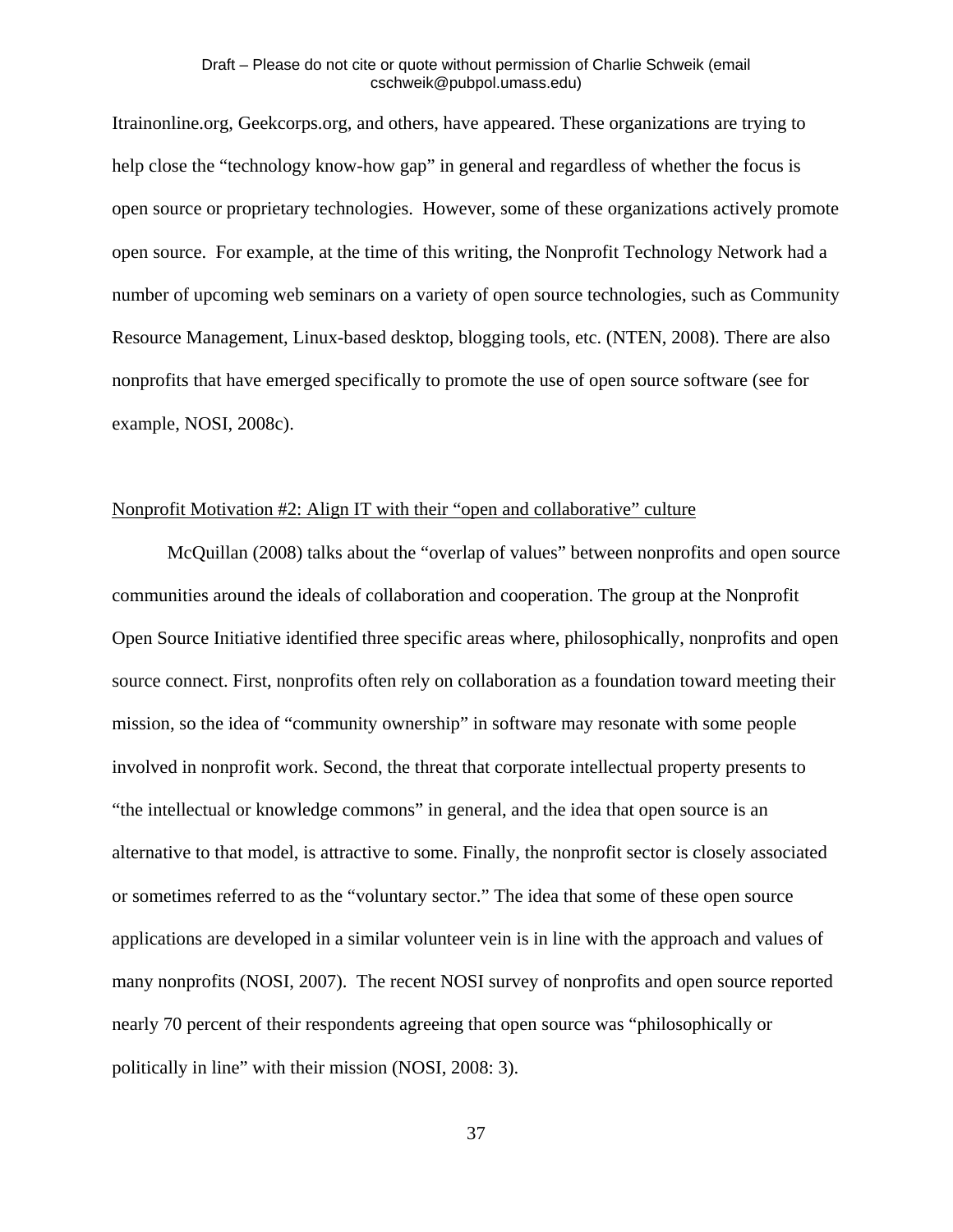Interestingly, the freedom provided in open source – the ability to modify the source – is something that most nonprofits, (except perhaps for very large ones such as large international NGOs, for example), have not taken full advantage of (Peizer, 2003), although there is some awareness of this potential for the future. For example, back in 2002, Boeder (2002) noted that the open source licensing innovation creates the opportunity for nonprofit organizations to share their limited software development resources, as well as the opportunity for application service providers (like the ones listed above) to emerge, who could produce open source applications designed specifically for nonprofits.

 Indeed, some development efforts have appeared with a focus on key application needs in the nonprofit sector. Perhaps the dominant examples in this sector are found in higher education, with an emphasis on course management systems such as the already mentioned Sakai project or the "Moodle" platform, research "e-repositories" such as MIT's "Dspace," or other related software applications (Pan and Bonk, 2007). In addition, other open source software to support the management of nonprofits have appeared. For example, a project called "CivicCRM" (CiviCRM, 2008) is an open source "constituent-relationship management" system that allows a nonprofit to manage fundraising efforts, as well as manage and track volunteers, donors, employees, clients, and vendors. Based on the analysis above, CivicCRM could be classified as a common-property project being coordinated by CiviCRM LLC, with its financing going through the nonprofit "Social Source Foundation" (CiviCRM, 2008). For-profit firms are also emerging, following some of the business models described above, to fill nonprofit technology needs. CivicSpace Labs LLC is one such for-profit company, offering a product called CivicSpace. This is an online service to help nonprofits with fundraising and improved online communication with constituents (CivicSpace, 2008). Their business strategy follows the "Vertical Development"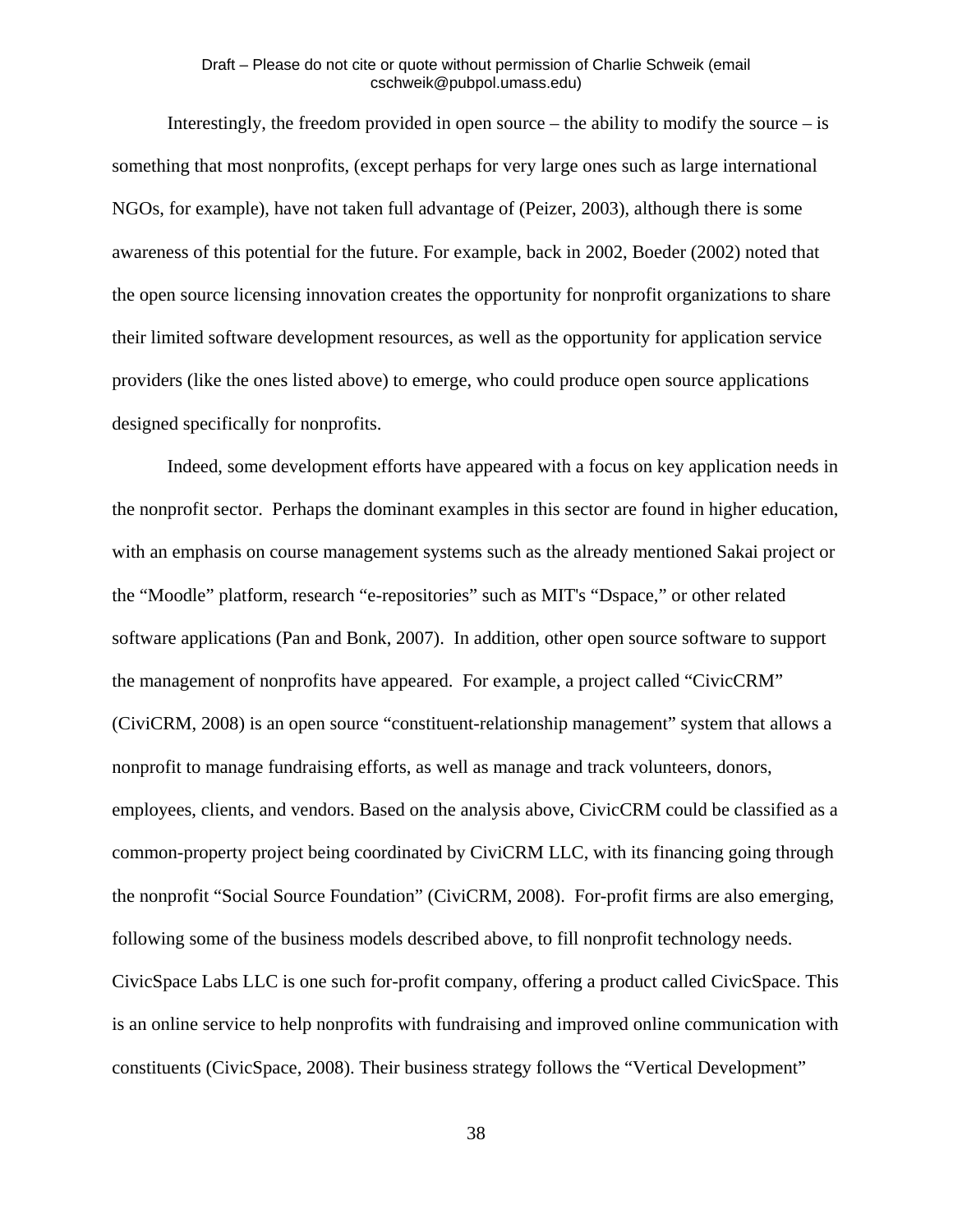model described earlier, where the firm provides new functions built upon an open source Content Management System called Drupal (Drupal.org).

#### **Academic and Scientific Research Organization Motivations**

 Academic and/or scientific research is the last group we will discuss who have potential motivations for use, production and promotion of open source technologies. This category can really be considered a combination of the previous three. Academic institutions can be for-profit or non-profit, and much of the research work being conducted is funded through government grants. Consequently, many of the academic and scientific motivations for using, developing and/or promoting open source by preceding groups such as IT cost savings or cost sharing, an open and collaborative IT culture, etc., apply to this group as well.

#### Academic and Scientific Motivation #1: Cost savings and IT

At our own university, open source technologies are deployed in a number of areas. The open source Apache Web Server supports organization and research websites. The Linux operating system is deployed on many of our university's information technology help organization's computers. Faculty use open source blogging technologies (such as Wordpress) to communicate their thoughts to others and to communicate with students. The open source "Mailman" listserv software is used to support various university email lists. Wikis support various forms of academic communication and collaboration and this is true not only at our institution<sup>[12](#page-39-0)</sup> but elsewhere (Bryant, 2006). These technologies are deployed because they are seen by university IT support staff as robust, trustworthy, they get the job done, and at the same time are help reduce the cost of annual software licenses (Vernon, 2009).

 $\overline{a}$ 

<span id="page-39-0"></span> $12$  Incidentally, our research team used Mediawiki to coordinate our own research activities.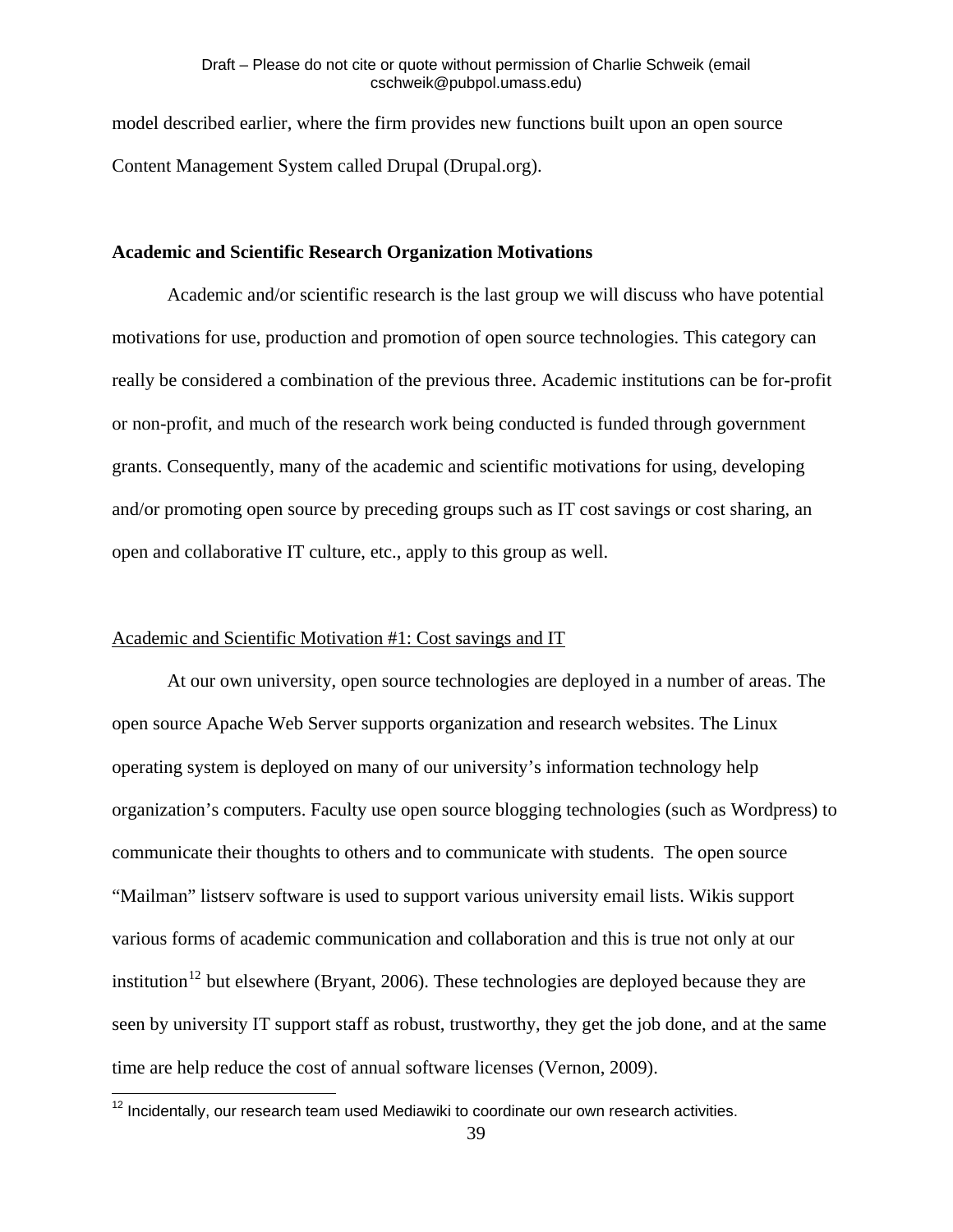A recent survey of information technology use in higher education in the United States reports that almost three-fifths of campus CIOs agreed to the statement that "Open Source will play an increasingly important role in our campus IT strategy" (Campus Computing Project, 2007). However, with the exception of Learning Management Systems (such as the Sakai system and a competitor system called "Moodle," which appears to be gaining significant usage), the Campus Computing Project notes that, to date, there are few open source alternatives to support campus administration, such as student information, personnel or finance systems. There have, however, been discussions at the Chief Information Officer and Provost level about the viability for collaboration across universities on these kinds of applications (see, for example, Courant and Griffiths, 2006).

#### Academic and Scientific Motivation #2: Mandates by funding organizations

 Research projects in the academy, often funded by government agencies, have historically contributed significant efforts to the development of open source code (Perens, 2005). Wayner (1999) notes: "The United States government long supported open source software before it became known by that name. Most of the research contracts granted by agencies like the National Science Foundation or the Defense Advanced Research Projects Agency require the recipients to publish the final source code." For example, some of the work on the operating system Unix, was created through the Berkeley System Distribution project funded by the U.S. Department of Defense and implemented at the University of California at Berkeley (Perens, 2005). More recent grant solicitations, such as the U.S. National Science Foundation "Cyberinfrastructure" program, require software products produced as a result of their funding to be licensed open source (U.S. National Science Foundation Office of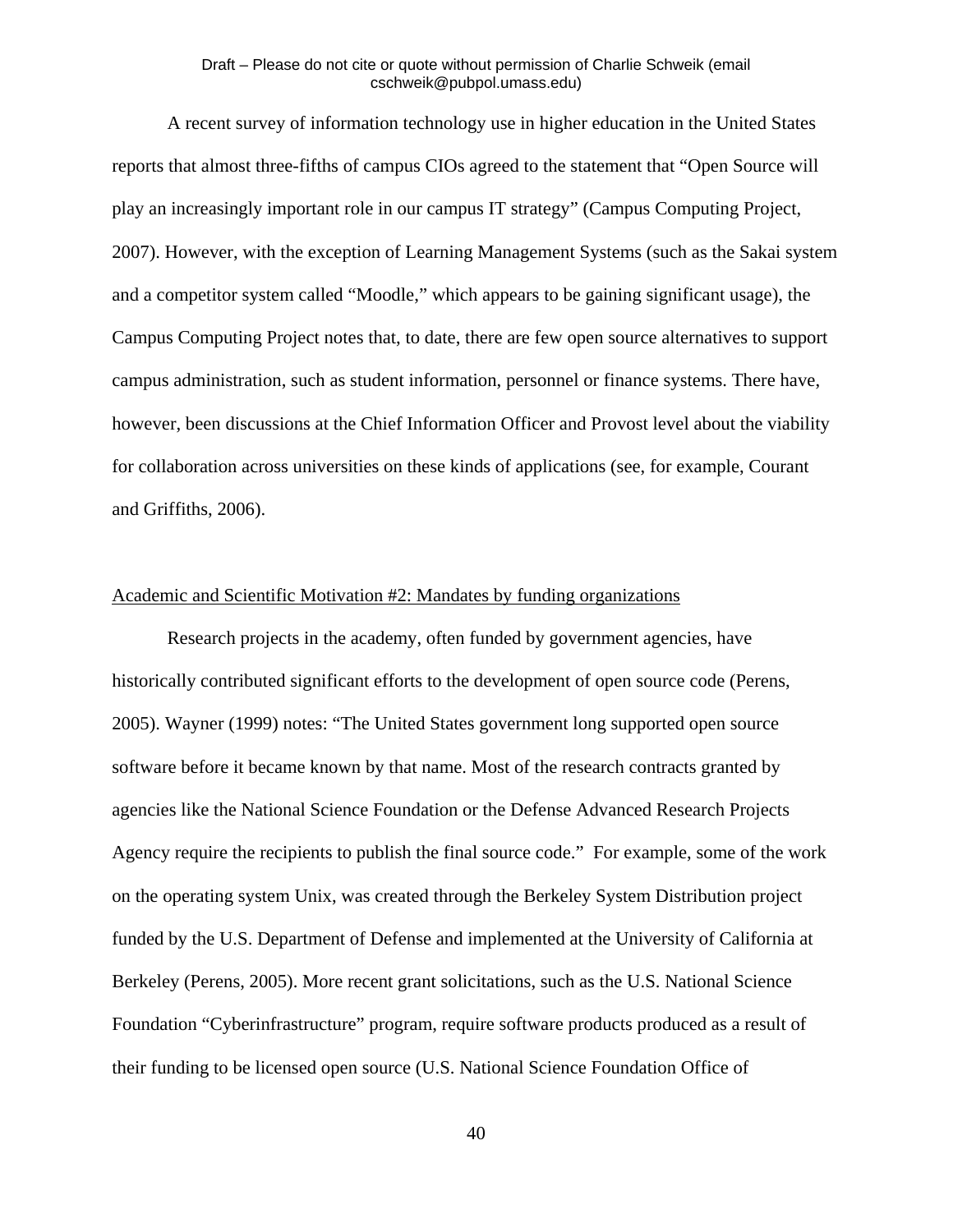# Cyberinfrastructure, 2007).

In many instances, the development work supported by these kinds of grants is undertaken by graduate students, working on projects related to their research assistantship or their theses. In the population of open source projects, it may be that a relatively large number of open source software that are available on some public open source hosting sites, such as Sourceforge.net (discussed in depth, beginning in Chapter 6 of this book), were created by college students and related to some component of their academic program. We have been unable to find any empirical research investigating, to what degree this is happening, but it could be sizable.

# Academic and Scientific Motivation #3: The need for collaboration to advance a scientific effort, or simply as part of scientific dialog and service to the discipline

 It is possible that a significant body of more specialized software, to support scientific research has been made available under open source licenses. As Perens (2005) notes, the community of scientists conducting research in specialized fields may be relatively small. Consequently, there may not be a strong enough profit incentive for firms to create needed analytic software. Open source may be, in these instances, a viable alternative, allowing scholars in very specific fields to collaborate on software tools related to their research interests, advancing the software beyond what any one individual can do alone. An example of this is the Open Bioinformatics Foundation, a volunteer nonprofit organization trying to encourage collaborative open source software development in the field of Bioinformatics [\(http://www.open](http://www.open-bio.org/)[bio.org](http://www.open-bio.org/)).

 Finally, another motivation driving some academics or other scientists to support or participate in open source is simply because of the desire and incentives in the academy to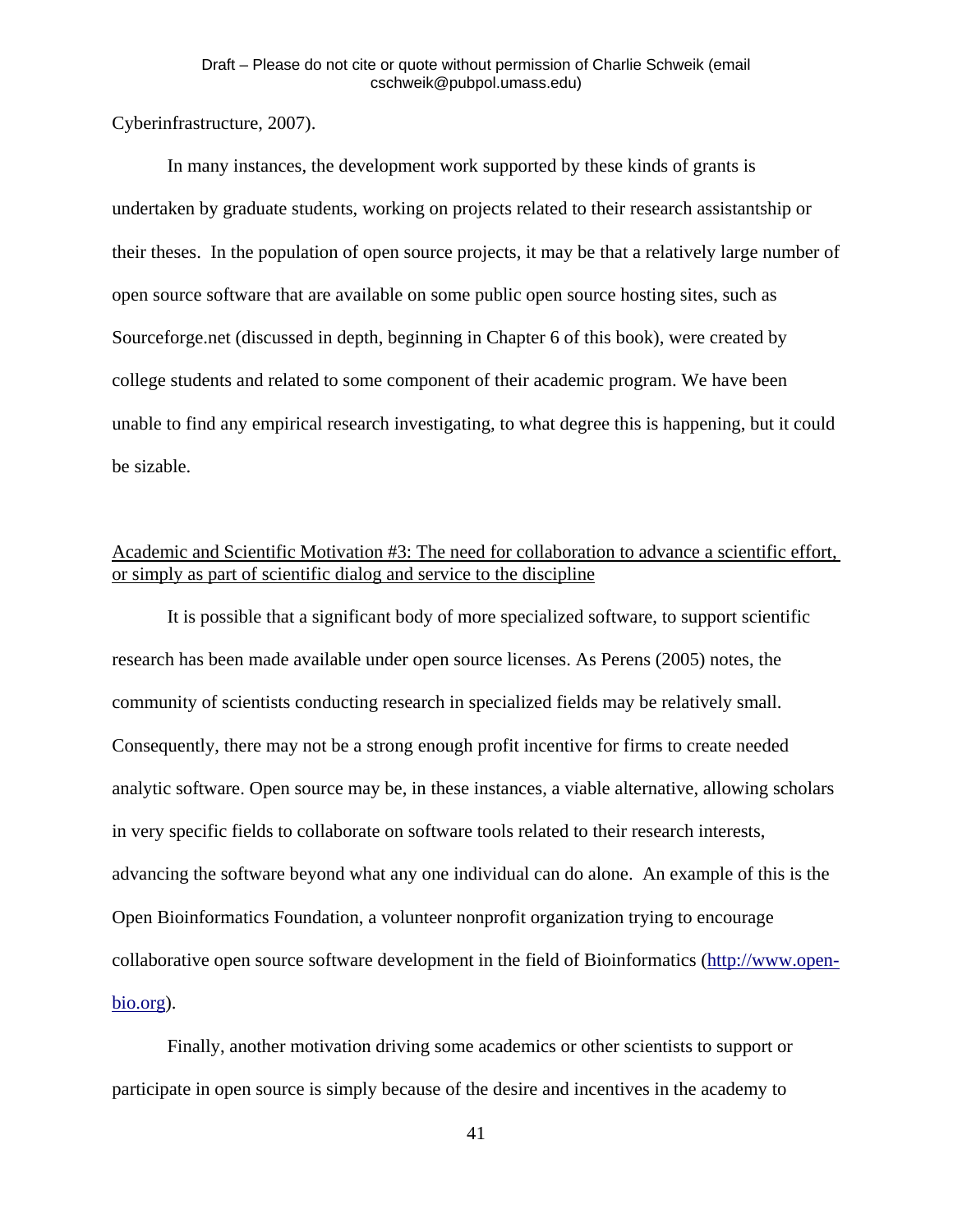contribute or provide service to their discipline or intellectual community. Some authors of software may simply "donate" their innovations to their intellectual community as part of traditional academic discourse and service to their particular field.

#### **The Establishment of Nonprofit Foundations to Support Open Source Projects**

Up until now our discussions in this section have focused on the question of motivations of organizations to use, produce or support open source software and projects. But before we move on to other topics it is important to note that a special type of nonprofit organization – nonprofit foundations – have emerged in recent years to protect, manage and market open source projects.

 This began back in the mid-1980s with Richard Stallman, when he created the nonprofit Free Software Foundation (FSF) to promote and support Free Software as he and others have defined it, to act as the organization holding the copyrights to various software under GNU General Public License, and to enforce this license (FSF, 2008). More than a decade later, a comparable group called the "Open Source Initiative" (OSI) was formed by Eric Raymond and others to play a similar role in the management of the official definition of "open source" and to maintain a list of "OSI approved" licenses (OSI, 2008). These two groups can be seen as "overarching" nonprofit foundations guiding and promoting free/libre and open source licenses and philosophies.

 But, more importantly for our interests in this book, nonprofit foundations have emerged at the project level. The extremely useful work by Siobhan O'Mahony and colleagues (2003, 2005) helps to clarify why this occurred. First, foundations formed to protect developers involved in specific projects. One of the early arguments to establish a nonprofit foundation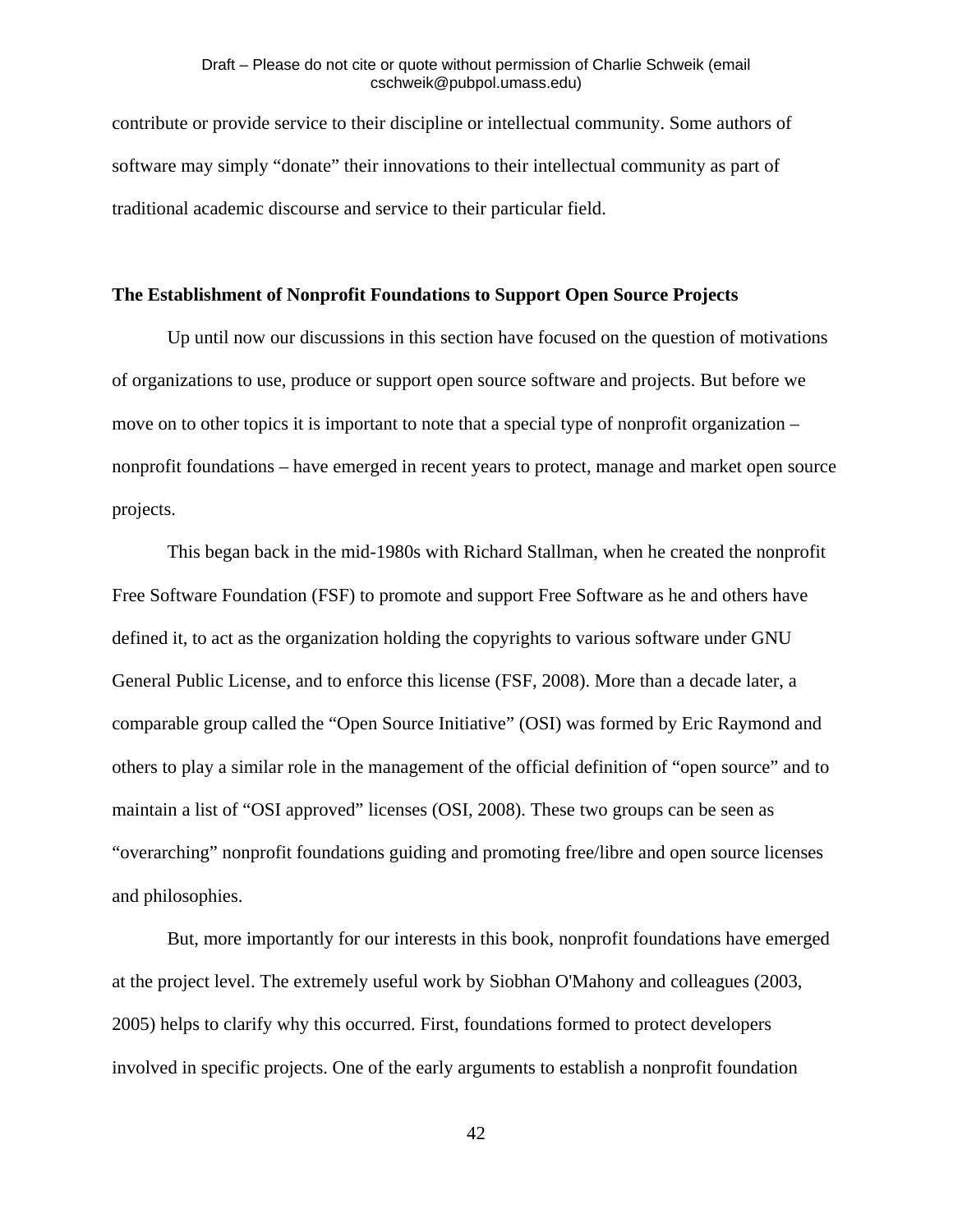connected to an open source project was the protection of developers against potential lawsuits. According to O'Mahony, one of the first examples of this was in 1996-97, with the Debian noncommercial Linux distribution project. There were signs that some might sue over potential patent violations in the Linux code (see the discussion of the SCO Group in Fitzgerald, 2005). In 1997, the nonprofit foundation, "Software in the Public Interest" (SPI), was created to act as the organizational steward for the Debian project. Not long thereafter, other open source foundations emerged taking on similar roles, including the Apache (web server) Software Foundation, the Perl Foundation, the Free BSD Foundation and others (O'Mahony, 2005: 398-399). Since then, the role of foundations has broadened in relationship to projects. Building from O'Mahony (2005: 409), in general, these foundations:

- hold assets for the project (e.g., funds raised, steward of code, hardware such as servers);
- protect developers from liability;
- conduct public relations and marketing for the project;
- facilitate communication or collective action between projects;
- help to diffuse potential conflicts between projects;
- help the project protect their property rights (e.g., enforce the stipulations of the code license).

 In addition, foundations quickly became important for another reason: helping to establish or coordinate relationships with firms that had adopted one of the business models stated earlier and that were interested in the project. O'Mahony (2005: 396) describes one of the first examples of this, related to the Apache (web server) project, which occurred before the Apache Foundation was established. In this instance, a Fortune 500 company executive trying to initiate a more formal relationship with the Apache project complained, "How do I make a deal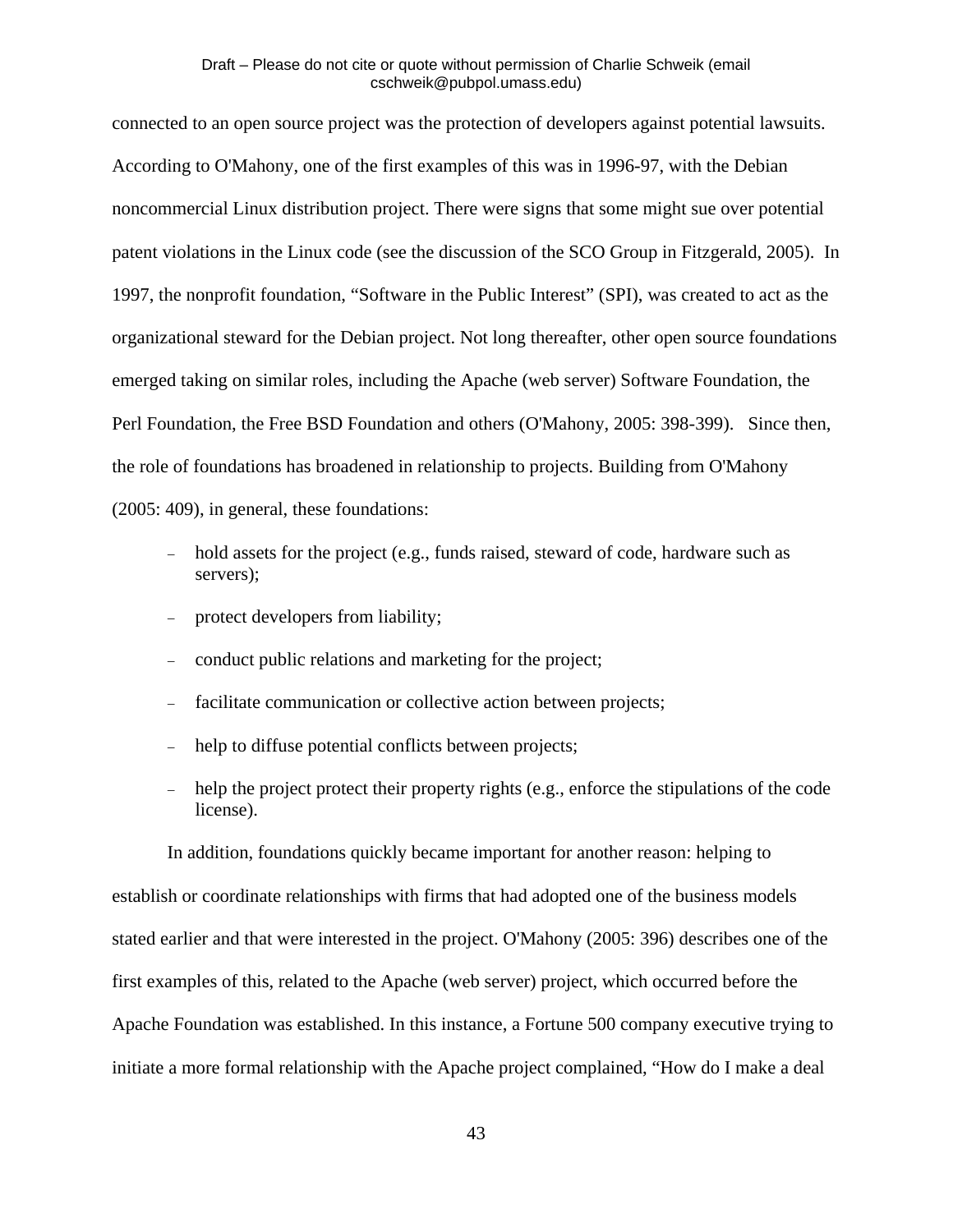with a Web page?" By establishing the nonprofit Apache Foundation, there was now an organization that could help broker contractual arrangements and act in the interest of the project. Moreover, O'Mahony (2005) notes that the foundation can potentially help firms:

- donate resources to support the project;
- donate software code and assign copyright to the foundation;
- hire or support individual developers associated with the project; and, in some cases,
- provide mechanisms (such as formal advisory roles) for a firm to help guide the future direction of a project.

 These kinds of foundations emerged initially to support a specific project, and in some cases still do (see for example, the Drupal Association (2009)). But a number of these foundations have grown to support not one but a whole suite of projects. These can have some loose connection to one another, or may have no relationship whatsoever other than being affiliated with the same foundation. For example, the nonprofit SPI, discussed earlier, lists 14 associated open source projects, including some well-known ones such as OpenOffice.org (office software suite) and PostgreSQL (database package) (SPI, 2008). The Apache Foundation (Apache, 2008a), often considered a model for other foundations to emulate, lists (as of March 2008) 60 associated projects.

 Finally, some nonprofits have emerged specifically to help coordinate efforts between firms and other organizations with some interest in further development of open source software. One of the most prominent cases was the Open Source Development Lab, which in 2007 was merged with the Free Standards Group to form the Linux Foundation (Lohr, 2007). The mission of this foundation is to support key developers and foster the growth of Linux (Linux Foundation, 2008). Another example is the Open Source Software Institute, a nonprofit organization "comprised of corporate, government and academic representatives whose mission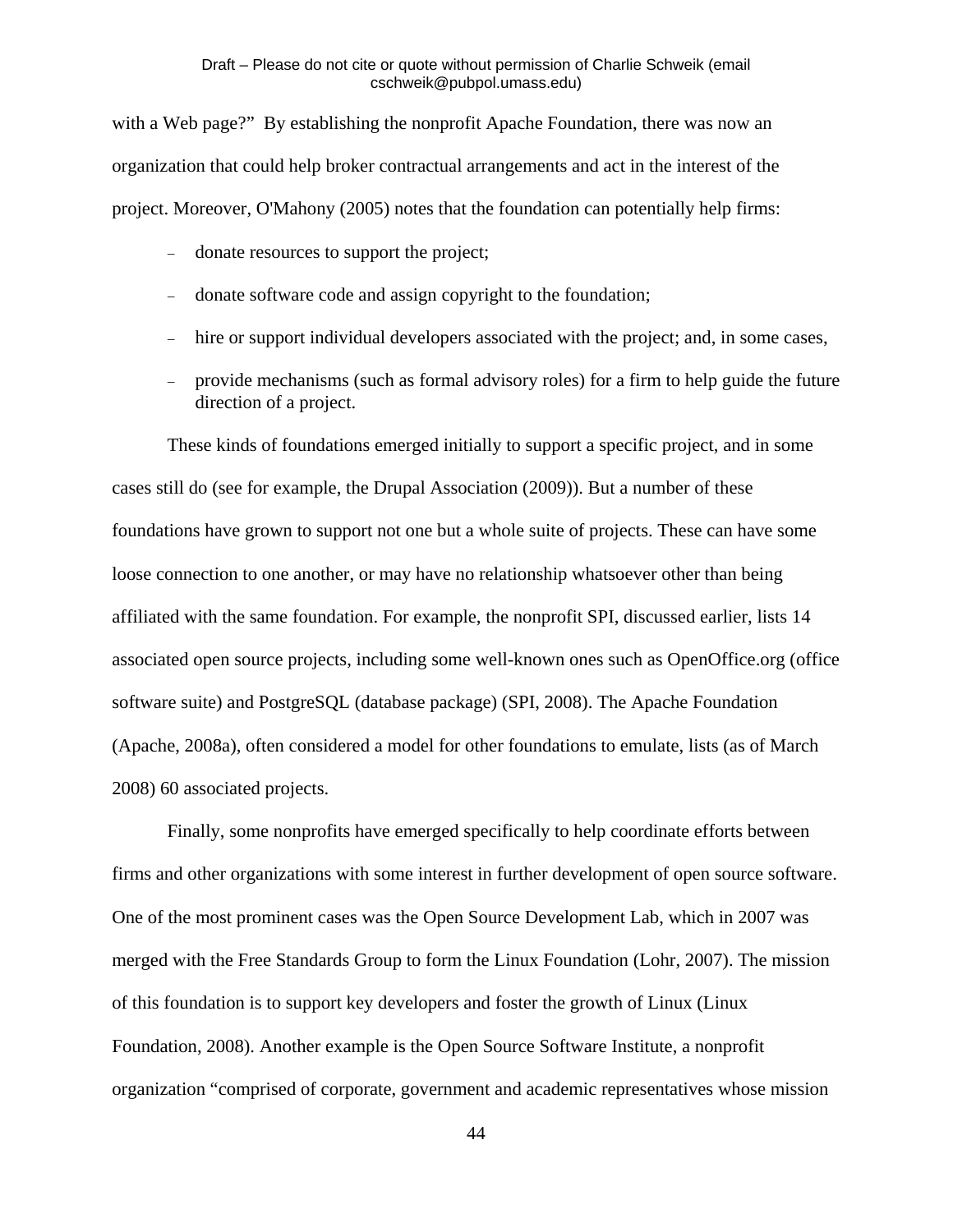is to promote the development and implementation of open-source software solutions within U.S. federal and state government agencies and academic entities" (OSSI, 2008; Hamel and Schweik, 2009).

#### **Conclusions and Research Questions**

 We began this chapter with an analysis of open source projects as a "commons" and concluded that in many or perhaps most cases, the projects are more accurately labeled "common property regimes." We made this argument, not to be picky about semantics, but rather to emphasize the important point that because there are property rights involved, these projects have issues of social relations, governance and management. However, for readability purposes in much of this book, we have decided to use the more general term "commons" rather than this more technical phrase. However, readers should be aware that, throughout this book, "open source common property regimes," "open source commons" and "open source projects" mean the same thing. We also emphasized that there are actually two goods managed in open source commons: the binary run-time code, and the source code. We argued that these can sometimes be treated or managed differently.

 We then turned to providing a comprehensive, "broad scale" view of the emerging open source software ecosystem. In Figure 2.2 below, we present a schematic summarizing the various components of the ecosystem we have articulated in this chapter. While recent surveys of participants in open source projects continue to show an active volunteer developer community, what we've tried to emphasize in this chapter is that the community composition has been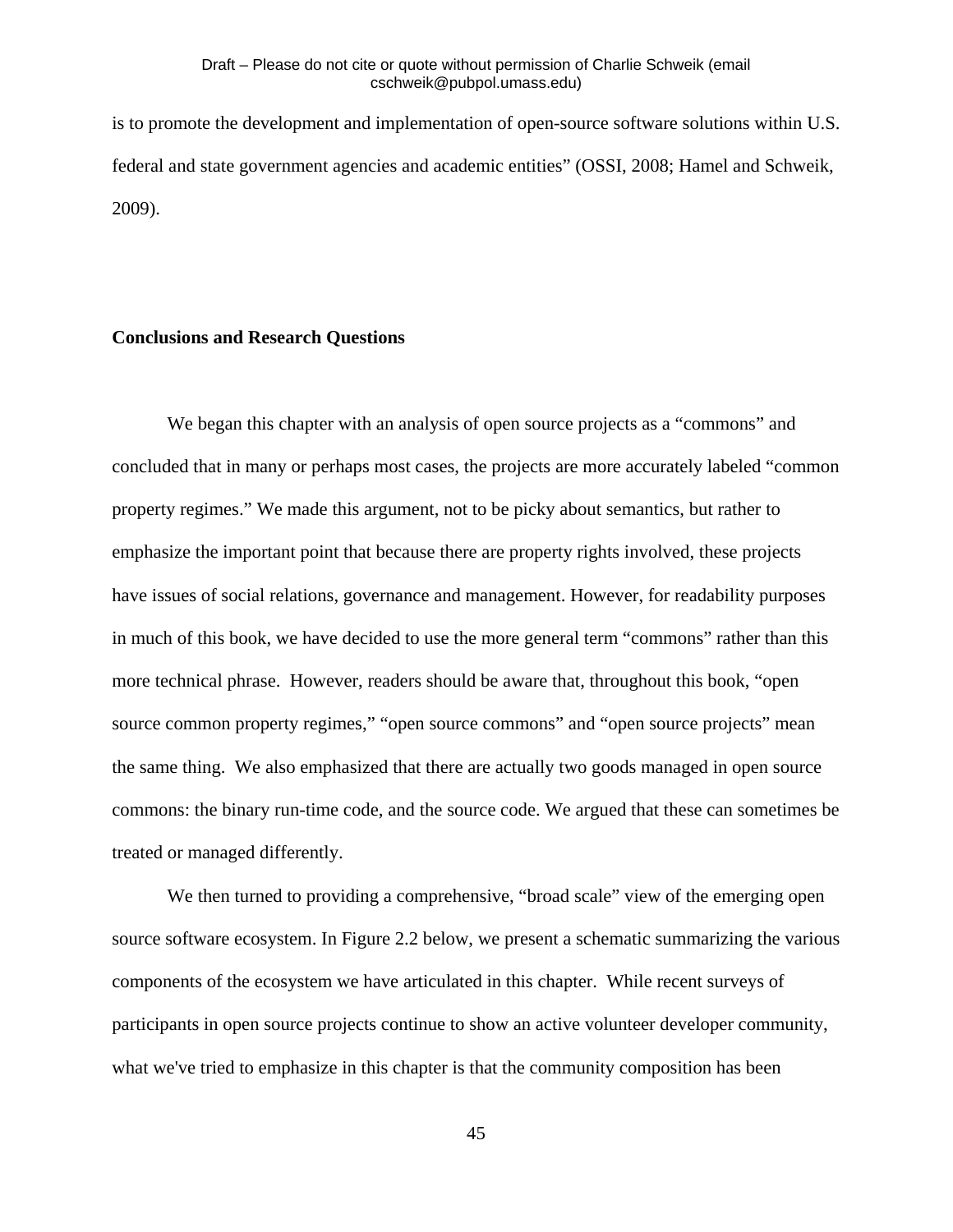changing in recent years. The open source ecosystem is becoming more complex, whereby corporations, governments, nonprofit organizations, academic and scientific institutions all have motivations to use, develop and/or promote open source technologies, in addition to individual volunteer developers. We also noted the special case of established nonprofit foundations who protect the interests of individual developers, promote associated projects and to act as a vehicle to make collaboration easier between projects and organizations who wish to support the project.

# \*\*\* Figure 2.2 about here \*\*\*

 Our motivation for making both the "common property" argument and also taking the time to describe the motivations of these various organizational types for using, developing and/or promoting open source projects is to show the more complex ecosystem that exists in and around open source. Based on the studies of open source projects so far, the majority of these projects tend to be small teams or small-to-medium sized teams rather than huge development communities, and there are reported asymmetries in the rights of some participants (e.g., the leaders and core committers) compared to others. It is an open question as to what degree business and government interests and foundation oversight boards influence open source governance and management and the rules or constraints developers might be subjected to, but it would not surprise us if asymmetries between team leadership and others are more accentuated in these cases. In these more complex situations where formal organizations are participating either directly (as in the case of some of the business models) or indirectly (such as through foundations), there may be at the very least establishment of some more formal bureaucratic structures. Researchers as early as 2001 were recognizing that governance structure was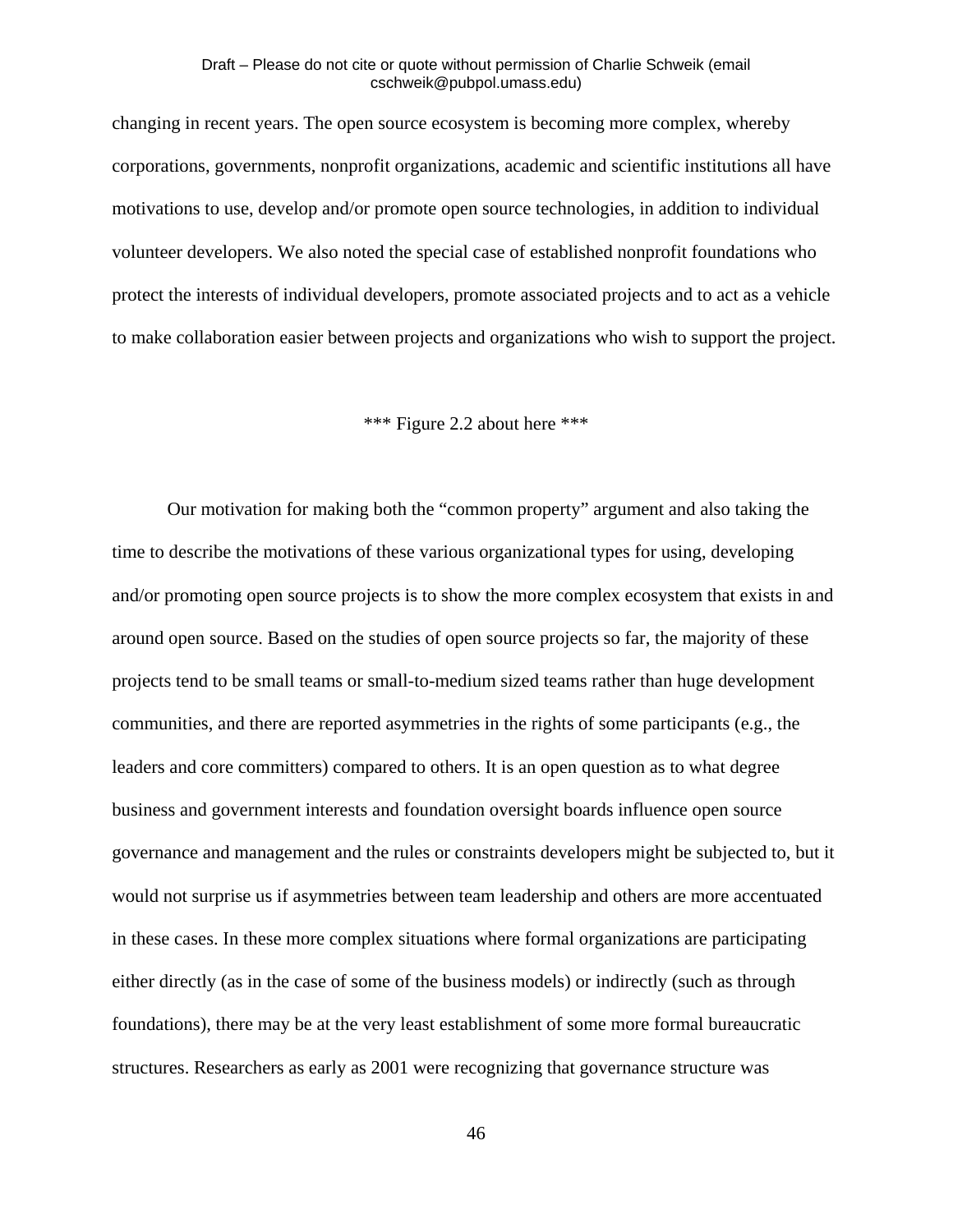potentially important in open source (for example, see Kogut and Metiu, 2001; or Sharma, Suguman and Rajagopalan, 2002). At the same time, it has become clear that governance and institutional designs create "frictions" that developers dislike (Schweik and English, 2005). Weber (2004), Crowston (2005), and Markus (2007) have all emphasized the need for further work on this subject, and scholars such as O'Mahony (2005; 2007) are leading the way. The discussion in this chapter leads to the following research questions presented in Table 2.1.

\*\*\* Table 2.1 about here \*\*\*

We expect that these more complex open source environments will lead to a more complex governance and institutional setting. But, for the time being, we will postpone making specific statements about testable hypotheses until we discuss governance and institutional design in more detail in Chapter 4. In Part IV of this book, our intentions are to fill in some of the gaps related to understanding the governance, management and institutional designs found in open source commons.

 With this broad-scale overview of the open source ecosystem completed, we continue our review of the literature in Chapter 3 to report what is known about the finest-scale component of open source commons: individual developers. Here, we summarize what is known about why they decide, on a day-to-day basis, to continue to contribute to an open source project or decide to "jump ship" and abandon the project.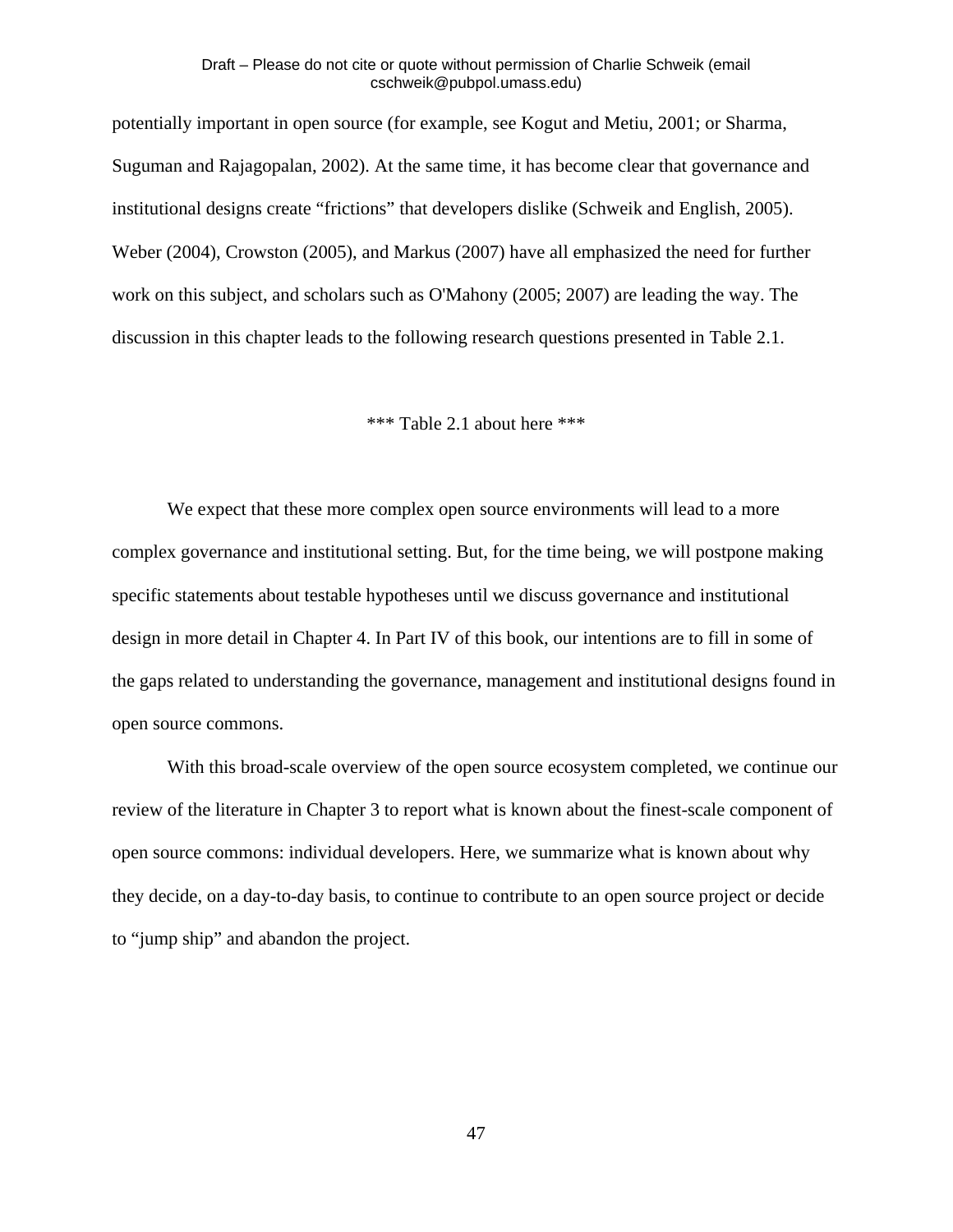

**Figure 2.1. The Theory of Goods (Adapted from Ostrom, Gardner and Walker, 1994: 7)** 



**Figure 2.2. A Broad-Scale View of the Open Source Ecosystem**